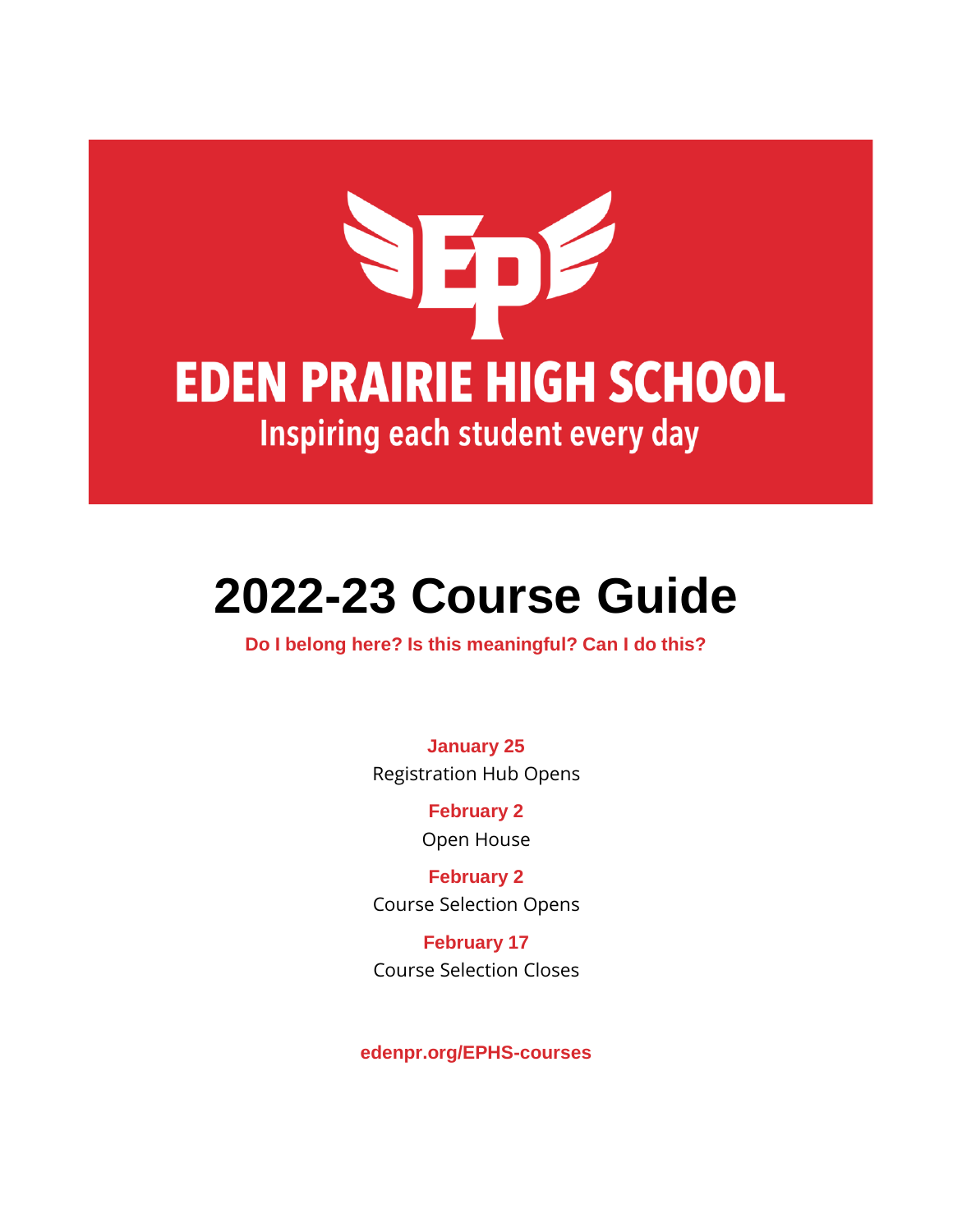# We are here to support you!

#### Incoming 9th grade Students (Current 8th grade students)

Welcome to EPHS! On January 27, you will be reviewing a video in Advisory to support you while selecting courses for your 9th grade year. The week of February 7, EPHS staff and students will be providing Flex sessions at CMS on various topics to support your course selection. We hope to see you there!

#### Open House

Families are welcome to attend our Course Selection Open House February 2 at EPHS. We will be providing a general session, along with various breakout sessions to attend for specific questions and additional information.

#### Appointments with Counselors

Counselors are available during the course selection process to support you! You can make an appointment with your counselor using Acuity, choosing the course selection support appointment option.

#### Registration Hotline

Counselors are available by phone Feb 7 and Feb 14. Spanish and Somali interpreters will be available on Feb 7.

- Feb 7: 6:00 pm 8:00 pm
- Feb 14: 12:00 pm 3:00 pm

#### Contact Us by Phone or Email

Anthea Amsler (A-Br) 952-975-8031 | aamsler@edenpr.org Rachel Schmidt (Bs-Fa) 952-975-8027 | rschimdt@edenpr.org Jennifer Silvberg (Fb-Ho) 952-975-8039 | jsilverberg@edenpr.org

Lenny Moskowitz (Hp-Le) 952-975-8032 | lmoskowitz@edenpr.org Jeremy Miller (Lf-Mon)

952-975-8038 | jmiller@edenpr.org

Amanda Boztepe (Moo-Raj) 952-975-8035 | aboztepe@edenpr.org

Lisa Quiring (Rak-Sv) 952-975-8033 | lquiring@edenpr.org

Stephanie Bender (Sw-Z) 952-975-8034 | sbender@edenpr.org

#### ¡Estamos aquí para apoyarte!

#### Estudiantes ingresando al 9º grado

¡Bienvenidos a EPHS! El 27 de enero verán un video en Advisor que les ayudará con la selección de materias para el 9º grado. La semana del 7 de febrero durante Flex, estudiantes y personal de EPHS tendrán sesiones informativas sobre varios temas que ayudarán con la selección de clases. ¡Esperamos verlos!

#### Casa Abierta/Open House

Los estudiantes y familias están invitados a la Casa Abierta/Open House para Elección de Clases el 2 de febrero en EPHS. Ofreceremos una sesión general, y varias reuniones separadas para contestar preguntas específicas y brindar información adicional.

#### Citas con consejeros/as

¡Consejeros/as están disponibles para ayudarte con la selección de clases! Puedes hacer una cita usando Acuity, elige la opción, cita para recibir ayuda con la selección de clases.

#### Línea directa/hotline de Inscripciones

Consejeros/as están disponibles por teléfono el 7 y 14 de febrero. Intérpretes de español y somalí estarán disponibles el 7 de febrero.

- Febr. 7: 6:00 pm - 8:00 pm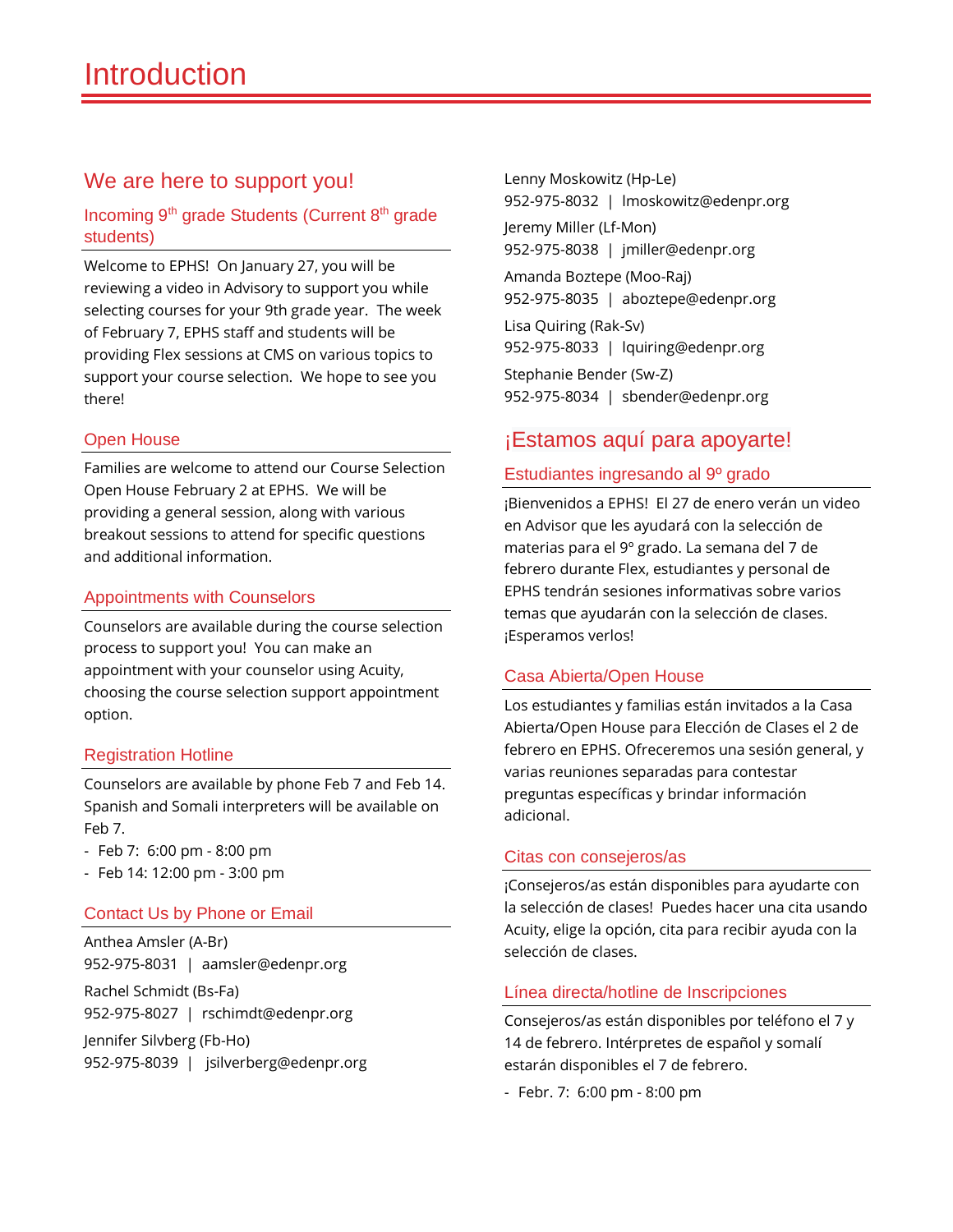- Febr. 14: 12:00 pm – 3:00 pm

#### Comuníquese por teléfono o correo electrónico:

Anthea Amsler (A-Br) 952-975-8031 | aamsler@edenpr.org Rachel Schmidt (Bs-Fa) 952-975-8027 | rschimdt@edenpr.org Jennifer Silvberg (Fb-Ho) 952-975-8039 | jsilverberg@edenpr.org Lenny Moskowitz (Hp-Le) 952-975-8032 | lmoskowitz@edenpr.org Jeremy Miller (Lf-Mon) 952-975-8038 | jmiller@edenpr.org Amanda Boztepe (Moo-Raj) 952-975-8035 | aboztepe@edenpr.org Lisa Quiring (Rak-Sv) 952-975-8033 | lquiring@edenpr.org Stephanie Bender (Sw-Z) 952-975-8034 | sbender@edenpr.org

#### Hel gargaarka aad u baahan tahay!

#### Ardayda galaysa fasalka 9aad

Ku soo dhawaada EPHS!

**Janaayo 27**, waxaad dib u eegi doontaa fiidyowga Lataliyaha si uu kuu taageero markaad dooranayso koorsooyinka sanadkaaga 9aad.

**Toddobaadka 7, Febraayo** shaqaalaha EPHS iyo ardaydu waxay ku siin doonaan casharo (Flex CMS) kala duwan si ay ku taageeraan doorashada koorsada. Waxaan rajeyneynaa inaan kula kulano!

#### Open House

Ardayda iyo qoysaska waxa lagu soo dhawaynayaa inay ka soo qaybgalaan Doorashada Koorasyada ee **Febraayo 2** ee EPHS. Waxaan bixin doonaa kulan guud, oo ay la socdaan kulamo kala duwan oo su'aalo gaar ah iyo macluumaad dheeraad

Balan la yelo La-taliyayaasha

La-taliyeyaal ayaa diyaar ah inta lagu jiro habka xulashada koorsada si ay kuu taageeraan! Waxaad ballan ka qabsan kartaa la-taliyahaaga adigoo isticmaalaya Acuity, adigoo dooranaya doorashada taageerada xulashada koorsada.

#### Khadka Tooska ah ee Diiwangelinta

La-taliyayaasha waxaa lagu heli karaa talefoon **Febraayo 7** iyo **Febraayo 14.** Turjubaannada Isbaanishka iyo Soomaaliga ayaa diyaar noqon doona **Febraayo 7.**

- Febraayo 7: 6:00 galabnimo -8:00 galabnimo
- Febraayo 14: 12:00 galabnimo -3:00 galabnimo

#### Nagala soo xiriir Telefoonka ama email!

Anthea Amsler (A-Br) 952-975-8031 | aamsler@edenpr.org Rachel Schmidt (Bs-Fa) 952-975-8027 | rschimdt@edenpr.org Jennifer Silvberg (Fb-Ho) 952-975-8039 | jsilverberg@edenpr.org Lenny Moskowitz (Hp-Le) 952-975-8032 | lmoskowitz@edenpr.org Jeremy Miller (Lf-Mon) 952-975-8038 | jmiller@edenpr.org Amanda Boztepe (Moo-Raj) 952-975-8035 | aboztepe@edenpr.org Lisa Quiring (Rak-Sv) 952-975-8033 | lquiring@edenpr.org Stephanie Bender (Sw-Z) 952-975-8034 | sbender@edenpr.org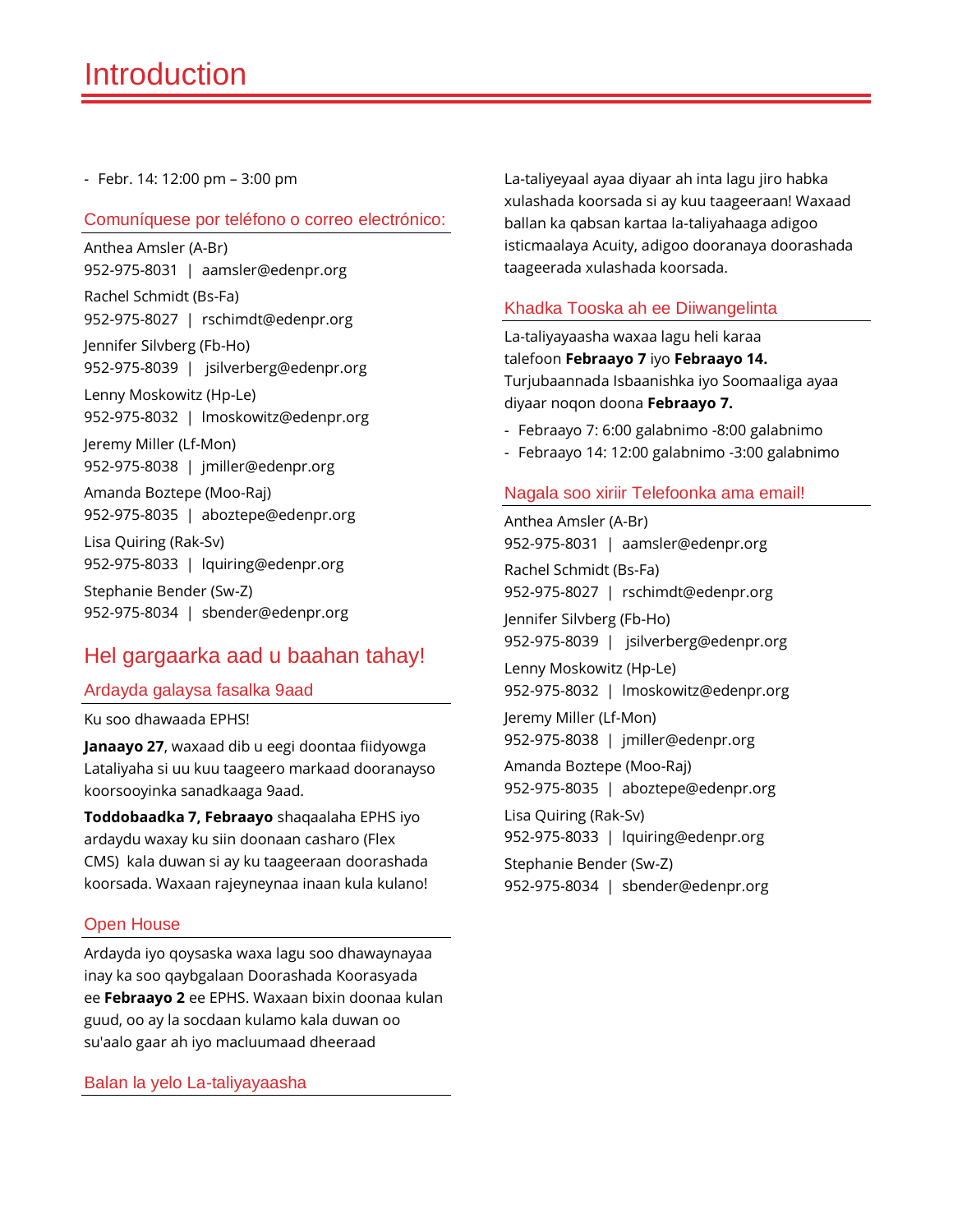# Table of Contents

| <b>Advanced Placement Courses</b>           |    |
|---------------------------------------------|----|
| <b>Art Courses</b>                          | 8  |
| <b>Business &amp; Marketing Courses</b>     | 10 |
| <b>Capstone Courses</b>                     | 12 |
| <b>Computer Science Courses</b>             | 13 |
| <b>English Courses</b>                      | 14 |
| <b>English Learner Courses</b>              | 17 |
| <b>Family and Consumer Sciences Courses</b> | 18 |
| <b>Health Courses</b>                       | 19 |
| <b>Honors Courses</b>                       | 20 |
| <b>Math Courses</b>                         | 22 |
| <b>Music Courses</b>                        | 25 |
| Non-Departmental Courses                    | 28 |
| <b>Physical Education Courses</b>           | 29 |
| <b>Science Courses</b>                      | 31 |
| <b>Social Studies Courses</b>               | 33 |
| <b>Special Services Courses</b>             | 36 |
| <b>Technology Education Courses</b>         | 38 |
| <b>Theatre Courses</b>                      | 40 |
| Work & Career Experiences Courses           | 41 |
| <b>World Language Courses</b>               | 42 |
|                                             |    |

# Course Descriptions

Course descriptions can be found on our Registration Hub.

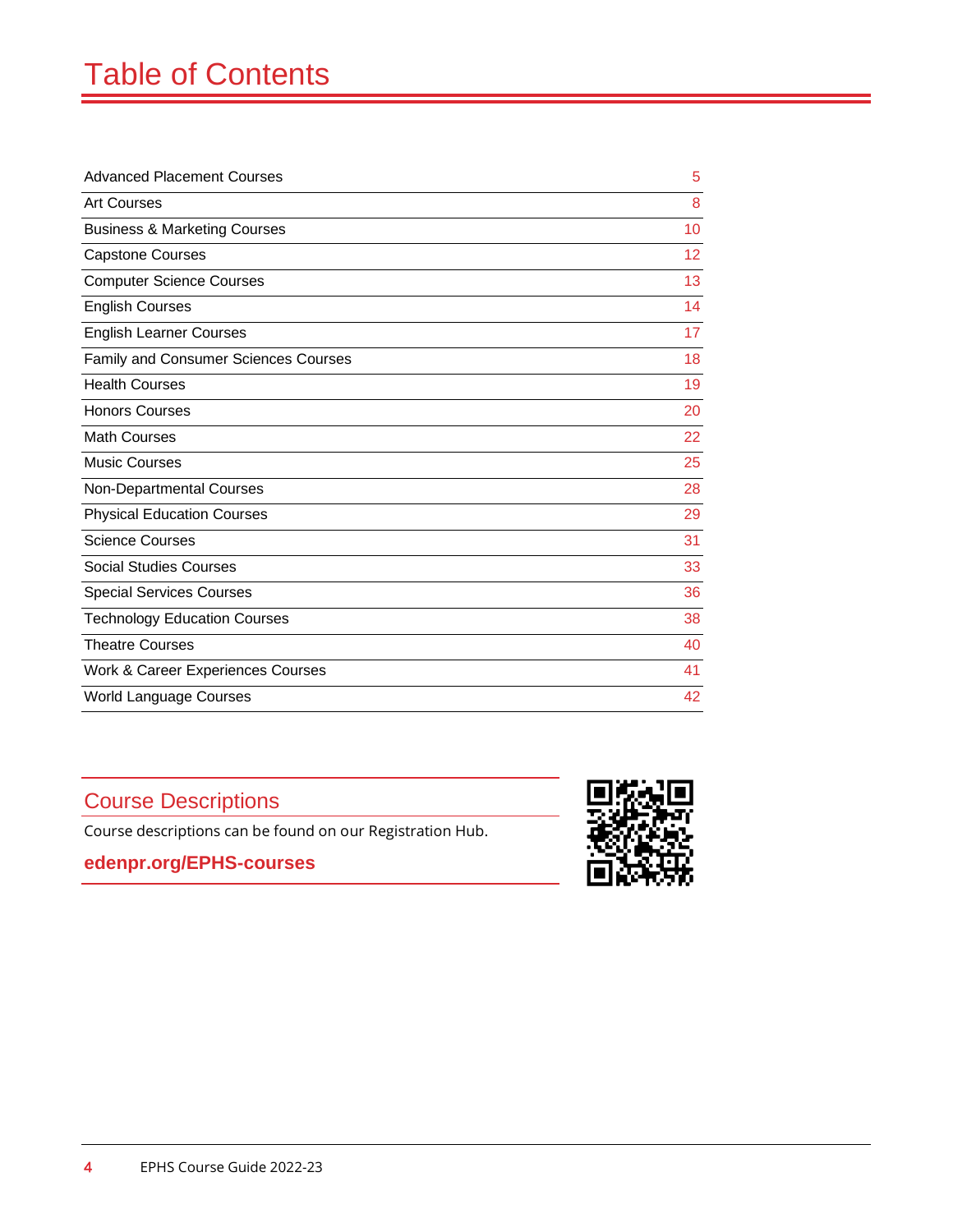# Art

#### AP 2D Art: Painting and Drawing NEW

2 credits | 10 | 11 | 12 |

**Prerequisite**: Minimum of one art class in painting or drawing. Interested students should submit images of 4 ambitious artworks with a written statement of interest to the art department for review.

**Note:** This is a semester course.

#### AP 3D Art: Sculpture and Ceramics NEW

2 credits | 10 | 11 | 12 |

**Prerequisite**: Ceramics I. Interested students should submit images of 4 ambitious artworks with a written statement of interest to the art department for review.

**Note:** This is a semester course.

#### AP Digital Art NEW

2 credits | 10 | 11 | 12 |

**Prerequisite**: Digital Art I. Interested students should submit images of 4 ambitious artworks with a written statement of interest to the art department for review.

**Note:** This is a semester course.

# Business & Marketing

#### AP Economics

2 credits | 11 | 12 |

**Prerequisite**: Algebra II

**Note:** Fulfills the EPHS Econ/Social Studies graduation requirement. Take the AP exam for college credit.

#### AP Microeconomics

1 credit | 10 | 11 | 12 |

**Prerequisite**: Algebra II

**Note:** Fulfills the EPHS Econ/Social Studies graduation requirement. Take the AP exam for college credit.

# **English**

#### AP English 11 Lang and Comp

2 credits | 11 |

**Prerequisite**: English 9 and 10 or equivalent

**Note**: Summer reading is required.

**College Credit Available**

#### AP English 12 Lit and Comp

2 credits | 12 |

**Prerequisite**: English 9, 10, 11 or equivalent; Completion of an information packet and required summer reading.

**Note**: An "A" average in Honors English 11 or AP English 11: Language & Composition is highly recommended. Summer reading is required.

#### **College Credit Available**

#### AP Seminar

2 credits | 10 |

Prerequisite: English 9 or equivalent **Note:** Meets English 10 credit requirement

# **Math**

#### AP AB Calculus A&B

2 credits | 9 | 10 | 11 | 12 |

**Prerequisite**: Pre-Calculus or Honors Pre-Calculus

**Note**: A grade average of "A" or higher in Pre-Calculus or "B" or higher in Honors Pre-Calculus is recommended.

#### **College Credit Available**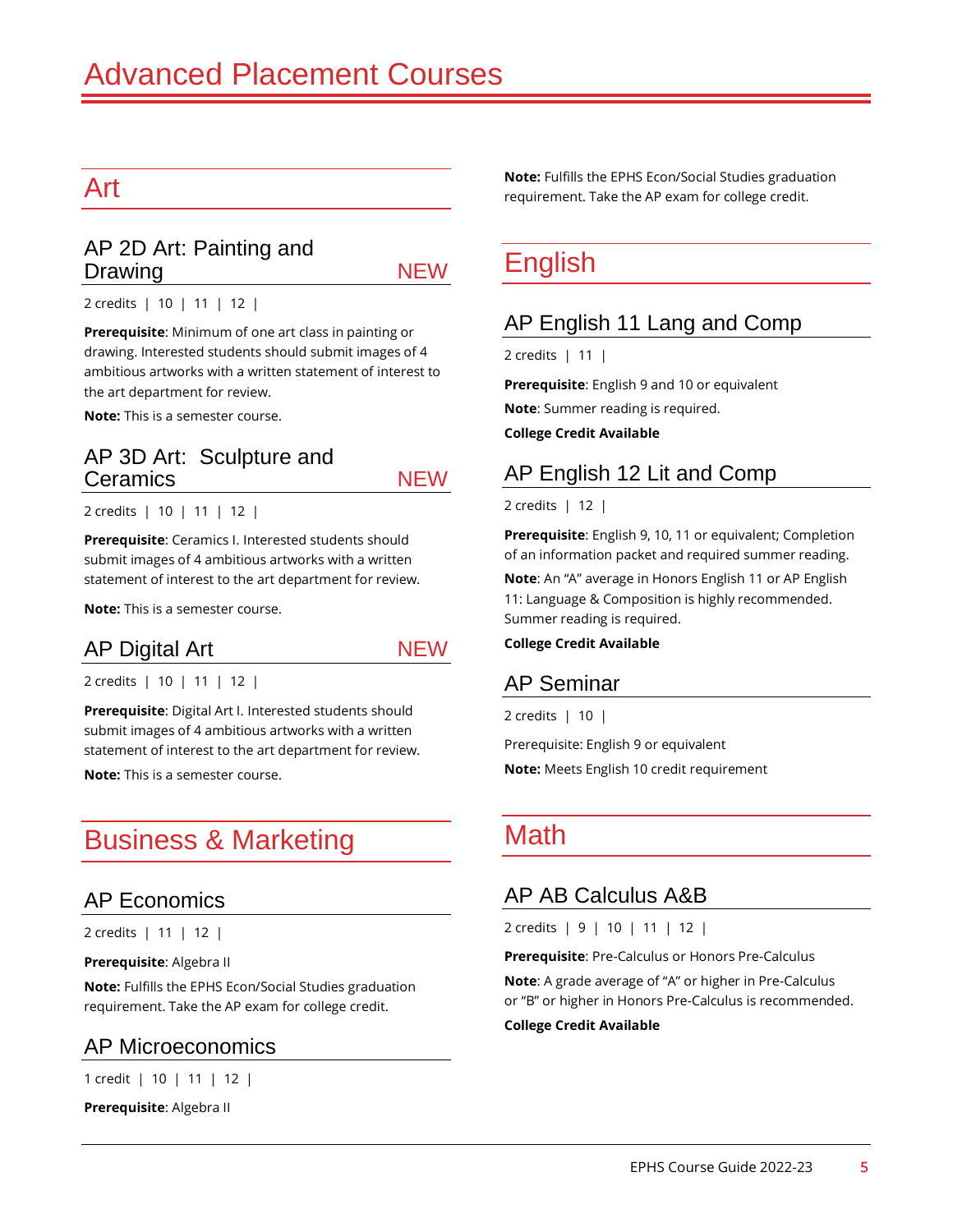# AP BC Calculus A&B

2 credits | 9 | 10 | 11 | 12 |

**Prerequisite**: AP AB Calculus or, in some cases, regular Calculus with instructor approval.

**Note**: A grade average of "C" or higher in AP Calculus AB.

**College Credit Available**

# AP Computer Sci Principles A&B

2 credits | 9 | 10 | 11 | 12 |

**Prerequisite**: Read & write at grade level

**Note**: Fulfills the EPHS Technology graduation requirement.

**College Credit Available**

# AP Computer Science A: Java A&B

2 credits | 9 | 10 | 11 | 12 |

**Prerequisite**: AP CSP or Honors Algebra II or FST

**Note**: This is a two-term class

**College Credit Available**

#### AP Statistics A&B

2 credits | 10 | 11 | 12 |

**Prerequisite**: Honors Algebra II OR FST

**Note**: A grade average of "B" or higher in FST or Honors Algebra II is recommended.

**College Credit Available**

# Science

#### AP Biology A&B

2 credits | 11 | 12 |

**Prerequisite**: Biology (or Honors) A&B, AND Chemistry (or Honors) A&B

**Note**: If you took regular Biology, an "A" average in Biology is highly recommended. Students must register for BOTH terms A & B.

# AP Chemistry A&B

2 credits | 11 | 12 |

**Prerequisite**: Chemistry A&B or Honors Chemistry A&B and Pre-Calculus

**Note**: An "A" average in Chemistry or a "B" average in Honors Chemistry is highly recommended.

**College Credit Available**

#### AP Environmental Science A&B

#### 2 credits | 10 | 11 | 12 |

**Prerequisite**: Two semesters of high school laboratory science, including life science and physical science, along with at least one year of algebra.

**College Credit Available** 

# AP Physics I A&B

#### 2 credits | 10 | 11 | 12 |

**Prerequisite**: Science 9, Honors Physics, Algebra II and enrollment in (or completion recommended) of Pre-Calculus

**Note**: A "B" or better in Pre-Calculus for the AP Physics 1 exam; Calculus suggested for the Physics C Mechanics exam

**College Credit Available**

# Social Studies

# AP Comparative Politics

1 credit | 11 | 12 |

**Prerequisite**: None

**Note:** This course fulfills the 2nd half of the World History graduation requirement for Social Studies

**College Credit Available**

# AP Economics

2 credits | 11 | 12 |

**Prerequisite**: Algebra II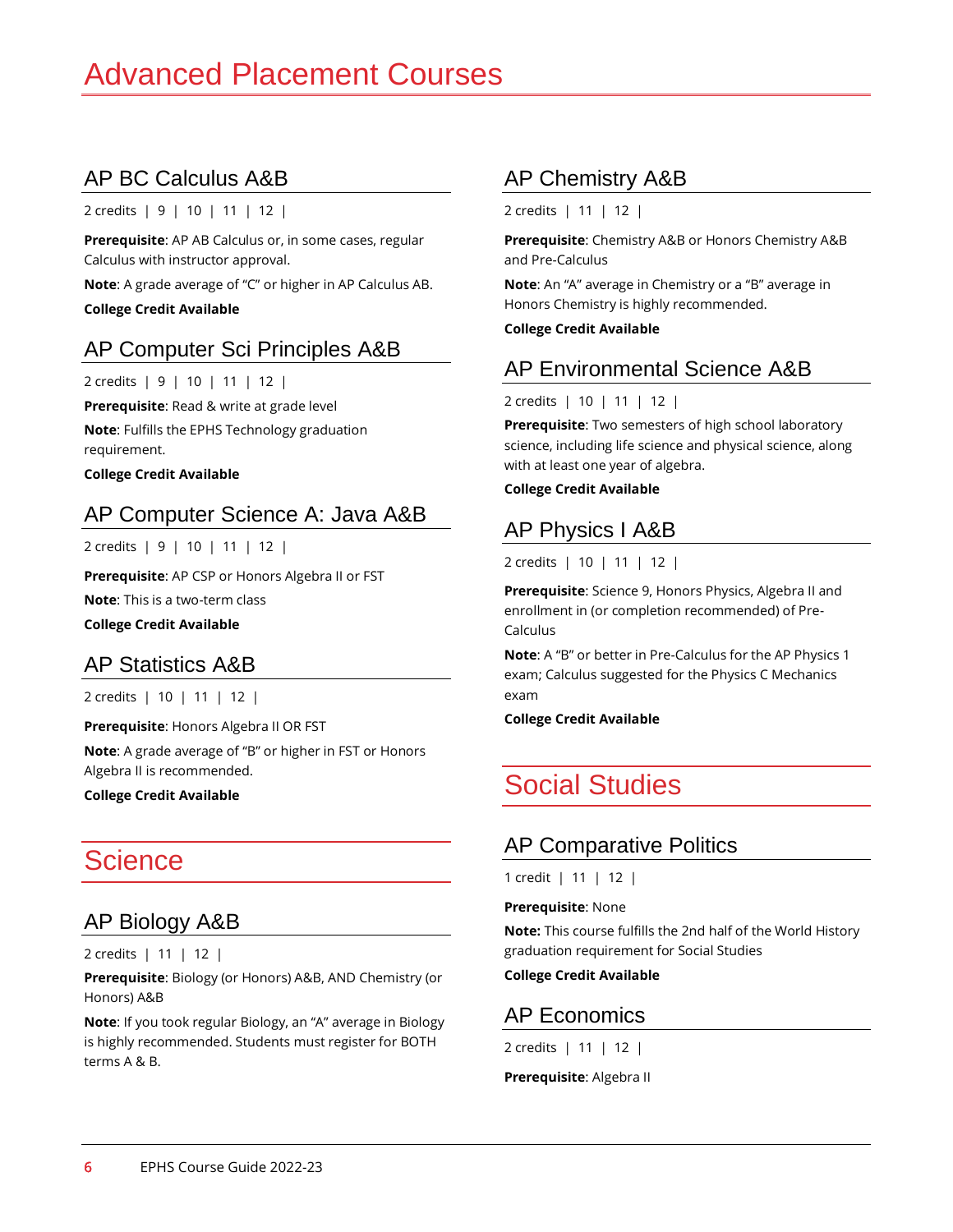**Note**: This course fulfills the Economics graduation requirement for Social Studies.

#### **College Credit Available**

#### AP Human Geography

2 credits  $\vert 9 \vert$ 

#### **Prerequisite**: None

**Note:** This course fulfills the 9th grade graduate requirement for social studies in its entirety and is to be taken in place of Human Geography 9 and Democratic Foundations.

#### AP Macroeconomics

1 credit | 11 | 12 |

#### **Prerequisite:** None

**Note**: This course fulfills the Economics graduation requirement for Social Studies

**College Credit Available**

#### AP Psychology NEW

2 credits | 11 | 12 |

**Prerequisite**: None

**Note**: 2 Terms

**College Credit Available**

#### AP US Government

1 credit | 11 | 12 |

#### **Prerequisite**: None

**Note:** This course fulfills the US Government graduation requirement for Social Studies

**College Credit Available**

# AP US History 10A/B/C (3 Terms)

3 credits | 10 |

**Prerequisite**: None

#### **This course fulfills the US History graduation requirement for Social Studies**

**Note:** An "A" in Democratic Foundations Civics and Human Geography or completions of AP Human Geography Is recommended. Additionally, students must possess

exceptional academic skills, the ability to persist in the face of intense and enduring rigor, and possess a deep, genuine interest in U.S. History.

#### **College Credit Available**

### AP World History Modern

2 credits | 11 | 12 |

#### **Prerequisite**: None

**Note**: This is a two-term course that fulfills the entire graduation requirement for World History

#### **College Credit Available**

#### Combined AP US Government / Combined AP Comp Politics

2 credits | 11 | 12 |

#### **Prerequisite**: None

**Note:** This course fulfills the graduation requirements for both the 2<sup>nd</sup> half World History requirement and the U.S. Government requirement for Social Studies.

#### **College Credit Available**

# World Language

#### AP Spanish Lit & Culture

2 credits | 11 | 12 |

**Prerequisite**: Spanish 6 / SPAN 1004

**Note:** Students must register for both terms A and B.

**College Credits Available**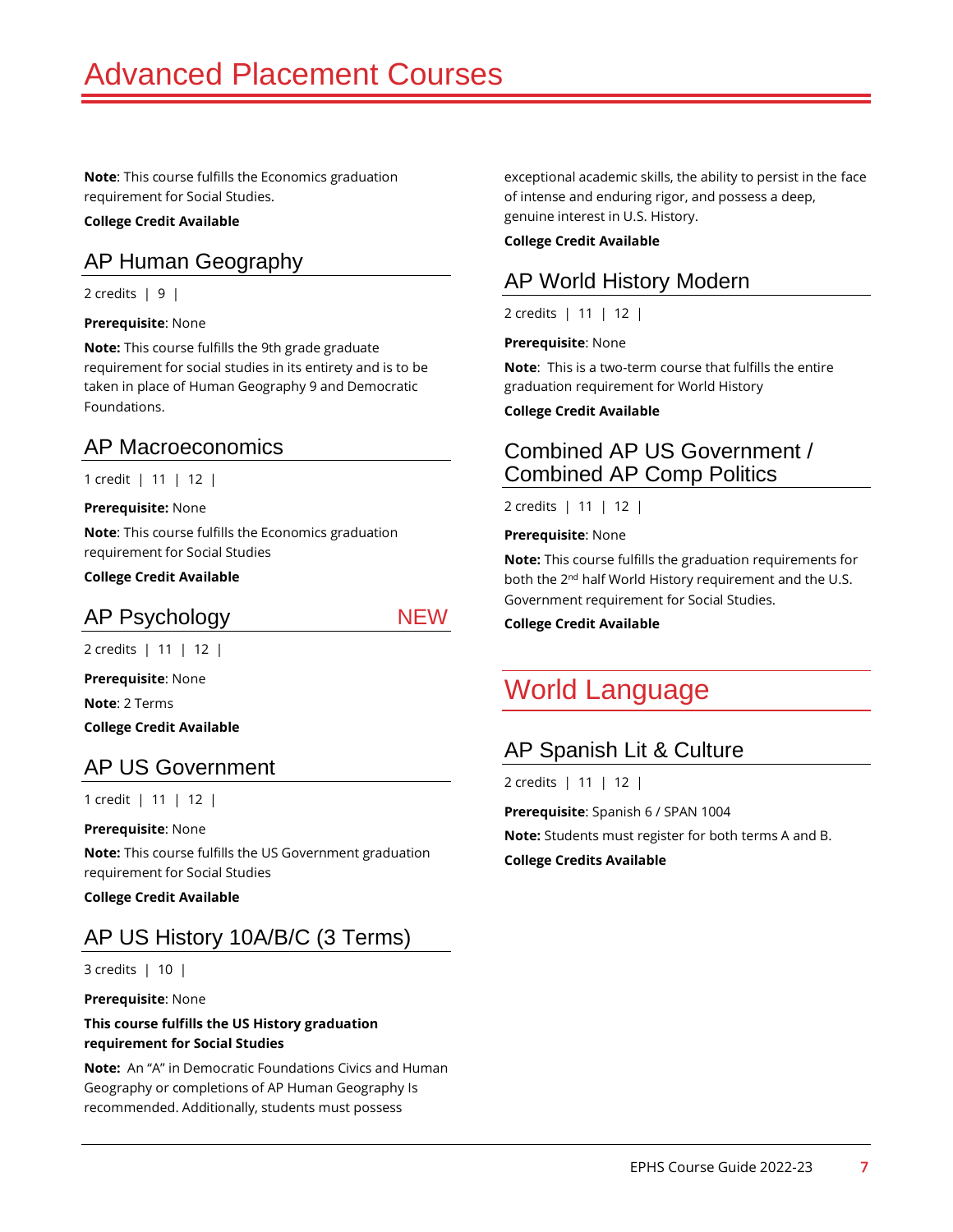**2 credits in Fine or Applied Arts**

Any course in the Art Department helps to fulfill the Fine or Applied Arts graduation requirement

#### Advanced Ceramics

1 credit | 10 | 11 | 12 |

**Prerequisite**: Ceramics II or Instructor Permission

#### Ceramics I

1 credit | 9 | 10 | 11 | 12 |

**Prerequisite**: None

#### Ceramics II

1 credit | 10 | 11 | 12 |

**Prerequisite**: Ceramics I

#### Digital Art I

1 credit | 9 | 10 | 11 | 12 |

**Prerequisite**: None

#### Digital Art II

1 credit | 9 | 10 | 11 | 12 |

**Prerequisite**: Digital Art I or Instructor Permission

#### Drawing I

1 credit | 9 | 10 | 11 | 12 |

**Prerequisite**: None

#### Drawing II

1 credit | 10 | 11 | 12 |

**Prerequisite**: Drawing I

#### Jewelry I

1 credit | 9 | 10 | 11 | 12 |

#### **Prerequisite**: None

#### Painting I

1 credit | 9 | 10 | 11 | 12 |

**Prerequisite**: None

#### Painting II

1 credit | 10 | 11 | 12 |

**Prerequisite**: Painting I

#### Sculpture I

1 credit | 9 | 10 | 11 | 12 |

**Prerequisite**: None

#### Sculpture II

1 credit | 10 | 11 | 12 |

**Prerequisite**: Sculpture I

#### Studio Art Experience I

1 credit | 9 | 10 | 11 | 12 |

**Prerequisite**: None

# Advanced Placement

| AP 2D Art: Painting and |            |
|-------------------------|------------|
| Drawing                 | <b>NEW</b> |
|                         |            |

2 credits | 10 | 11 | 12 |

**Prerequisite**: Minimum of one art class in painting or drawing. Interested students should submit images of 4 ambitious artworks with a written statement of interest to the art department for review.

**Note:** This is a semester course.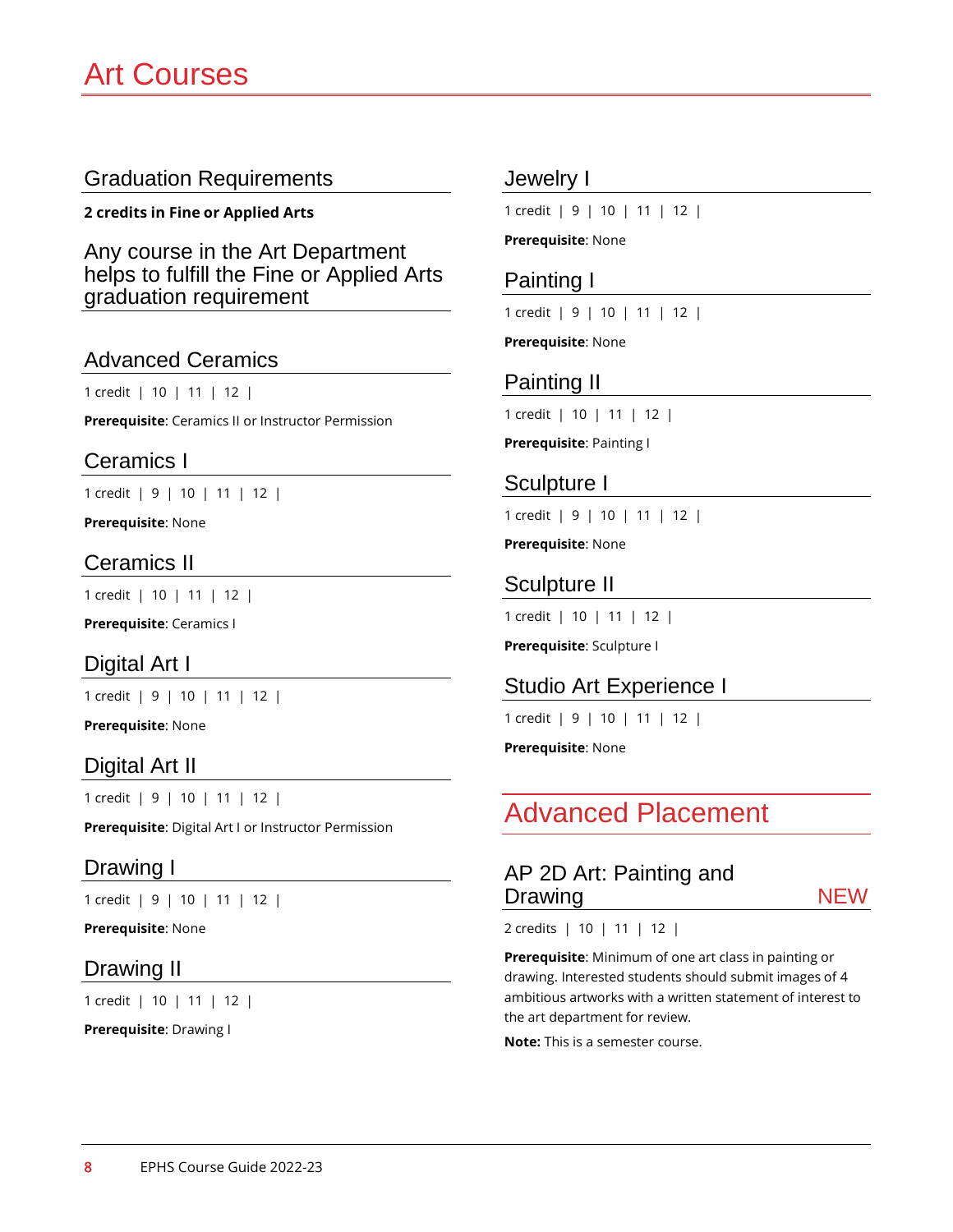#### AP 3D Art: Sculpture and Ceramics NEW

2 credits | 10 | 11 | 12 |

**Prerequisite**: Ceramics I. Interested students should submit images of 4 ambitious artworks with a written statement of interest to the art department for review.

**Note:** This is a semester course.

#### AP Digital Art NEW

2 credits | 10 | 11 | 12 |

**Prerequisite**: Digital Art I. Interested students should submit images of 4 ambitious artworks with a written statement of interest to the art department for review.

**Note:** This is a semester course.

#### Course Descriptions

Course descriptions can be found on our Registration Hub.

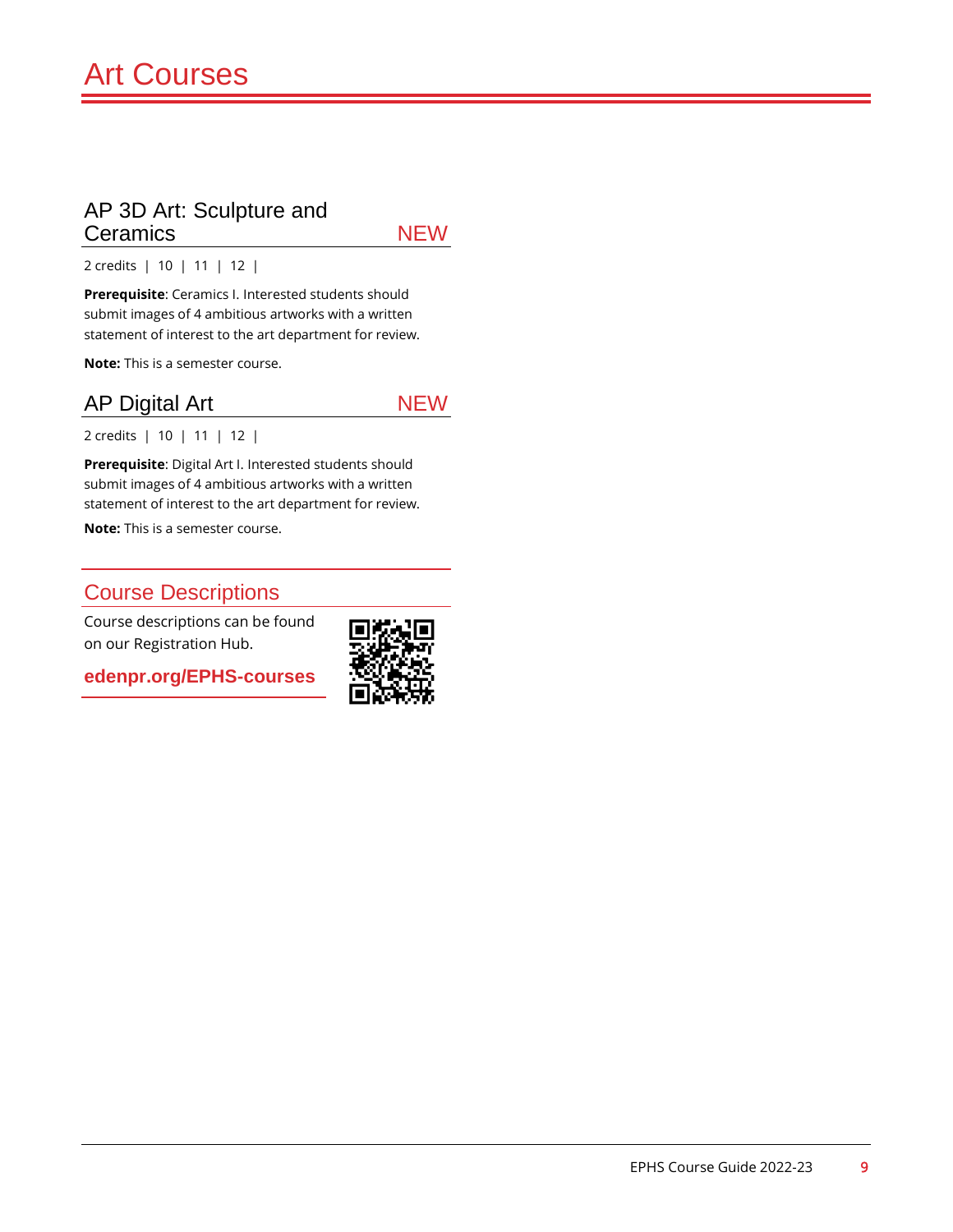#### **1 credit in Business or Work Experience**

#### **Available to 9th graders**

- Business Introduction
- Careers 9/10
- Intro to Technology **(fulfills Technology graduation requirement)**
- Keyboarding\*
- Spreadsheets & Databases\*

#### **Technology & Computer Skills**

- Intro to Technology (9-12) **(fulfills Technology graduation requirement)**
- Keyboarding\* (9-12)
- Spreadsheets & Databases\* (9-12)

#### **Financial**

- Accounting\* (10-12)
- Advanced Accounting\* (10-12)
- AP Microeconomics\* (10-12) **(fulfills Econ/Social Studies graduation requirement)**
- Personal Financial Management (11-12)
- Finance & Investing (11-12)

#### **Exploring Business**

- Business Innovations (10-12)
- Business Introduction (9-10)
- Business Introduction/Spanish Edition (9-10)
- Business Law & Ethics (10-12)
- Entrepreneurship: Launching an Innovative Social, Non-Profit, or For-Profit Business\* (12)

#### **Marketing**

- Marketing Strategies (10-12)
- Advanced Marketing (10-12)

#### **Professional Development**

- Careers 9/10 (9-10)
- Careers 11/12 (11-12)
- Senior Intern Program (12)
- **\* College Credit Available**

#### 9<sup>th</sup> grade Intro to Technology -Music Skinny Option

1 credit/semester | 9 |

**Prerequisite**: Must be concurrently enrolled in a 9th grade Music course all year

**Note:** Fulfills EPHS Technology graduation requirement.

#### Accounting

1 credit | 10 | 11 | 12 |

**Prerequisite**: None **Articulated College Credit Available**

#### Advanced Accounting

1 credit | 10 | 11 | 12 |

**Prerequisite**: Accounting

**Concurrent College Credit Available**

#### Advanced Marketing

1 credit | 10 | 11 | 12 |

**Prerequisite**: Marketing Strategies

#### Business Innovations

1 credit | 10 | 11 | 12 |

**Prerequisite**: Marketing Strategies

#### Business Introduction

1 credit | 9 | 10 |

**Prerequisite**: None

#### Business Introduction – Spanish Edition NEW

1 credit | 9 | 10 |

**Prerequisite**: None

#### Business Law & Ethics

1 credit | 10 | 11 | 12 |

**Prerequisite**: None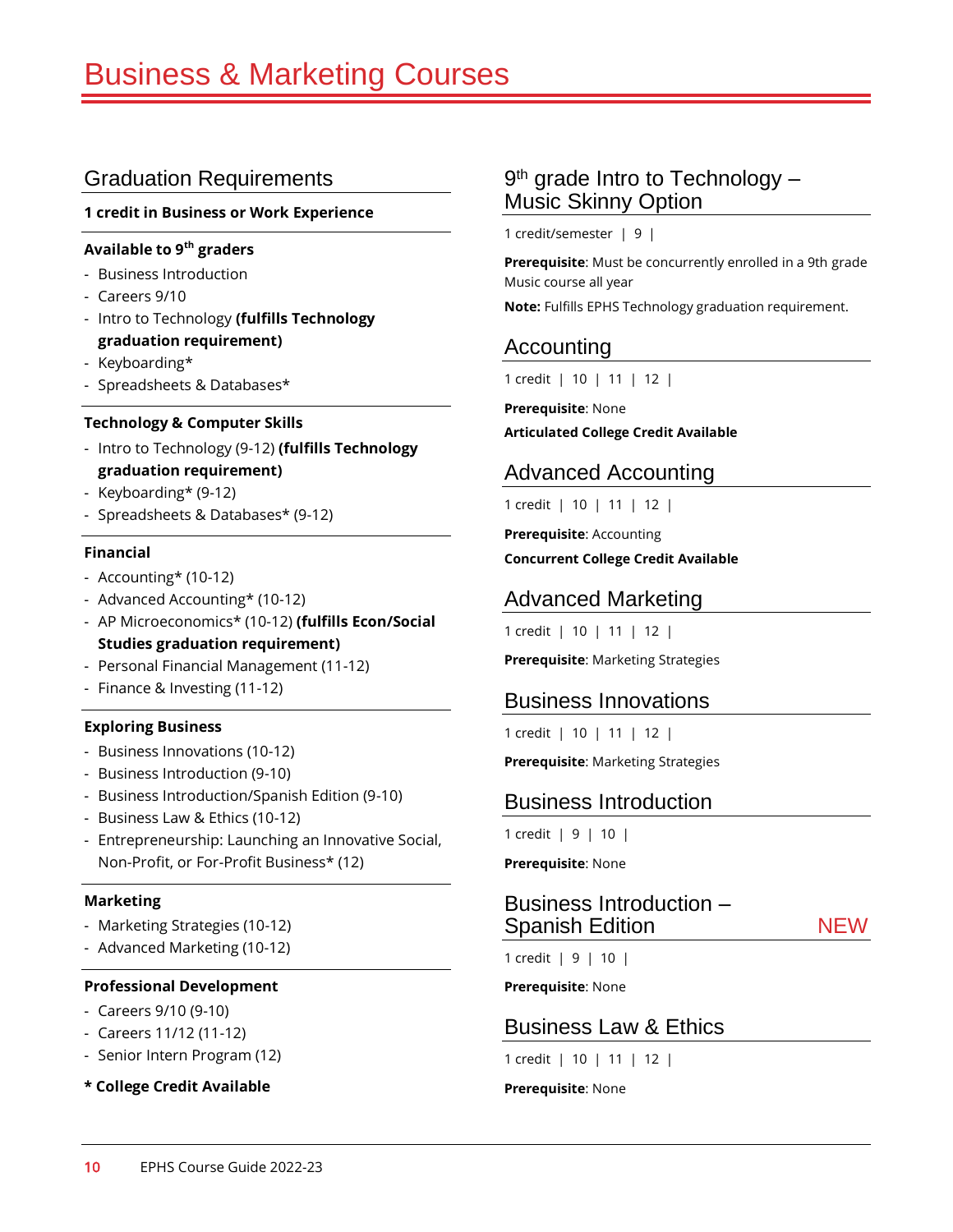### Careers 9/10

1 credit | 9 | 10 |

**Prerequisite**: None

#### Careers 11/12

1 credit | 11 | 12 |

**Prerequisite**: None

**Note:** Select Careers 11/12 only if you have not previously taken Careers 9/10.

#### Entrepreneurship: Launching an Innovative Social, Non-Profit, or For-Profit Business CAPSTONE

2 credits | 12 |

**Prerequisite**: Accounting and Business Innovations **Articulated College Credit Available**

#### Finance & Investing NEW

1 credit | 11 | 12 |

**Prerequisite**: Personal Financial Management

#### Introduction to Technology

1 credit | 9 | 10 | 11 | 12 |

**Prerequisite**: None **Note:** Fulfills EPHS Technology graduation requirement.

#### Introduction to Technology Blended

1 credit | 9 | 10 | 11 | 12 |

**Prerequisite**: None

**Note:** Fulfills EPHS Technology graduation requirement.

#### Introduction to Technology Skills

1 credit | 9 | 10 | 11 | 12 |

**Prerequisite**: Referral by case manager

**Note:** Fulfills EPHS Technology graduation requirement.

#### Keyboarding

1 credit | 9 | 10 | 11 | 12 |

**Prerequisite**: None **Articulated College Credit Available**

### Marketing Strategies

1 credit | 10 | 11 | 12 |

**Prerequisite**: None

#### Personal Financial Management

1 credit | 11 | 12 |

**Prerequisite**: None

#### Senior Intern Program

4 credits | 12 |

**Prerequisite**: None

**Note:** You must register for 2 Seminar courses and 2 Intern courses.

### Spreadsheets & Databases

1 credit | 9 | 10 | 11 | 12 |

**Prerequisite**: None **Articulated College Credit Available**

# Advanced Placement

# AP Economics

2 credits | 11 | 12 |

**Prerequisite**: Algebra II

**Note:** Fulfills the EPHS Econ/Social Studies graduation requirement. Take the AP exam for college credit.

#### AP Microeconomics

1 credit | 10 | 11 | 12 |

**Prerequisite**: Algebra II

**Note:** Fulfills the EPHS Econ/Social Studies graduation requirement. Take the AP exam for college credit.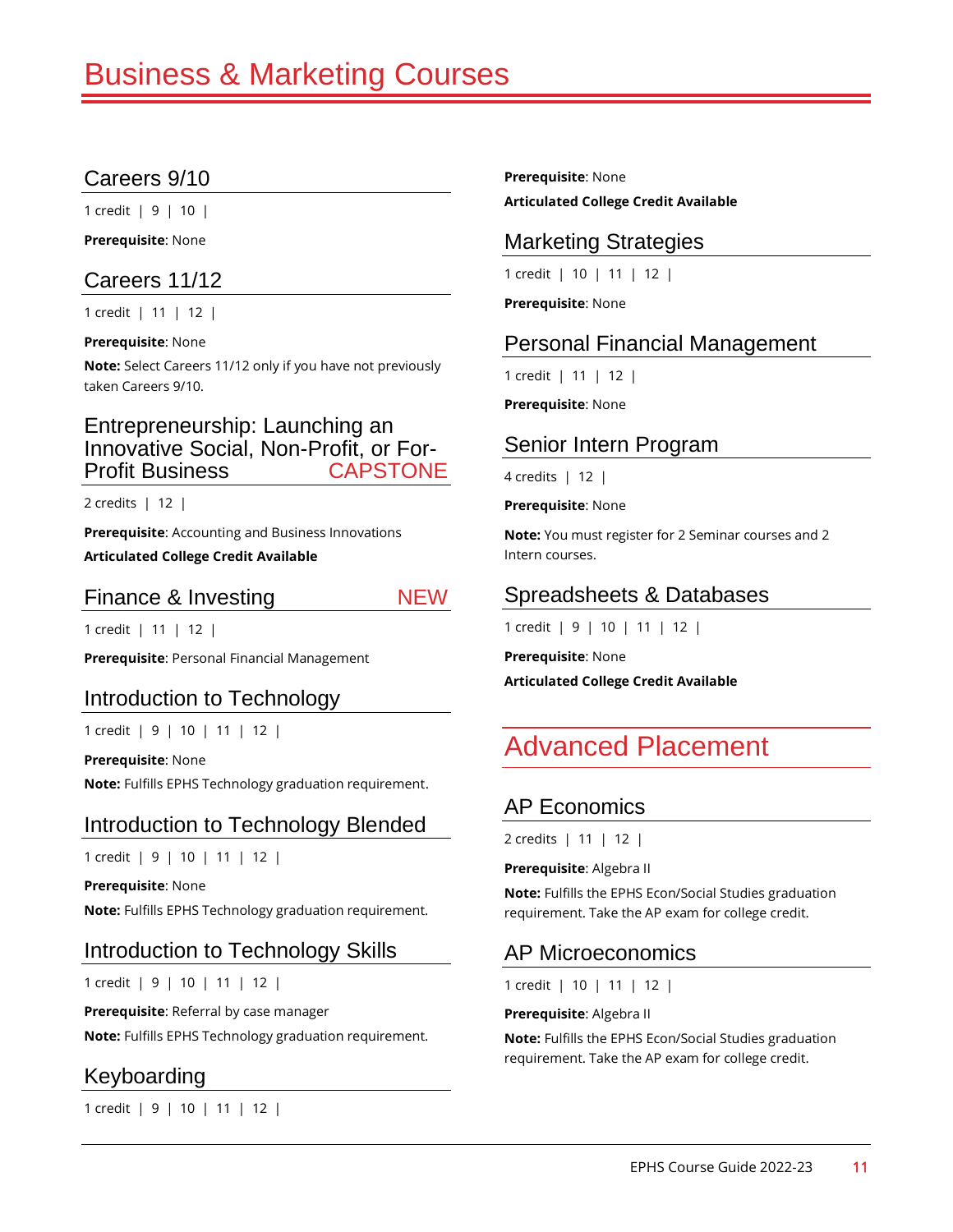Capstone courses are the culmination of student exploration, learning, and experience within a career pathway. Specifically, students acquire, apply, and demonstrate learning in personalized ways that authentically reflect how professionals think and act within the career field. Capstones center each student's interest, identities, and strengths to provide experiences that will prepare them for specific college, career, or civic opportunities postgraduation.

Each Capstone course is designed to provide authentic learning experiences for students, collaboration with professionals in the field, application of previous and current learning, and student choice in demonstration of learning. On the road to taking a Capstone course, students will take specialized course prerequisites that prepare them for the Capstone experience. College credit opportunities are available within each pathway. Completion of a Capstone course will be noted on a student's transcript.

#### Advanced Woodcrafting

2 credits | 10 | 11 | 12 |

**Prerequisite**: Woodcrafting

**Note**: Meets Applied Arts requirement. Must sign up for both terms.

**Articulated College Credit Available**

#### EDUC 2222: Multicultural Education and Human Relations in Schools

1 credit (3 NCC) | 11 | 12 |

**Prerequisite**: EDUC 1101 **College Credit Available**

#### Entrepreneurship: Launching an Innovative Social, Non-Profit, or For-Profit Business

2 credits | 12 |

**Prerequisite**: Accounting and Business Innovations

**Articulated College Credit Available**

#### iOS Mobile App Development & Advanced iOS Mobile App Development

2 credits | 11 | 12 |

**Prerequisite**: iOS Mobile App Development AND both AP CS A: Java AND AP CSP

#### Principles of Engineering A&B

2 credits | 10 | 11 | 12 |

**Prerequisite**: None

**Note**: Must sign up for both A & B in the same year.

**College Credit Available**

# Science Research and Design NEW

2 credits | 11 | 12 |

**Prerequisite**: None

#### Course Descriptions

Course descriptions can be found on our Registration Hub.

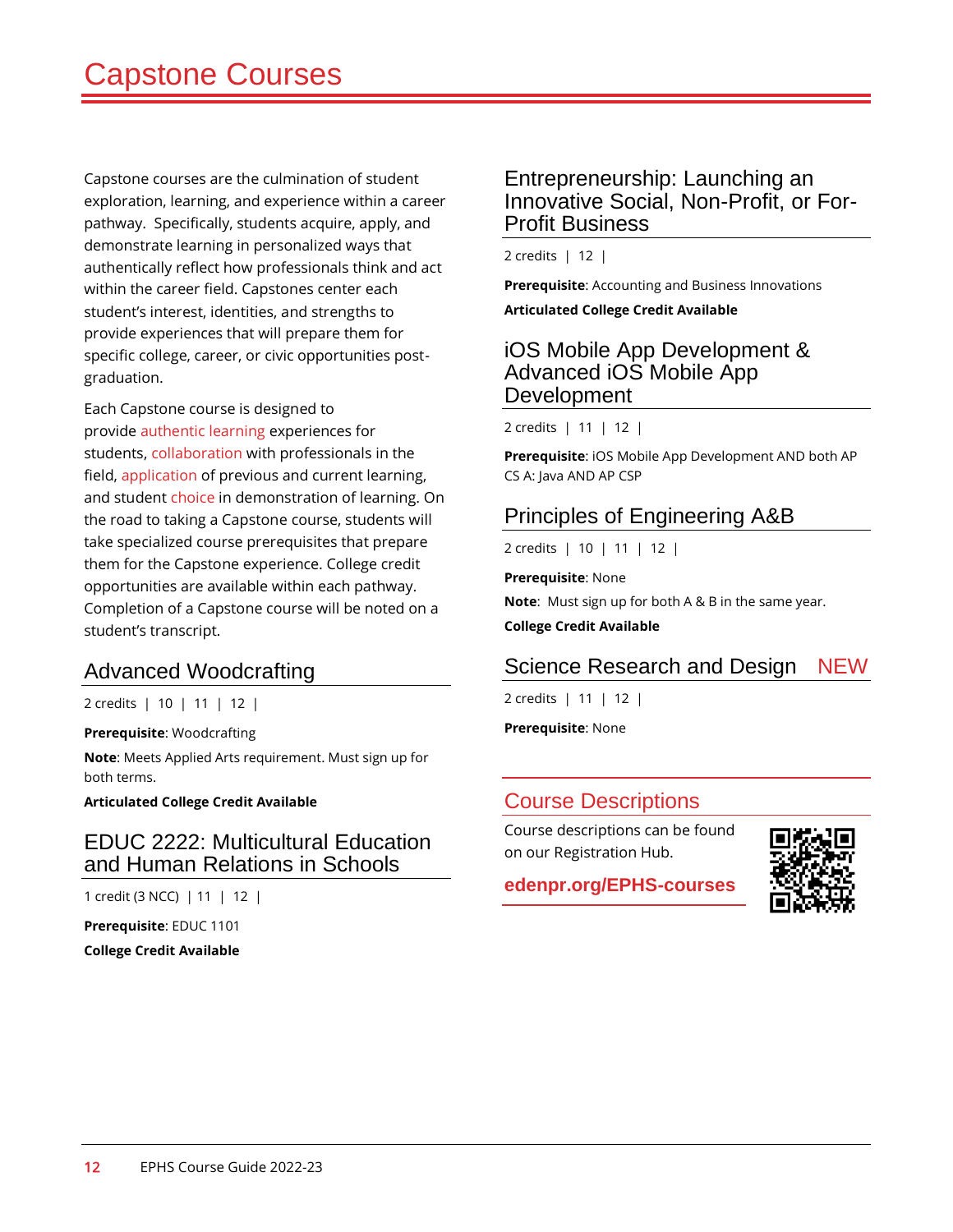#### Advanced iOS Mobile App Development CAPSTONE

2 credits | 11 | 12 |

**Prerequisite**: iOS Mobile App Development AND both AP Computer Science A: Java AND AP Computer Sci Principles

#### AP Computer Science A: Java A&B

2 credits | 9 | 10 | 11 | 12 |

**Prerequisite**: AP CSP or Honors Algebra II or FST

**Note**: This is a two-term class

**College Credit Available**

#### AP Computer Sci Principles A&B

2 credits | 9 | 10 | 11 | 12 |

**Prerequisite**: Read & write at grade level

**Note**: Fulfills the EPHS Technology graduation requirement.

**College Credit Available**

#### Computer Science Principles

2 credits | 9 | 10 | 11 | 12 |

**Prerequisite**: Read & write at grade level

**Note**: Fulfills the EPHS Technology graduation requirement

#### Cyber Security

2 credits | 9 | 10 | 11 | 12 |

**Prerequisite**: None

#### iOS Mobile App Development CAPSTONE

2 credits | 11 | 12 |

**Prerequisite**: AP Computer Sci Principles or AP Computer Science A: Java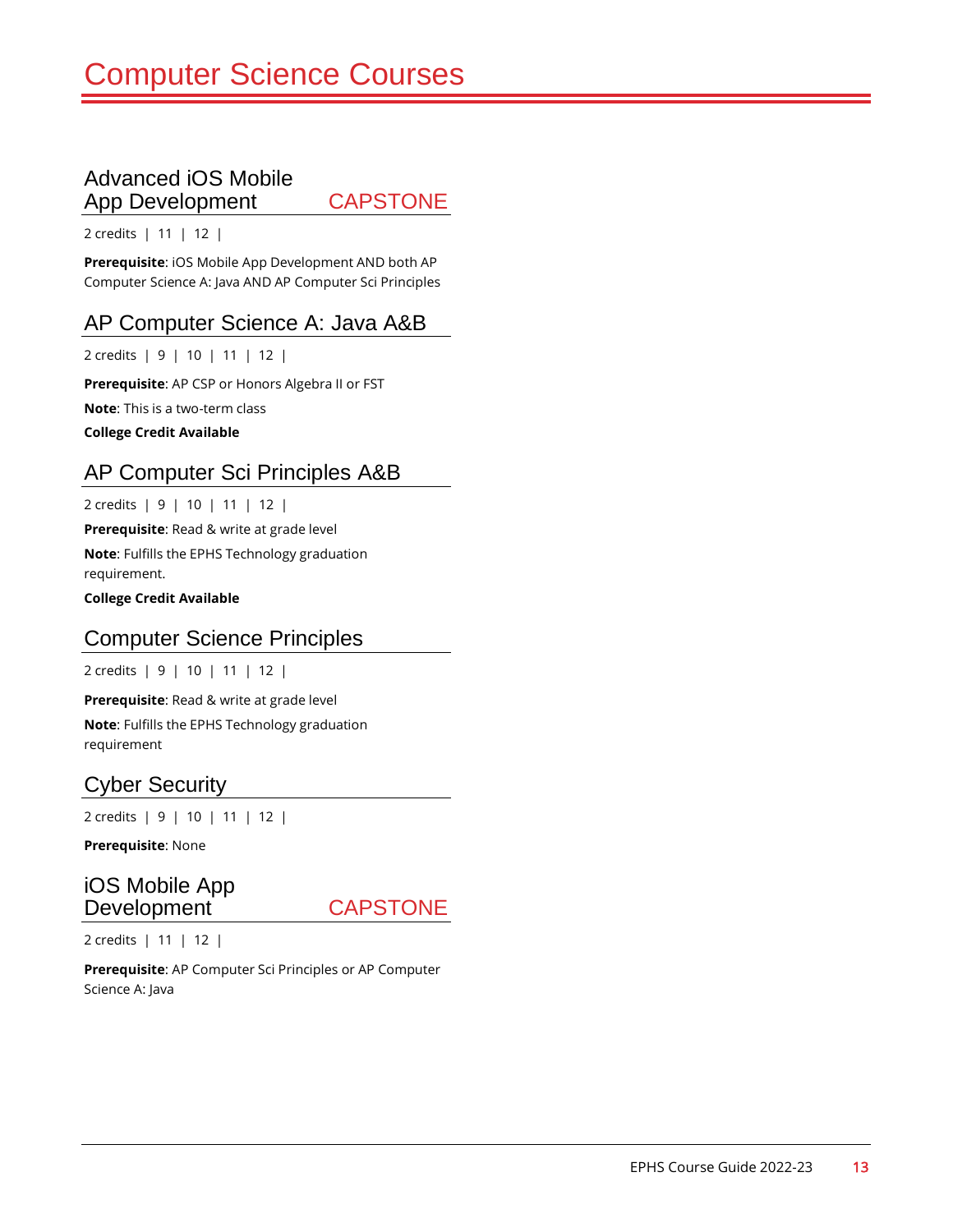#### **8 credits required**

- English 9 A&B
- English 10 A&B
- English 11 A&B **or** Literary Voices of Color A&B **or** Literature for the Stage A&B
- English 12 A&B **or** Literary Voices of Color A&B **or** Literature for the Stage A&B

#### Honors

- Honors English 9
- Honors English 10
- Honors English 11
- Honors English 12: Humanities
- Honors English 12: The Psychology and Philosophy of Literature

#### Advanced Placement

- AP English 10: Seminar
- AP English 11: Language and Composition
- AP English 12: Literature & Composition

#### English 9 in 4 A,B,C&D

4 credits | 9 |

**Prerequisite**: Teacher Recommendation

#### English 9 A&B

2 credits  $\vert 9 \vert$ 

**Prerequisite**: None

#### English 10 in 4 A,B,C&D

4 credits | 10 |

**Prerequisite**: English 9 or equivalent and Teacher Recommendation

#### English 10 A&B

2 credits | 10 |

**Prerequisite**: English 9 or equivalent

#### English 11 A&B

2 credits | 11 |

**Prerequisite**: English 9 and 10 or equivalent

#### English 12 A&B

2 credits | 12 |

**Prerequisite**: English 9, 10, and 11 or equivalent

#### Literary Voices of Color NEW

2 credits | 11 | 12 |

**Prerequisite**: English 9 and 10 or equivalent

Note: This course can be taken as an English 11 or English 12 courses option. This course meets an English requirement.

### Literature for the Stage A&B NEW

2 credits | 11 | 12 |

**Prerequisite**: English 9 and 10 or equivalent

Note: This course can be taken as an English 11 or English 12 courses option. This course meets an English requirement.

# **Honors**

#### Honors English 9 A&B

 $2$  credits  $\vert 9 \vert$ 

**Prerequisite**: None **Note:** Summer reading is required.

#### Honors English 10 A&B

2 credits | 10 |

**Prerequisite**: English 9 or equivalent **Note**: Summer reading is required.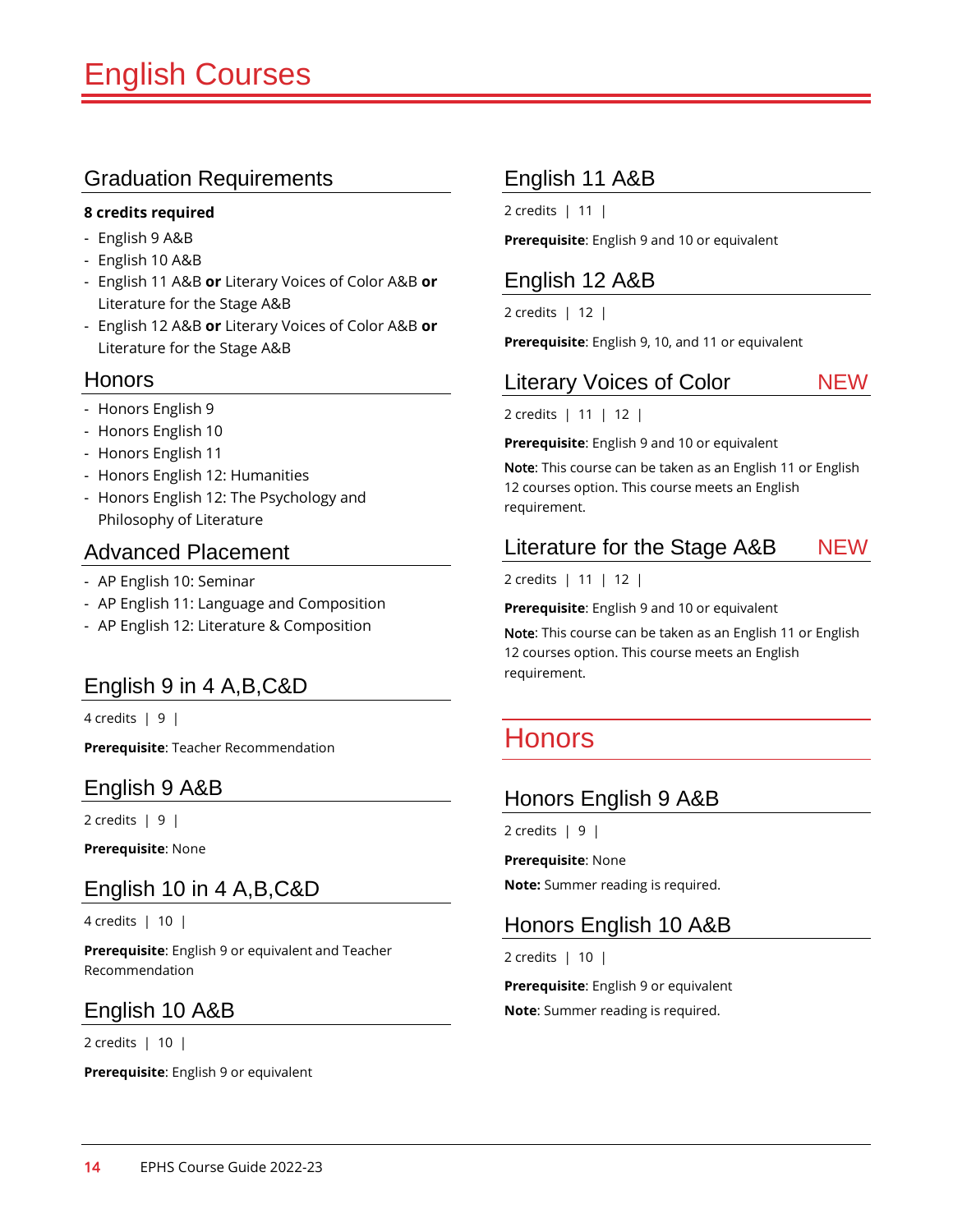# Honors English 11

2 credits | 11 |

**Prerequisite**: English 9 and 10 or equivalent **Note**: Summer reading is required.

#### Honors English 12: Humanities

2 credits | 12 |

**Prerequisite**: English 9, 10, and 11 or equivalent **Note**: Summer reading is required.

#### Honors English 12: The Psychology and Philosophy of Literature

2 credits | 12 |

**Prerequisite**: English 9, 10, and 11 or equivalent **Note**: Summer reading is required.

# Advanced Placement

# AP English 11 Lang and Comp

2 credits | 11 |

**Prerequisite**: English 9 and 10 or equivalent

**Note**: Summer reading is required.

**College Credit Available**

# AP English 12 Lit and Comp

#### 2 credits | 12 |

**Prerequisite**: English 9, 10, 11 or equivalent; Completion of an information packet and required summer reading.

**Note**: An "A" average in Honors English 11 or AP English 11 Lang and Comp is highly recommended. Summer reading is required.

**College Credit Available**

#### AP Seminar

2 credits | 10 |

Prerequisite: English 9 or equivalent

**Note:** Meets English 10 credit requirement

# **Electives**

The following courses are for elective credit only. They DO NOT meet an English graduation requirement.

# Acting & Theatre Arts

1 credit | 10 | 11 | 12 |

#### **Prerequisite:** None

**Note:** This course meets a Fine Arts requirement.

#### Advanced Acting

1 credit | 11 | 12 |

**Prerequisite**: Acting and Theatre Arts or Instructor Approval

**Note**: This course meets a Fine Arts requirement.

#### Advanced Journalism: Eagle News Network

1 credit | 10 | 11 | 12 |

**Prerequisite:** Introduction to 21<sup>st</sup> Century Journalism and application.

**Note**: This course meets an Applied Arts requirement. Students should register for **at least two terms** but are encouraged to sign up for all four terms. Applications can be found on the EPHS website.

#### Advanced Journalism: Eagle Yearbook

1 credit | 9 | 10 | 11 | 12 |

#### **Prerequisite**: Application

**Note**: This course meets an Applied Arts requirement. Students should register for **at least two terms** but are encouraged to sign up for all four terms. Applications can be found on the EPHS website.

#### Creative Writing

1 credit | 10 | 11 | 12 |

**Prerequisite**: English 9 or equivalent

**Note**: This course meets a Fine Arts requirement.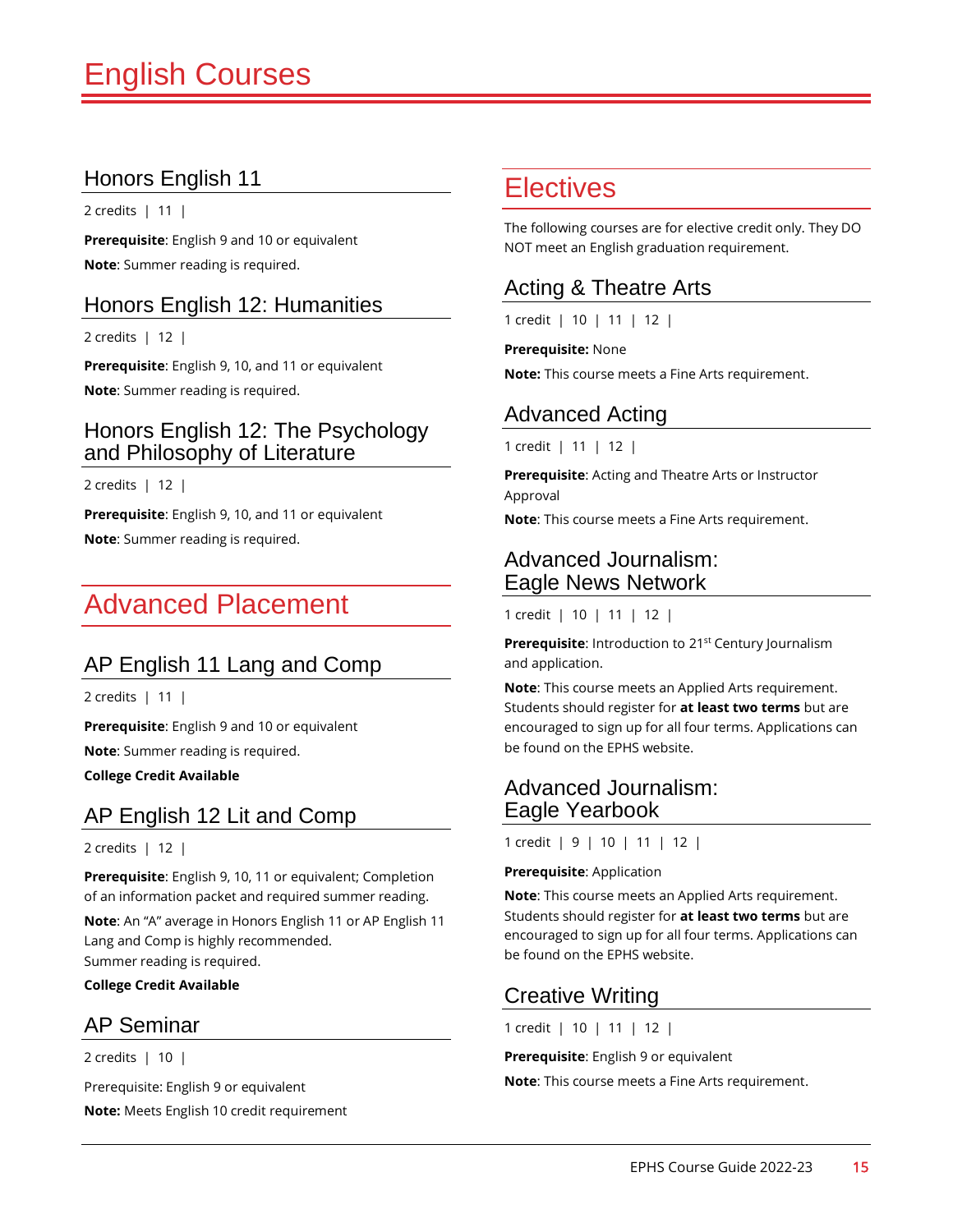# Eagle Book Club

1 credit | 11 | 12 |

**Prerequisite**: None

#### Film Studies

1 credit | 10 | 11 | 12 |

**Prerequisite**: None

#### Introduction to 21st Century Journalism

1 credit | 9 | 10 | 11 | 12 |

#### **Prerequisite**: None

**Note**: This course meets an Applied Arts requirement.

#### Literary Voices of Color NEW

2 credits | 11 | 12 |

**Prerequisite**: English 9 and 10 or equivalent

#### Literature for the Stage A&B NEW

2 credits | 11 | 12 |

**Prerequisite**: English 9 and 10 or equivalent

#### Public Speaking and Voice Acting

1 credit | 10 | 11 | 12 |

**Prerequisite**: None

#### Standardized Test Preparation and Grammar Workshop

1 credit | 10 | 11 | 12 |

**Prerequisite**: None

#### Theatre Production NEW

1 credit | 9 | 10 | 11 | 12 |

#### **Prerequisite**: None

**Note**: This course meets a Fine Arts requirement.

#### Course Descriptions

Course descriptions can be found on our Registration Hub.

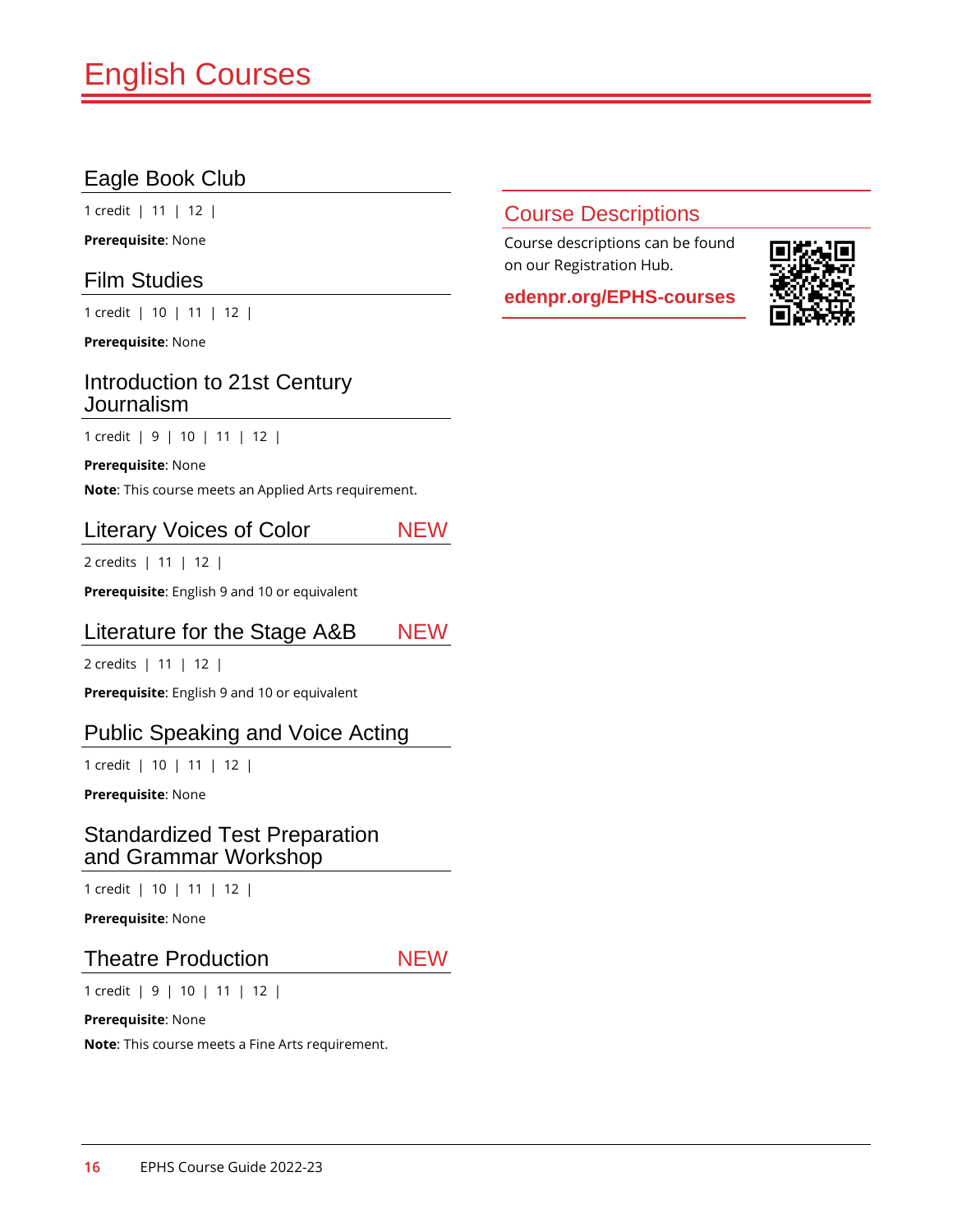Students who qualify for the English Learner (EL) program are served, as determined by their WIDA language proficiency level and other factors, in English Language Development courses, sheltered content courses, and/or mainstream courses, where licensed EL teachers provide support at the instructional level as well as for students.

#### English Lang Dvlpmt (ELD) 1 – T1, T2, T3, T4

1 credit/term | 9 | 10 | 11 | 12 |

**Prerequisite**: Teacher recommendation

**Note**: This course earns students elective credits toward graduation.

#### English Lang Dvlpmt (ELD) 2 – T1, T2, T3, T4

1 credit/term | 9 | 10 | 11 | 12 |

**Prerequisite**: Teacher recommendation

**Note**: This course earns students elective credits toward graduation.

#### English Lang Dvlpmt (ELD) 3 – T1, T2, T3, T4

1 credit/term | 9 | 10 | 11 | 12 |

**Prerequisite**: Teacher recommendation

**Note**: This course earns students elective credits toward graduation.

#### Human Geography 9

1 credit | 9 | 10 | 11 | 12 |

**Prerequisite**: EL teacher recommendation

**Note**: This is a sheltered EL course and in addition to Democratic Foundations, fulfills the 9<sup>th</sup> grade graduation requirement for Social Studies.

#### Democratic Foundations 9

1 credit | 9 | 10 | 11 | 12 |

**Prerequisite**: EL teacher recommendation

**Note**: This is a sheltered EL course and in addition to Human Geography, fulfills the 9<sup>th</sup> grade graduation requirement for Social Studies.

### US History 10 A/B

2 credits | 9 | 10 | 11 | 12. |

**Prerequisite**: EL teacher recommendation

**Note**: Students must register for both terms. This is a sheltered EL course and fulfills the 10th grade graduation requirement for Social Studies.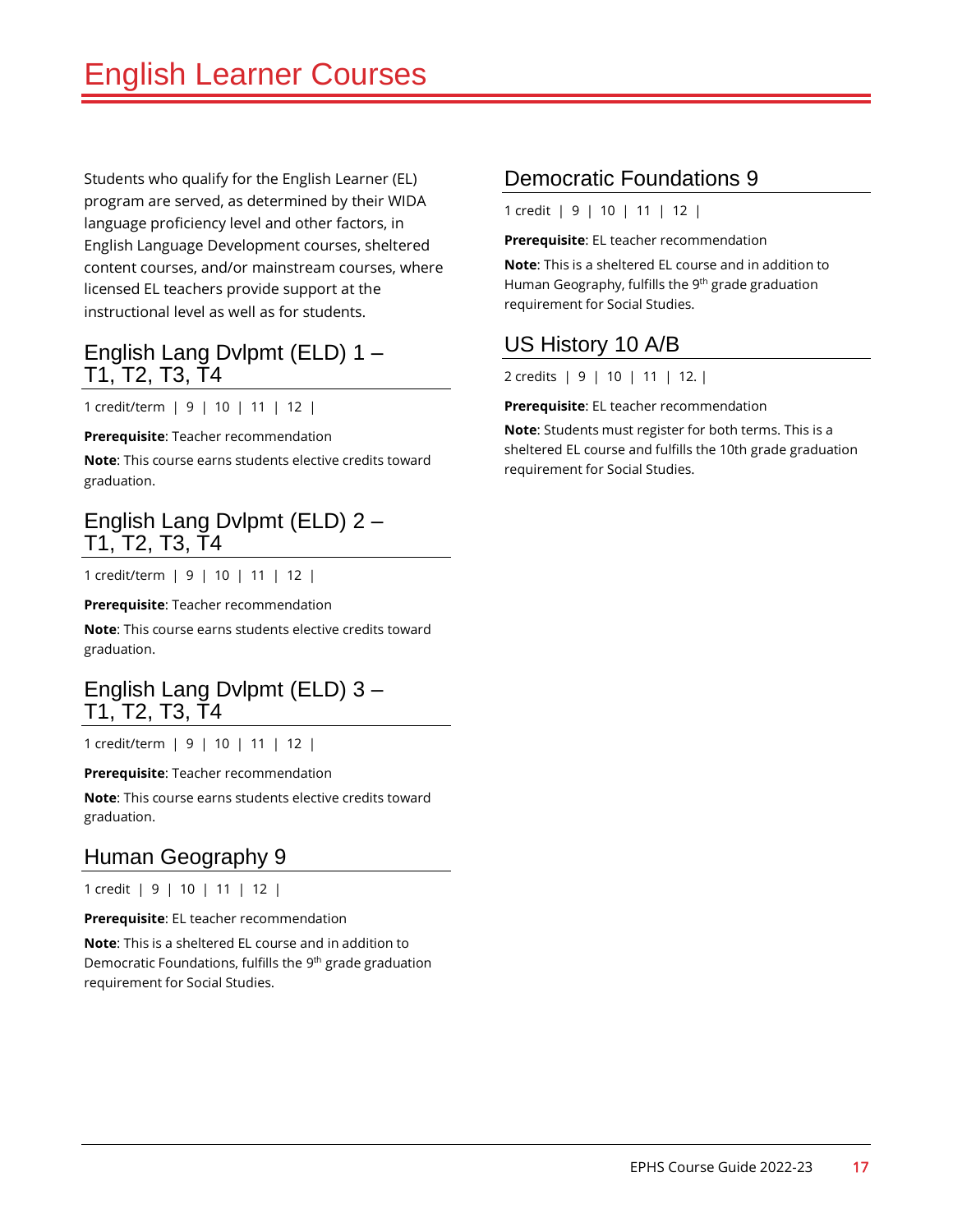# Family & Consumer Sciences Courses

#### The following courses help to fulfill the Fine or Applied Arts graduation requirement.

- Gourmet & International Foods
- Interior Design Studio
- Sewing I

#### Advanced Interior Design Studio

1 credit | 10 | 11 | 12 |

**Prerequisite**: Interior Design Studio

### Child Psychology & Parenting A&B

2 credits | 11 | 12 |

**Prerequisite**: Must have the willingness to interact and work with 3-5 year old children

#### Contemporary Relationships

1 credit | 11 | 12 |

**Prerequisite**: None

#### Elementary Mentoring

1 credit | 11 | 12 |

**Prerequisite**: Strong reading/math skills are required to tutor elementary students at the 5th grade level. Minimum of 2.5 GPA required.

# Fashion Design & Merchandising

1 credit | 9 | 10 | 11 | 12 |

**Prerequisite**: None

Food Fundamentals

1 credit | 9 | 10 | 11 | 12 |

**Prerequisite**: None

#### Gourmet & International Foods

1 credit | 9 | 10 | 11 | 12 |

**Prerequisite**: Food Fundamentals

**Note:** Fulfills an Applied Arts graduation requirement. Articulated college credit available

### Independent Living

1 credit | 11 | 12 |

**Prerequisite**: None

#### Interior Design Studio

1 credit | 9 | 10 | 11 | 12 |

**Prerequisite**: None **Note**: Fulfills an Applied Arts graduation requirement

#### Life Issues

1 credit | 11 | 12 |

**Prerequisite**: None

#### Peer Insights

1 credit | 11 | 12 |

**Prerequisite**: None

#### Sewing I

1 credit | 9 | 10 | 11 | 12 |

**Prerequisite**: None **Note**: Fulfills an Applied Arts graduation requirement

#### Sewing II

1 credit | 9 | 10 | 11 | 12 |

**Prerequisite**: Sewing I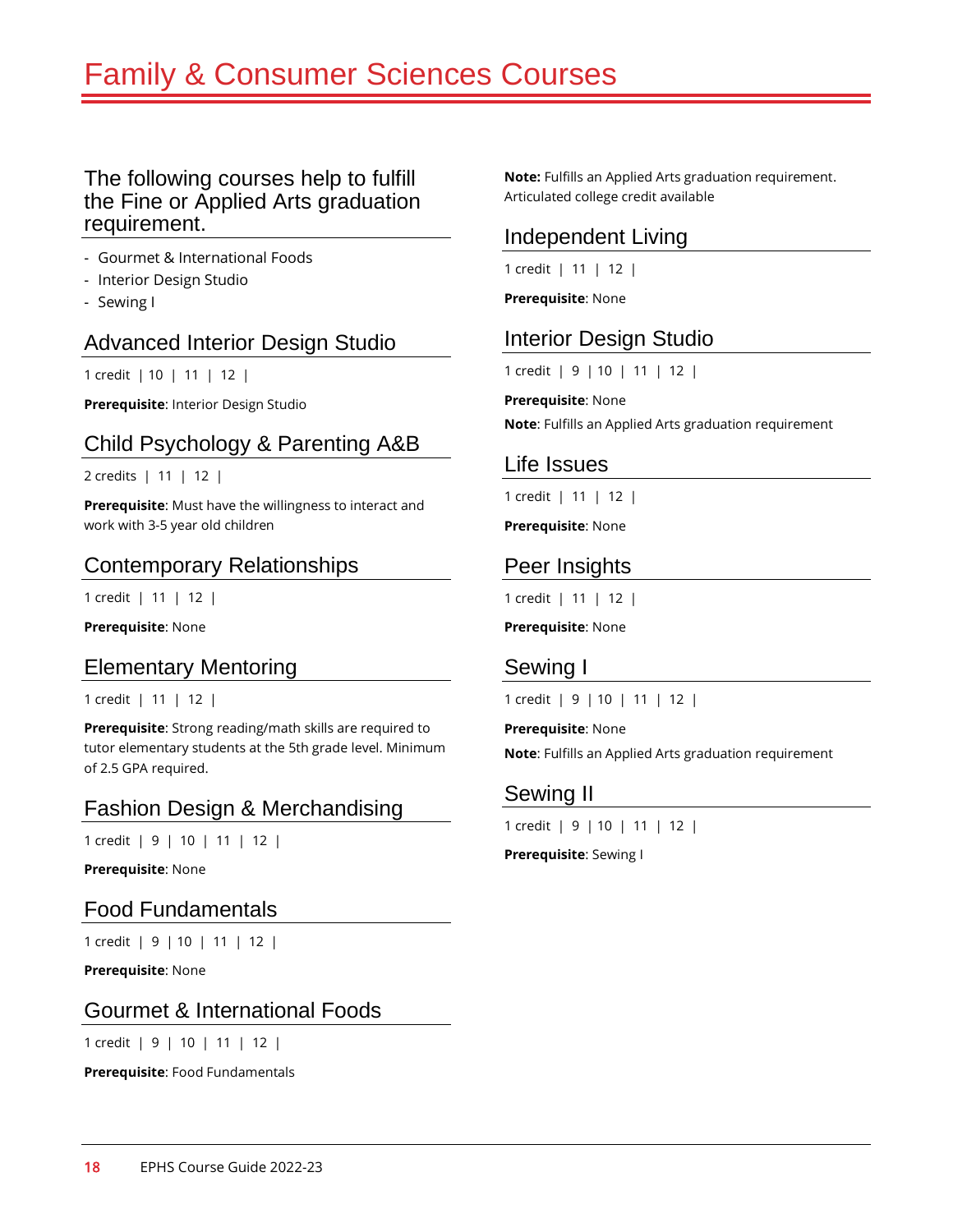#### **1 credit**

- Health Education

#### Health Education

1 credit | 9 | 10 | 11 | 12 |

#### **Prerequisite**: None

**Note**: The health education department recommends this course be taken sophomore year, but it can be taken any time.

#### Health Blended

1 credit | 9 | 10 | 11 | 12 |

#### **Prerequisite**: None

**Note**: The health education department recommends this course be taken sophomore year, but it can be taken any time.

# **Electives**

# First Aid and CPR/AED Certification

1 credit | 10 | 11 | 12 |

**Prerequisite**: Health Education

**Note**: This course is for elective credit only

#### The Science of Happiness

1 credit | 11 | 12 |

**Prerequisite**: Health Education

**Note**: This course is for elective credit only.

#### Course Descriptions

Course descriptions can be found on our Registration Hub.

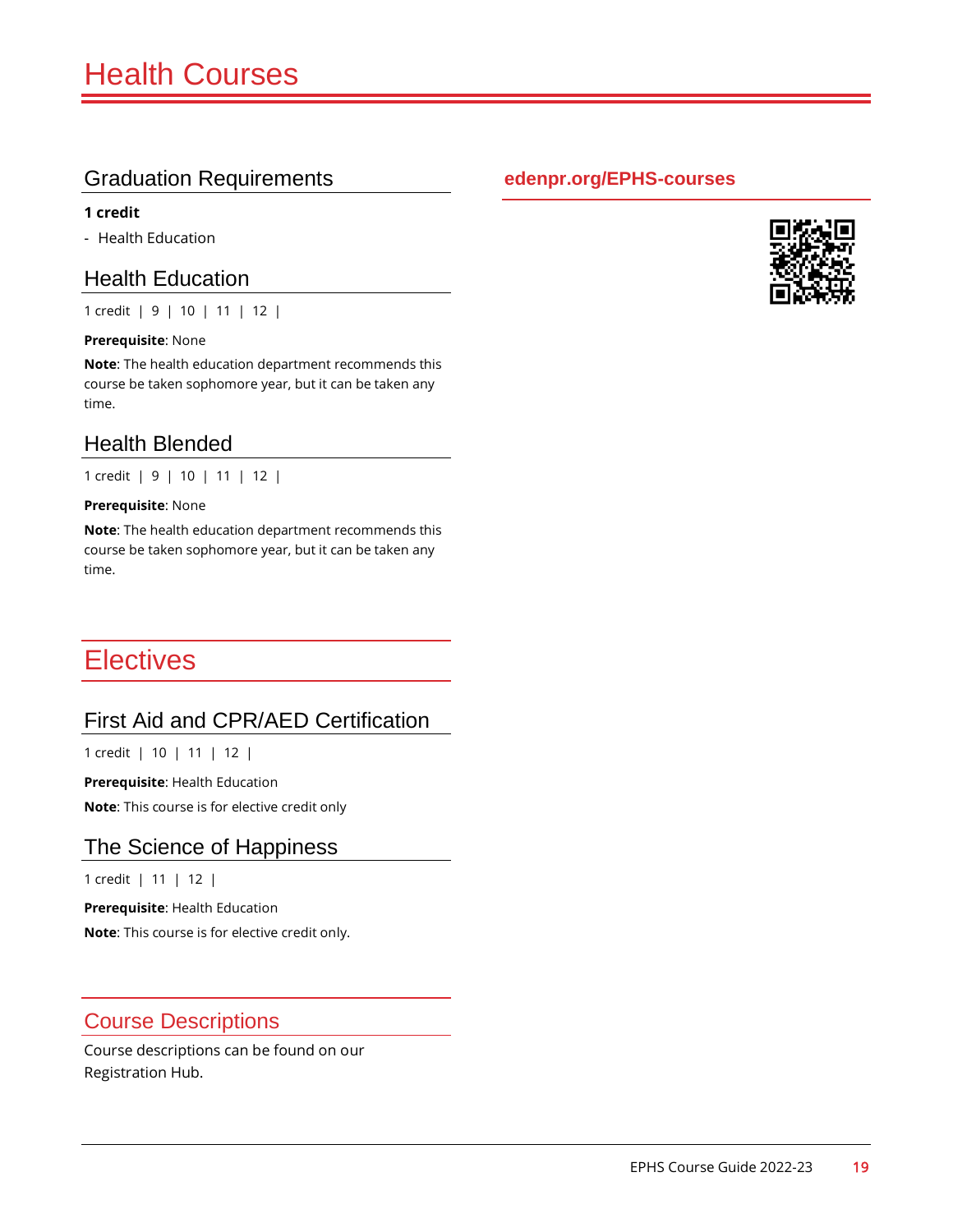# English

# Honors English 9 A&B

2 credits  $\vert 9 \vert$ 

**Prerequisite**: None **Note:** Summer reading is required.

### Honors English 10 A&B

2 credits | 10 |

**Prerequisite**: English 9 or equivalent **Note**: Summer reading is required.

### Honors English 11

2 credits | 11 |

**Prerequisite**: English 9 and 10 or equivalent **Note**: Summer reading is required.

#### Honors English 12: Humanities

2 credits | 12 |

**Prerequisite**: English 9, 10, and 11 or equivalent **Note**: Summer reading is required.

#### Honors English 12: The Psychology and Philosophy of Literature

2 credits | 12 |

**Prerequisite**: English 9, 10, and 11 or equivalent **Note**: Summer reading is required.

# **Math**

#### Honors Algebra II A&B

2 credits | 9 | 10 | 11 | 12 |

**Prerequisite**: Honors Geometry or Geometry (per teacher recommendation only)

**Note**: Honors Geometry with a "B" or better grade average. Regular Geometry students with teacher recommendation.

### Honors Geometry A&B

2 credits | 9 | 10 | 11 | 12 |

**Prerequisite**: Honors Algebra 8, or teacher recommendation

**Note**: Grade of A- or better in Algebra I, Honors Algebra 8 strongly recommended

### Honors PreCalculus A&B

2 credits | 9 | 10 | 11 | 12 |

**Prerequisite**: Honors Algebra II or teacher recommendation

**Note**: A grade average of "B" or higher in Honors Algebra II is recommended.

# Science

#### Honors Biology A&B

2 credits | 9 | 10 | 11 | 12 |

**Prerequisite**: Physical Science A&B or Honors Physical Science 9 A&B

**Note**: A "B+" average in Honors Physical Science 9 or an "A" average in Physical Science 9 is highly recommended. Students must register for BOTH terms A & B.

# Honors Chemistry A&B

2 credits | 10 | 11 | 12 |

**Prerequisite**: Science 9 and Geometry

**Note**: Students must register for BOTH terms A & B. Successful completion of term A is required for continuation in term B.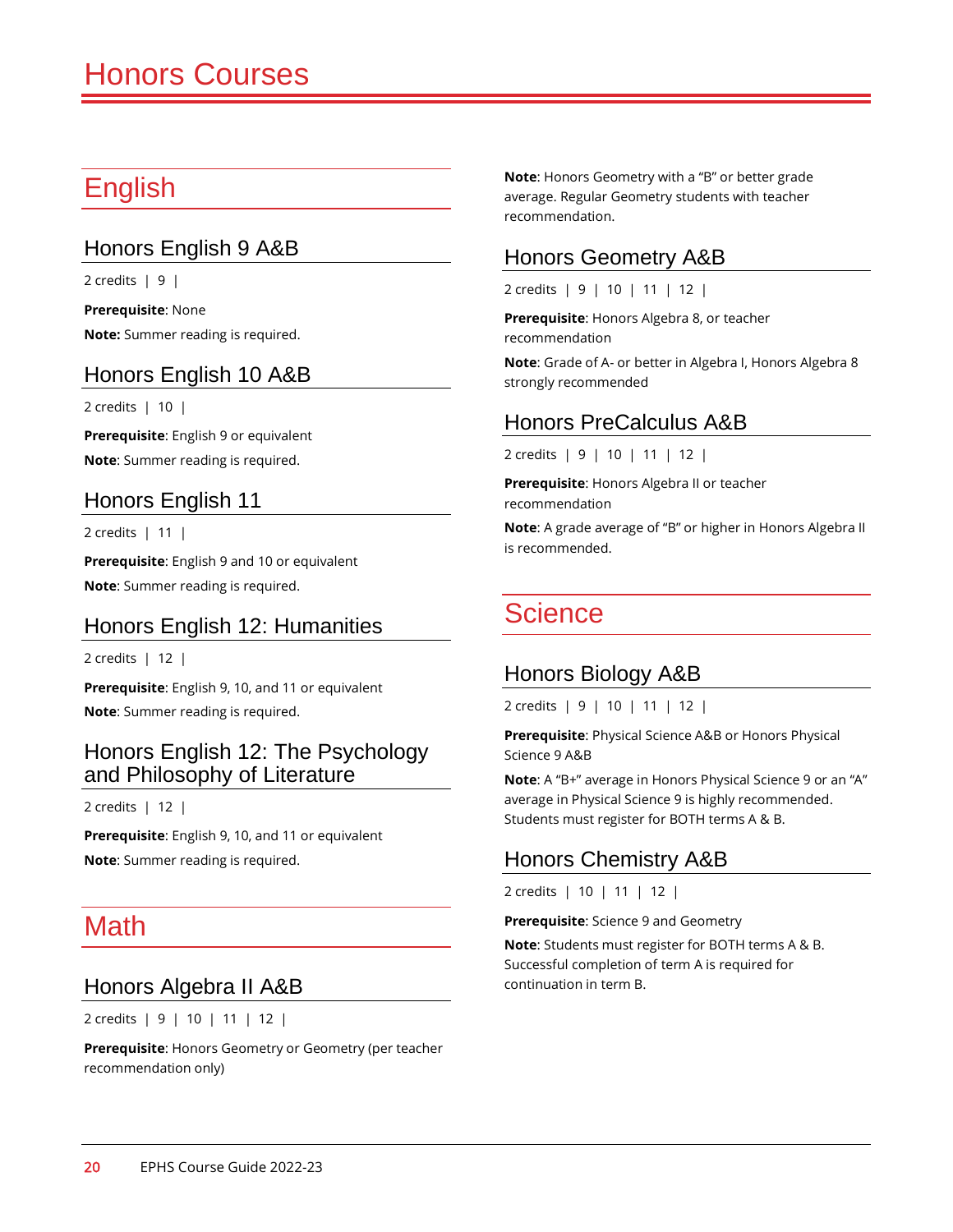### Honors Physical Science A&B

2 credits | 9 |

**Prerequisite**: Algebra I

**Note**: An "A" average in Algebra I is highly recommended. Students must register for BOTH terms A & B.

### Honors Physics A&B

2 credits | 10 | 11 | 12 |

**Prerequisite**: Science 9, Algebra II and enrollment in/or completion of Pre-Calculus

**Note**: A grade of "B" or better in Algebra II is suggested. This course is a prerequisite for the AP Physics course. Students must register for BOTH terms A & B.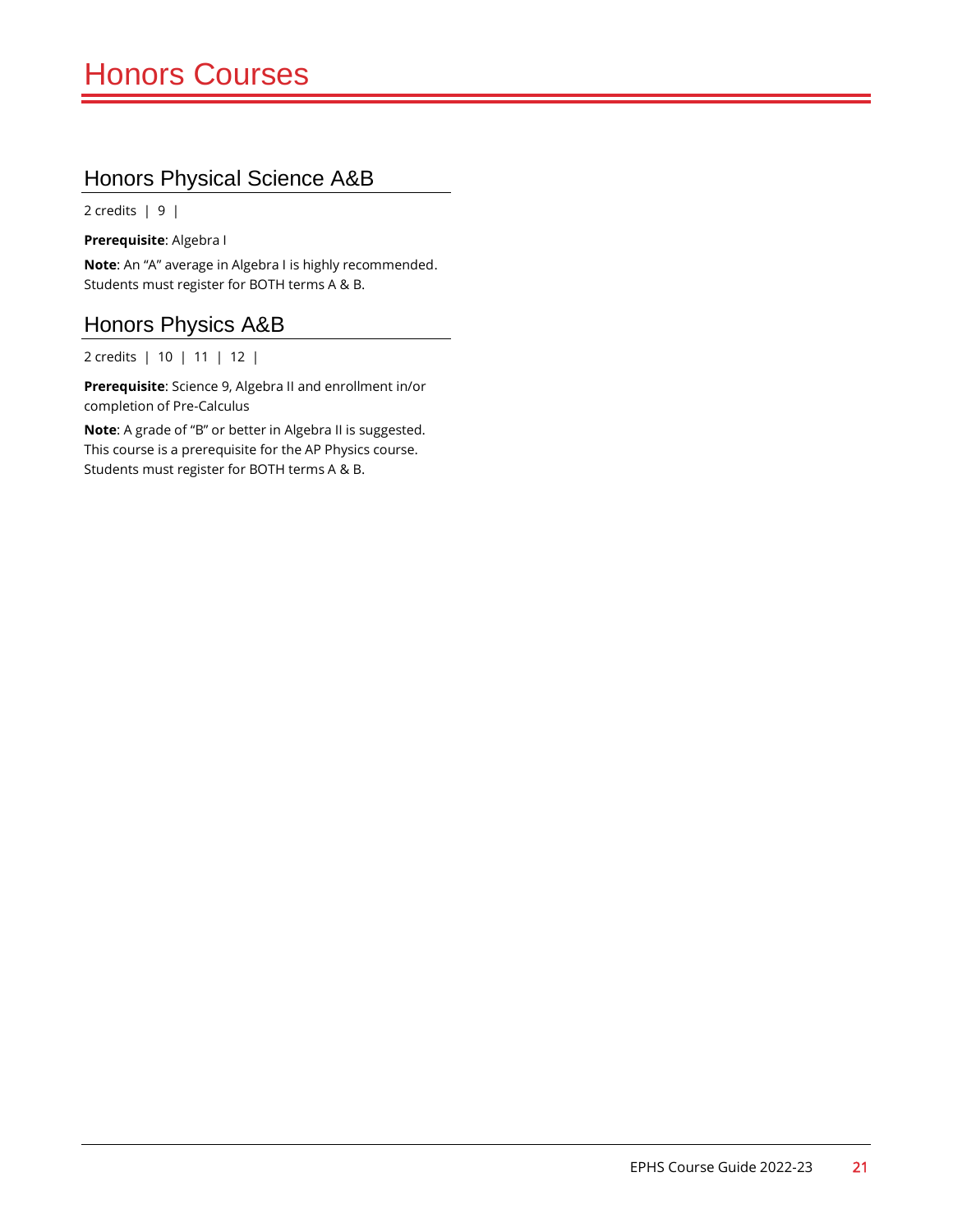#### **6 credits required**

| Path 1     | Path 2                             |
|------------|------------------------------------|
| Geometry   | Honors Geometry                    |
| Algebra II | Honors Algebra II                  |
| <b>FST</b> | AP Statistics or                   |
|            | <b>Statistics and Data Science</b> |

#### Honors

- Honors Algebra II A&B
- Honors Geometry A&B
- Honors Pre-Calculus A&B

#### Advanced Placement

- AP AB Calculus A&B
- AP BC Calculus A&B
- AP Computer Science Principles
- AP Computer Science A: Java
- AP Statistics

### Advanced iOS Mobile App Development CAPSTONE

2 credits | 11 | 12 |

**Prerequisite**: iOS Mobile App Development AND both AP Computer Science A: Java AND AP Computer Sci Principles

#### Algebra I A&B

2 credits | 9 | 10 | 11 | 12 |

#### **Prerequisite**: None

**Note**: This course is offered for elective credit only. All students who have not successfully completed Algebra I (linear) in middle school or another school district must complete this course.

# Algebra II A&B

2 credits | 9 | 10 | 11 | 12 |

**Prerequisite**: Algebra I and Geometry

**Note**: Students must register for both terms A & B of this course.

### Algebra II Standards A&B

2 credits | 10 | 11 | 12 |

**Prerequisite**: Teacher Recommendation Only

### Algebra Trigonometry A&B

2 credits | 11 | 12 |

#### **Prerequisite**: FST

**Note**: A grade average of "C" or higher in FST is recommended.

**College Credit Available**

#### Calculus A&B

2 credits | 9 | 10 | 11 | 12 |

**Prerequisite**: Pre-Calculus or Honors Pre-Calculus

**Note**: A grade average of "B" or higher in Pre-Calculus or Honors Pre-Calculus is recommended.

#### Calculus 3 - Multivariable Calculus A&B

2 credits | 9 | 10 | 11 | 12 |

**Prerequisite**: AP BC Calculus

**Note**: A grade average of "B" or higher in AP Calculus AB and BC is recommended.

**College Credit Available**

#### Computer Science Principles

2 credits | 9 | 10 | 11 | 12 |

**Prerequisite**: Read & write at grade level **Note**: Fulfills the EPHS Technology graduation requirement

# Cyber Security

2 credits | 9 | 10 | 11 | 12 |

**Prerequisite**: None

#### FST - Functions, Stats, Trig A&B

2 credits | 10 | 11 | 12 |

**Prerequisite**: Geometry and Algebra II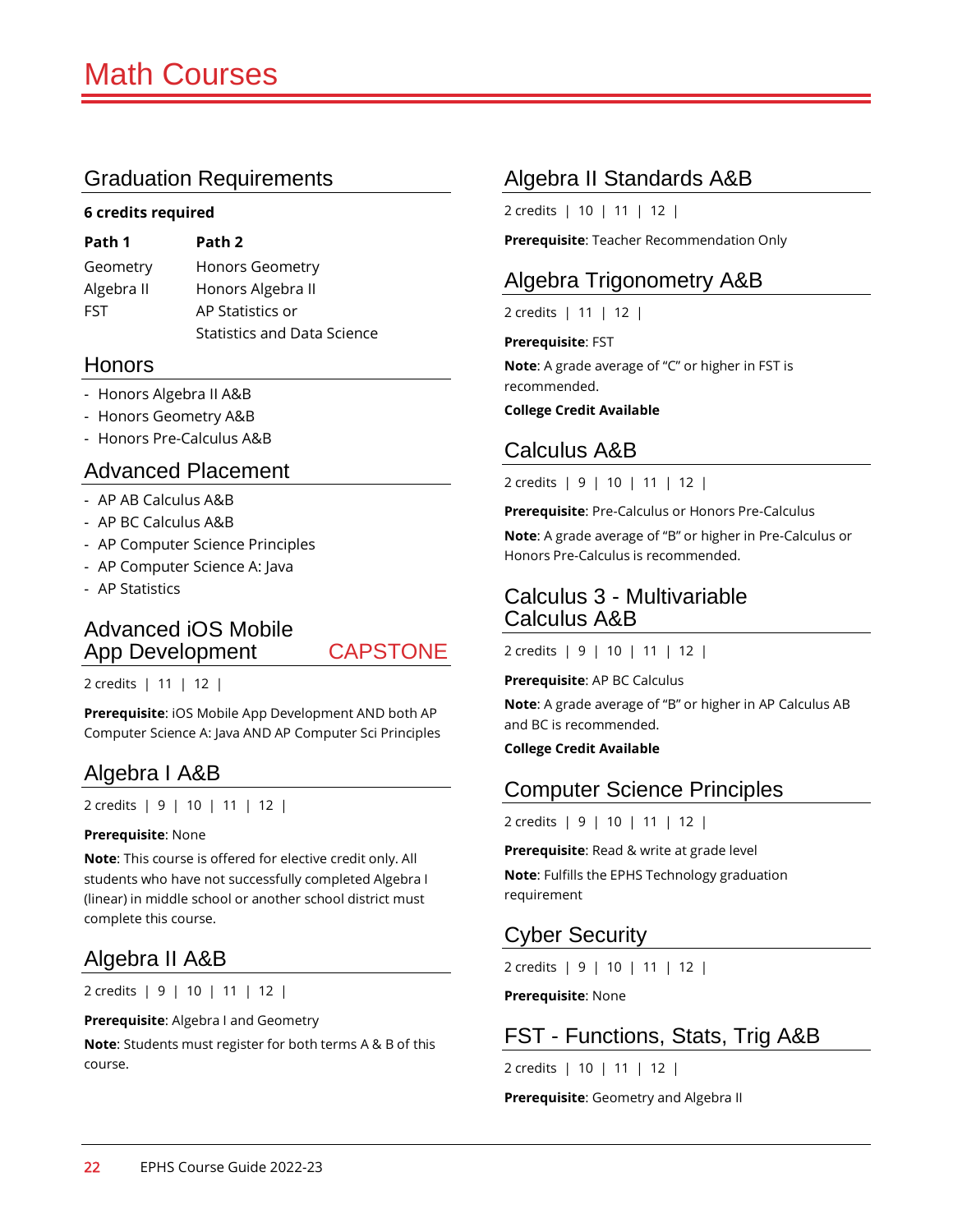**Note**: If you have completed any math classes beyond Honors Algebra 2 or Pre-Calculus, you are unable to take FST to meet your statistics graduation requirement as there is algebraic content overlap. Students who took Honors Algebra II, have two options to meet their statistics graduation requirement:

Option 1: Statistics and Data Science

Option 2: AP Statistics

**Students must register for both terms A & B of this course.**

#### FST - Functions, Stats, Trig A&B Blended

2 credits | 10 | 11 | 12 |

**Prerequisite**: Algebra II and Geometry

#### FST Standards A&B

2 credits | 10 | 11 | 12 |

**Prerequisite**: Algebra II or Algebra II Standards (Teacher recommendation only)

**Note**: This class is not for students who have completed Honors Algebra II or Pre-Calculus and beyond. Successful completion of the Standards FST, FST, Statistics and Analytics, or AP Statistics is a graduation requirement.

**Students must register for both terms A & B of this course.**

#### Geometry A&B

2 credits | 9 | 10 | 11 | 12 |

**Prerequisite**: Algebra 8 or Honors Algebra 8 (at CMS) or Algebra I (at EPHS)

#### iOS Mobile App Development CAPSTONE

2 credits | 11 | 12 |

**Prerequisite**: AP Computer Sci Principles or AP Computer Science A: Java

#### Pre-Calculus A&B

2 credits | 9 | 10 | 11 | 12 |

**Prerequisite**: Honors Algebra II or FST

**Note**: Grade average of "B" or higher in Honors Algebra II or FST (Term A) is recommended.

If earned average of "C" in FST (Term A), it is recommended to complete Algebra Trigonometry prior to taking Pre-Calculus A&B to strengthen their algebraic skills.

#### Statistics and Data Science A&B

2 credits | 11 | 12 |

**Prerequisite**: Honors Algebra II or FST

# Honors

#### Honors Algebra II A&B

2 credits | 9 | 10 | 11 | 12 |

**Prerequisite**: Honors Geometry or Geometry (per teacher recommendation only)

**Note**: Honors Geometry with a "B" or better grade average. Regular Geometry students with teacher recommendation.

#### Honors Geometry A&B

2 credits | 9 | 10 | 11 | 12 |

**Prerequisite**: Honors Algebra 8, or teacher recommendation

**Note**: Grade of A- or better in Algebra I, Honors Algebra 8 strongly recommended

#### Honors Pre-Calculus A&B

2 credits | 9 | 10 | 11 | 12 |

**Prerequisite**: Honors Algebra II or teacher recommendation

**Note**: A grade average of "B" or higher in Honors Algebra II is recommended.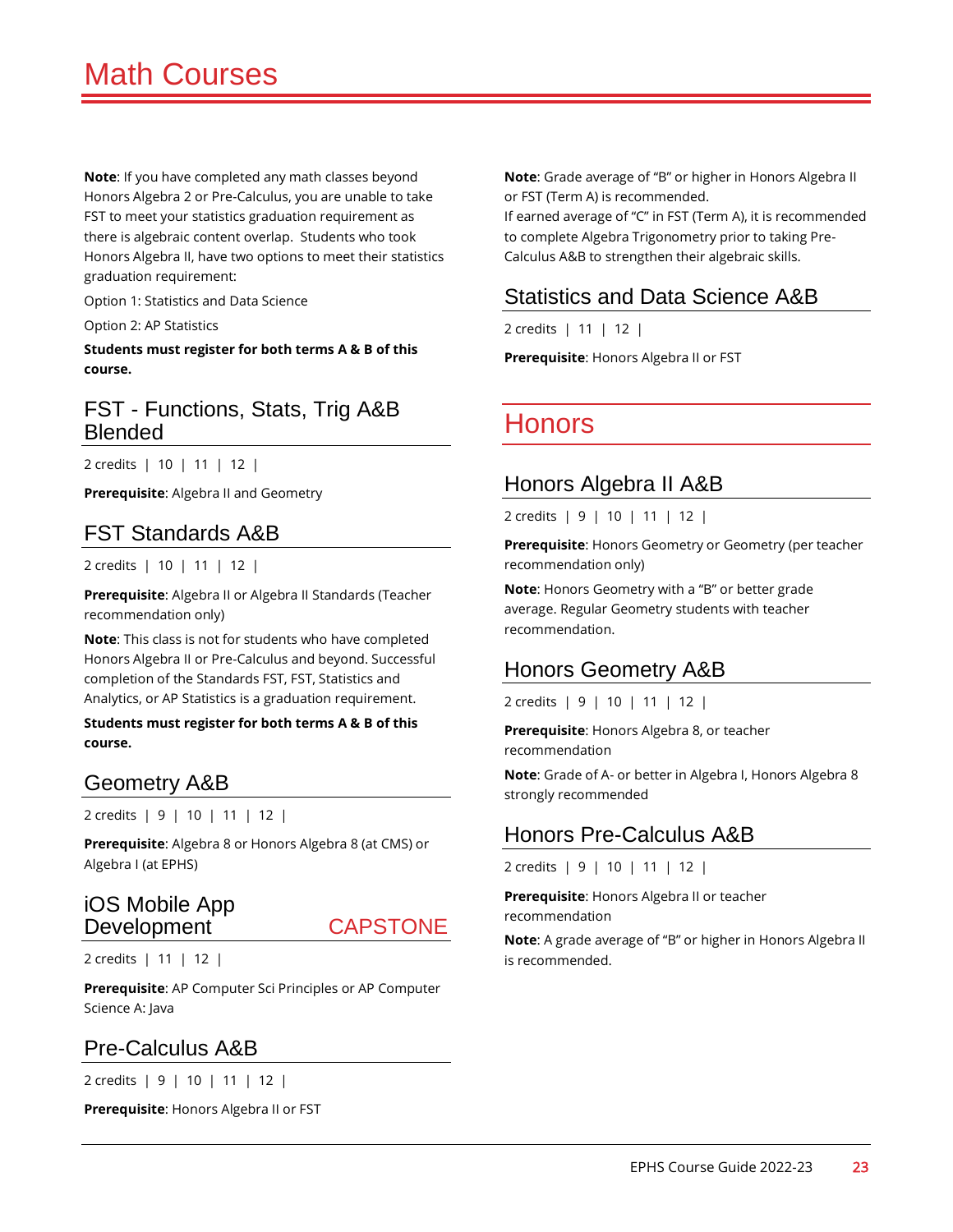# Advanced Placement

# AP AB Calculus A&B

2 credits | 9 | 10 | 11 | 12 |

**Prerequisite**: Pre-Calculus or Honors Pre-Calculus **Note**: A grade average of "A" or higher in Pre-Calculus or "B" or higher in Honors Pre-Calculus is recommended.

**College Credit Available**

# AP BC Calculus A&B

2 credits | 9 | 10 | 11 | 12 |

**Prerequisite**: AP AB Calculus or, in some cases, regular Calculus with instructor approval.

**Note**: A grade average of "C" or higher in AP Calculus AB.

**College Credit Available**

# AP Computer Sci Principles A&B

2 credits | 9 | 10 | 11 | 12 |

**Prerequisite**: Read & write at grade level

**Note**: Fulfills the EPHS Technology graduation requirement.

**College Credit Available**

# AP Computer Science A: Java A&B

2 credits | 9 | 10 | 11 | 12 |

**Prerequisite**: AP CSP or Honors Algebra II or FST

**Note**: This is a two-term class

**College Credit Available**

# AP Statistics

2 credits | 10 | 11 | 12 |

**Prerequisite**: Honors Algebra II OR FST **Note**: A grade average of "B" or higher in FST or Honors Algebra II is recommended.

**College Credit Available**

# Course Descriptions

Course descriptions can be found on our Registration Hub.

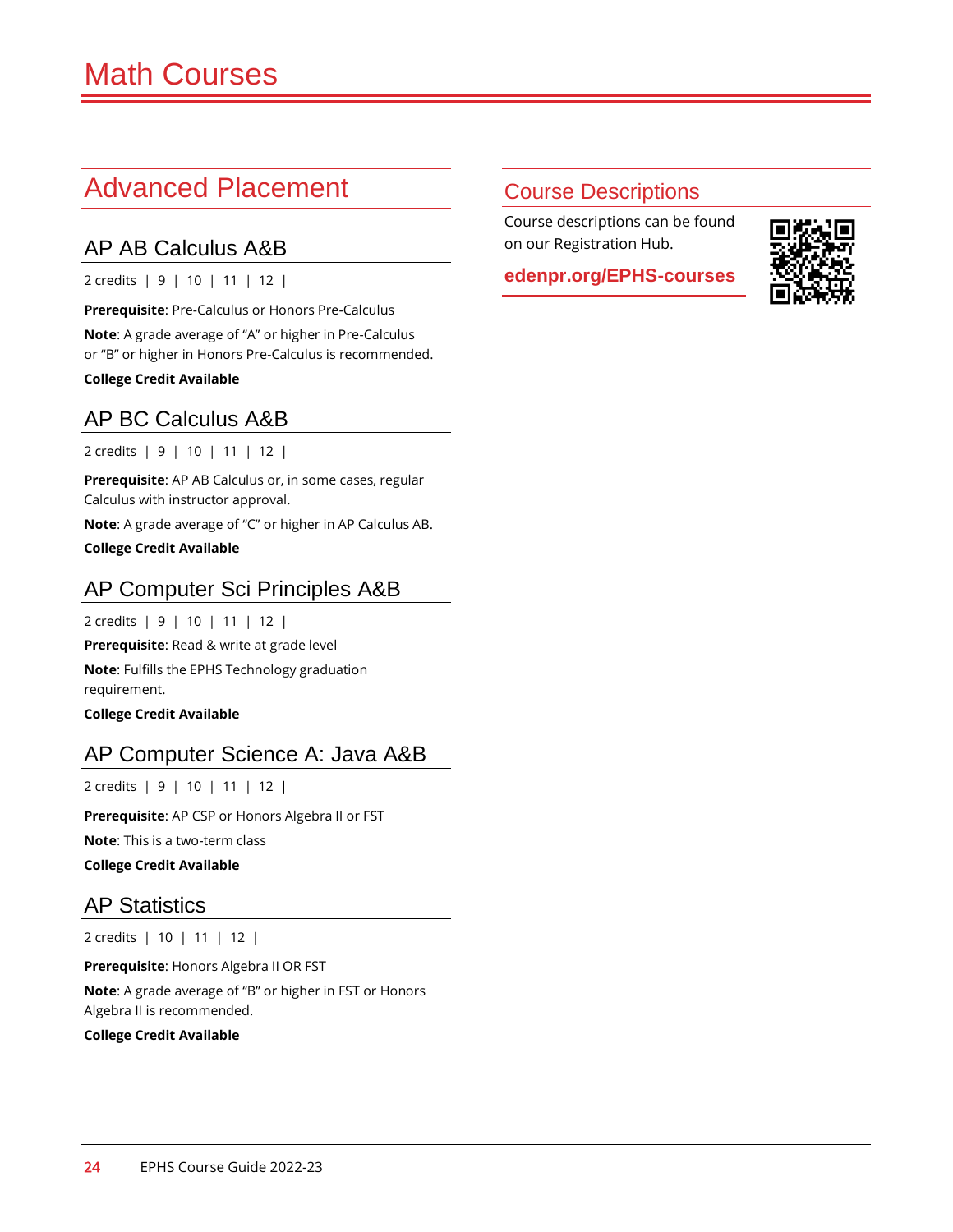#### The following classes fulfill the 2 credit Fine Arts graduation requirement.

#### **Band**

- 9<sup>th</sup> Grade Band
- Concert Band
- Concert Wind Ensemble
- Eagle Marching Band
- Symphonic Band
- Wind Ensemble

#### **Choir**

- Alta Voci
- Bass Clef Choir
- Basso Voci
- Concert Choir
- Eagle Choir
- Justice Singers
- Treble Choir

#### **Orchestra**

- 9<sup>th</sup> Grade Orchestra
- Concert Orchestra
- Concertino Orchestra
- Symphonic Orchestra

#### **Classroom**

- Music Insights

#### The following classes do not fulfill the 2-credit Fine Arts graduation requirement.

- Pop Music History and Songwriting
- Pop Music Lab
- Ukulele

#### The following classes are for 9<sup>th</sup> graders ONLY.

- 9<sup>th</sup> Grade Band
- 9<sup>th</sup> Grade Orchestra
- Bass Clef Choir
- Treble Choir

#### The following classes are by audition ONLY.

- Concert Choir
- Concert Orchestra
- Concertino Orchestra
- Eagle Marching Band
- Wind Ensemble

# Classroom

#### Music Insights

1 credit/semester | 9 | 10 | 11 | 12 |

**Prerequisite**: None

### Pop Music History and Songwriting

1 credit | 9 | 10 | 11 | 12 |

#### **Prerequisite**: None

**Note:** This course does not fulfill the Fine Arts graduation requirement.

# Pop Music Lab – Block Option NEW

1 credit/term | 9 | 10 | 11 | 12 |

#### **Prerequisite**: None

**Note:** This course does not fulfill the Fine Arts graduation requirement.

# Pop Music Lab – Skinny Option NEW

1 credit/term | 9 | 10 | 11 | 12 |

#### **Prerequisite**: None

**Note:** This course does not fulfill the Fine Arts graduation requirement.

#### Ukulele

1 credit/term | 10 | 11 | 12 |

#### **Prerequisite**: None

**Note:** This course does not fulfill the Fine Arts graduation requirement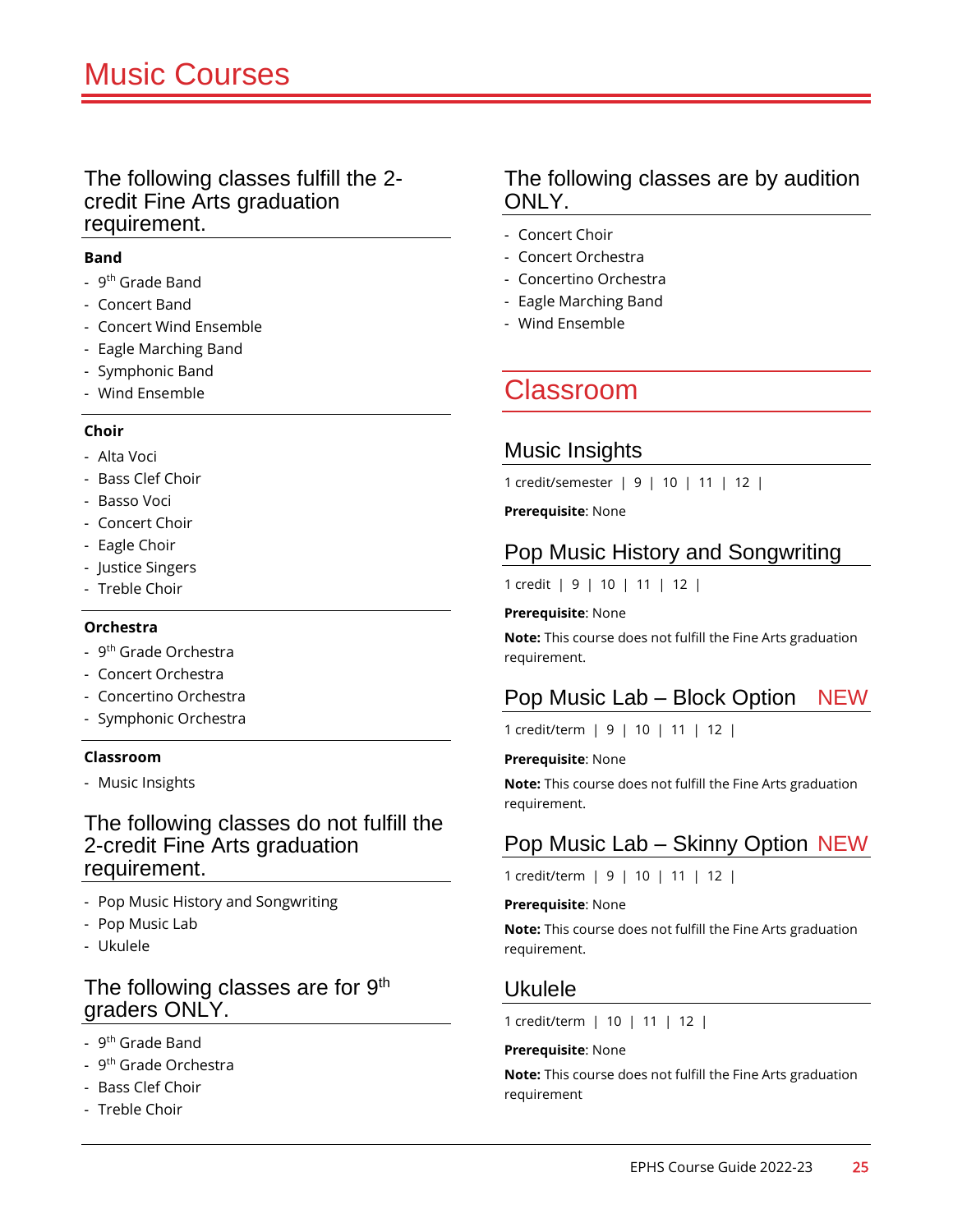# Instrumental Performance

#### 9th Grade Band

1 or 2 credits | 9 |

**Prerequisite**: Previous playing experience required

**Note**: Auditions may be held at the end of the first semester to help determine 2nd semester band placement.

#### 9th Grade Orchestra

1 credit/semester | 9 |

**Prerequisite**: Previous string playing experience required

#### Concert Band

0.5 credit/term | 10 | 11 | 12 |

**Prerequisite**: Previous playing experience required

**Note:** Students must enroll for a minimum of one semester (two consecutive terms); although a three-term commitment is recommended.

#### Concert Orchestra

1 credit/semester | 9 | 10 | 11 | 12 |

**Prerequisite**: Audition in Spring; initial registration is open to previous Concert Orchestra members only.

#### Concert Wind Ensemble - Term 1

0.5 credit | 10 | 11 | 12 |

**Prerequisite**: Previous playing experience required

**1st term only**

#### Concertino Orchestra

1 credit/semester | 9 | 10 | 11 | 12 |

**Prerequisite**: Audition in Spring; initial registration is open to students who are auditioning.

#### Eagle Marching Band - Term 1

1 credit | 9 | 10 | 11 | 12 |

**Prerequisite**: Musical/visual audition in May

**Co-requisite:** Students must also enroll in a concert band (9th Grade Band, 10th Grade Concert Band, Symphonic Band, or Wind Ensemble) for at least one additional term (2, 3, or 4) to be eligible for participation in Eagle Band. We strongly encourage students to remain in band throughout the entire year!

**Note**: 9th grade students may be admitted in to the colorguard portion of Eagle Marching Band based on teacher recommendation and audition.

**1st term only**

#### Symphonic Band

0.5 credit/term | 10 | 11 | 12 |

**Prerequisite**: Previous playing experience required

**Note:** Students must enroll for a minimum of one semester (two consecutive terms); although a three-term commitment is recommended.

### Symphonic Orchestra

1 credit/semester | 10 | 11 | 12 |

**Prerequisite**: Previous string playing experience required

**Note:** Students are highly encouraged to register for all 4 terms but are required to register for 2 terms. Students will earn 1 credit per semester. If only registering for 1 semester, you must register for 1st semester only. Half year students are unable to register for 2nd semester.

#### Wind Ensemble

0.5 credit/term | 10 | 11 | 12 |

**Prerequisite**: Audition in spring; initial registration is open to previous Wind Ensemble members only.

# Vocal Performance

#### 9th grade Intro to Technology – Skinny Option

1 credit/semester | 9 |

**Prerequisite**: Must be concurrently enrolled in a 9th Grade Music course all year.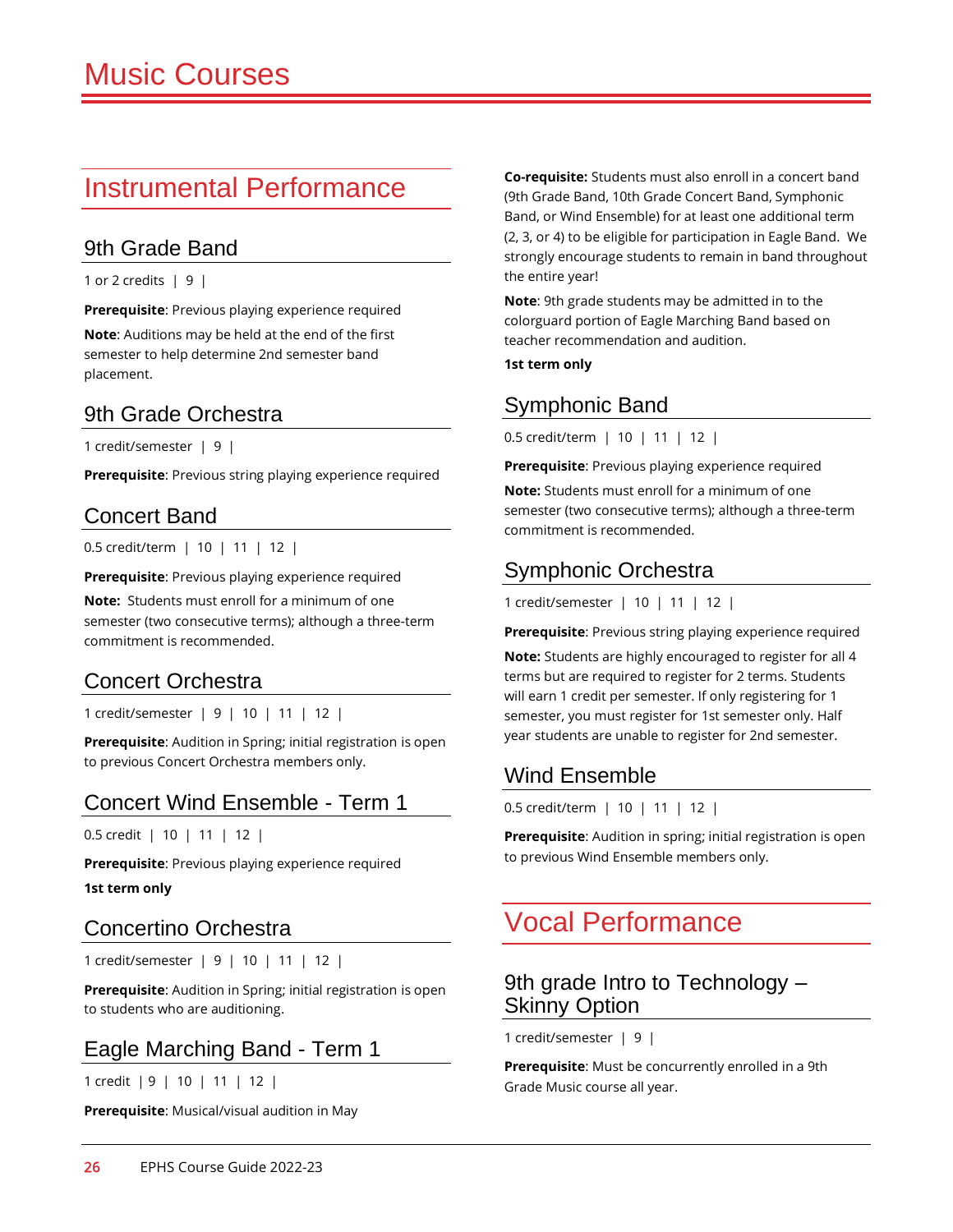#### Bass Clef Choir (previously 9th Grade Men's Chorus)

1 credit/semester | 9 |

#### **Prerequisite**: None

**Note:** Students must register for a minimum of one semester (two consecutive terms); although a one-year commitment is recommended.

#### Concert Choir

2 credits | 10 | 11 | 12 |

**Prerequisite**: Audition in spring prior (current Concert Choir Members do not need to re-audition)

**Note**: Students must register for 4 terms and will earn one credit per semester.

# Eagle Choir

1 credit/semester | 10 | 11 | 12 |

#### **Prerequisite**: None

**Note**: Students must register for a minimum of one semester (two consecutive terms)

#### Justice Singers

1 credit/term | 10 | 11 | 12 |

**Prerequisite**: None

#### Treble Choir

1 credit/semester | 9 |

**Prerequisite**: None

**Note:** Students must register for a minimum of one semester (two consecutive terms); although a one-year commitment is recommended.

#### Voci Alte (previously Women's Concert Chorale)

1 credit/semester | 10 | 11 | 12 |

**Prerequisite**: Audition or Teacher Recommendation in spring prior

**Note:** Students must register for a minimum of one semester (two consecutive terms); although a one-year commitment is recommended.

#### Voci Basse (previously Men's Concert Chorale)

1 credit/semester | 9 | 10 | 11 | 12 |

**Prerequisite**: Audition or Teacher Recommendation in spring prior

**Note:** Students must register for a minimum of one semester (two consecutive terms); although a one-year commitment is recommended.

#### Course Descriptions

Course descriptions can be found on our Registration Hub.

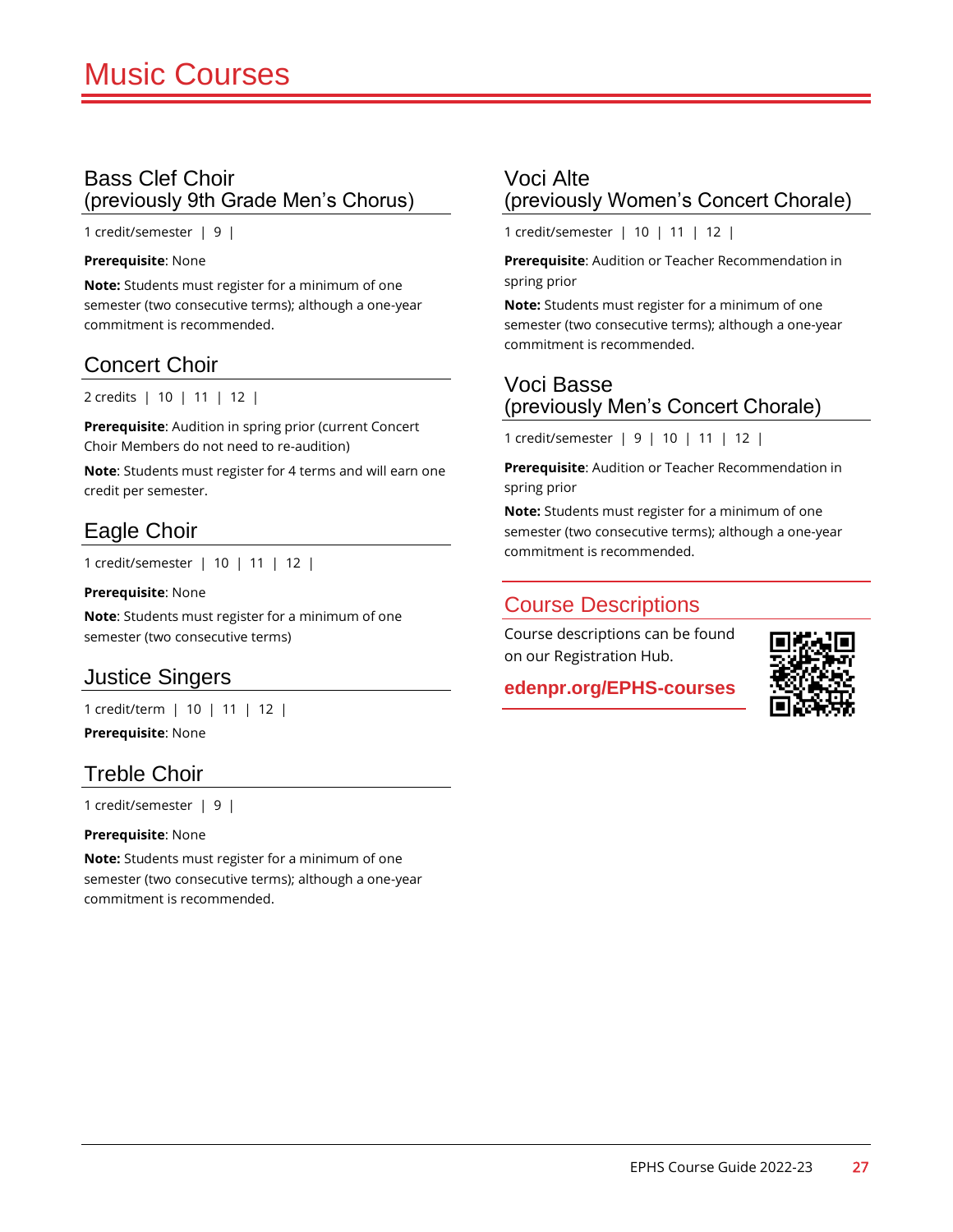### Intro to Social Justice

1 credit | 9 | 10 | 11 | 12 |

**Prerequisite**: None

#### Academic Seminar

**Note:** Academic Seminar is a Tier II daily intervention. For additional information, please contact your counselor.

# AVID

**Note:** AVID, which stands for Advancement Via Individual Determination, is a college readiness program. If you are interested in applying to be a student in the AVID elective, please contact your high school counselor.

# Post Secondary Education Option

**Note:** Juniors and Seniors are able to enroll (full or part time) at liberal arts, community or technical colleges, or universities through the PSEO program. Sophomores may enroll in some technical education programs if they've met specific program requirements. Students should work with their counselor if they are interested in these dual-credit options.

# Normandale Community College

**Note:** The following two courses will be offered at EPHS in conjunction with Normandale Community College.

#### EDUC 1101: Introduction to Education

1 credit (4 NCC) | 11 | 12 |

**Prerequisite**: None

**College Credit Available**

#### EDUC 2222: Multicultural Education and Human Relations in Schools CAPSTONE

1 credit (3 NCC) | 11 | 12 |

**Prerequisite**: EDUC 1101

**College Credit Available**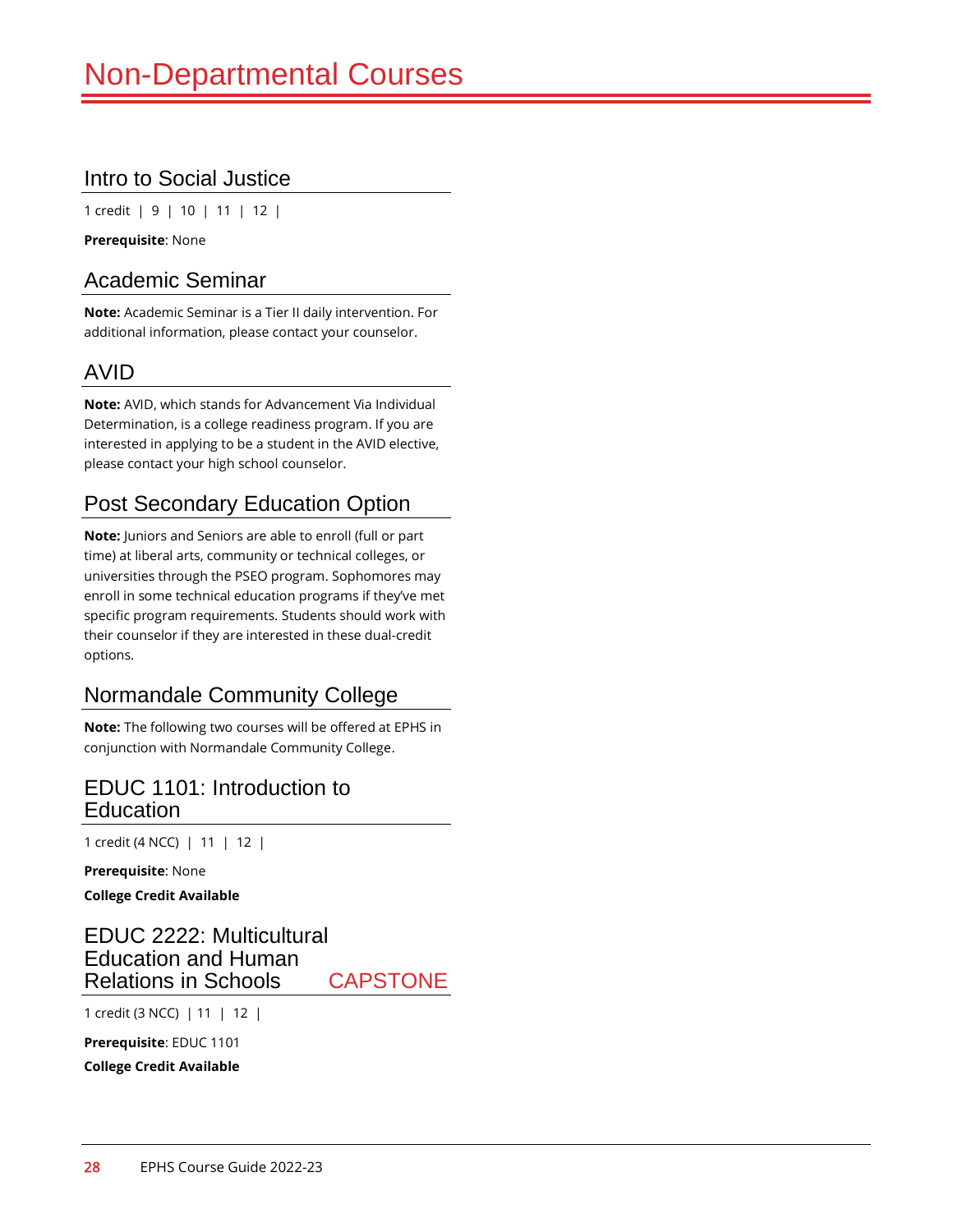**2 credits**

#### Advanced Strength Training I/II

1 credit | 10 | 11 | 12 |

**Prerequisite**: Total Body Conditioning or Group Fitness

#### American Red Cross Lifeguard **Training**

1 credit | 10 | 11 | 12 |

**Prerequisite**: Must be at least 15 yrs. old by the end of the class; swim 300 yards continuously; swim 20 yards and retrieve a 10 lb. object from a depth of 7-10 feet and swim back to the starting point with both hands on the brick using legs only within 1 minute and 40 seconds; tread water for 2 minutes using only the legs.

#### Backpacking & Outdoor Adventure

1 credit | 11 | 12 |

**Prerequisite**: None

#### Canoeing, Camping & Climbing

1 credit | 11 | 12 |

**Prerequisite**: None

#### Dance

1 credit | 9 | 10 | 11 | 12 |

**Prerequisite**: None

#### Field & Ice

1 credit | 9 | 10 |

**Prerequisite**: Ability to skate recreationally

#### Group Fitness

1 credit | 9 | 10 | 11 | 12 |

**Prerequisite**: None

### Indoor Team Sports

1 credit | 9 | 10 |

**Prerequisite**: None

#### Indoor Team Sports Plus

1 credit | 11 | 12 |

**Prerequisite**: None

#### Outdoor Individual Sports

1 credit | 9 | 10 |

**Prerequisite**: None

#### Outdoor Team Sports

1 credit | 9 | 10 |

**Prerequisite**: None

#### Outdoor Team Sports Plus

1 credit | 11 | 12 |

**Prerequisite**: None

#### Personal Fitness / Yoga

1 credit | 10 | 11 | 12 |

**Prerequisite**: One Physical Education class that meets graduation requirements at EPHS.

#### Racquet Sports

1 credit | 9 | 10 | 11 | 12 |

**Prerequisite**: None

#### Soccer

1 credit | 9 | 10 | 11 | 12 |

**Prerequisite**: None

#### Team Sports for Beginners

1 credit | 9 | 10 | 11 | 12 |

**Prerequisite**: None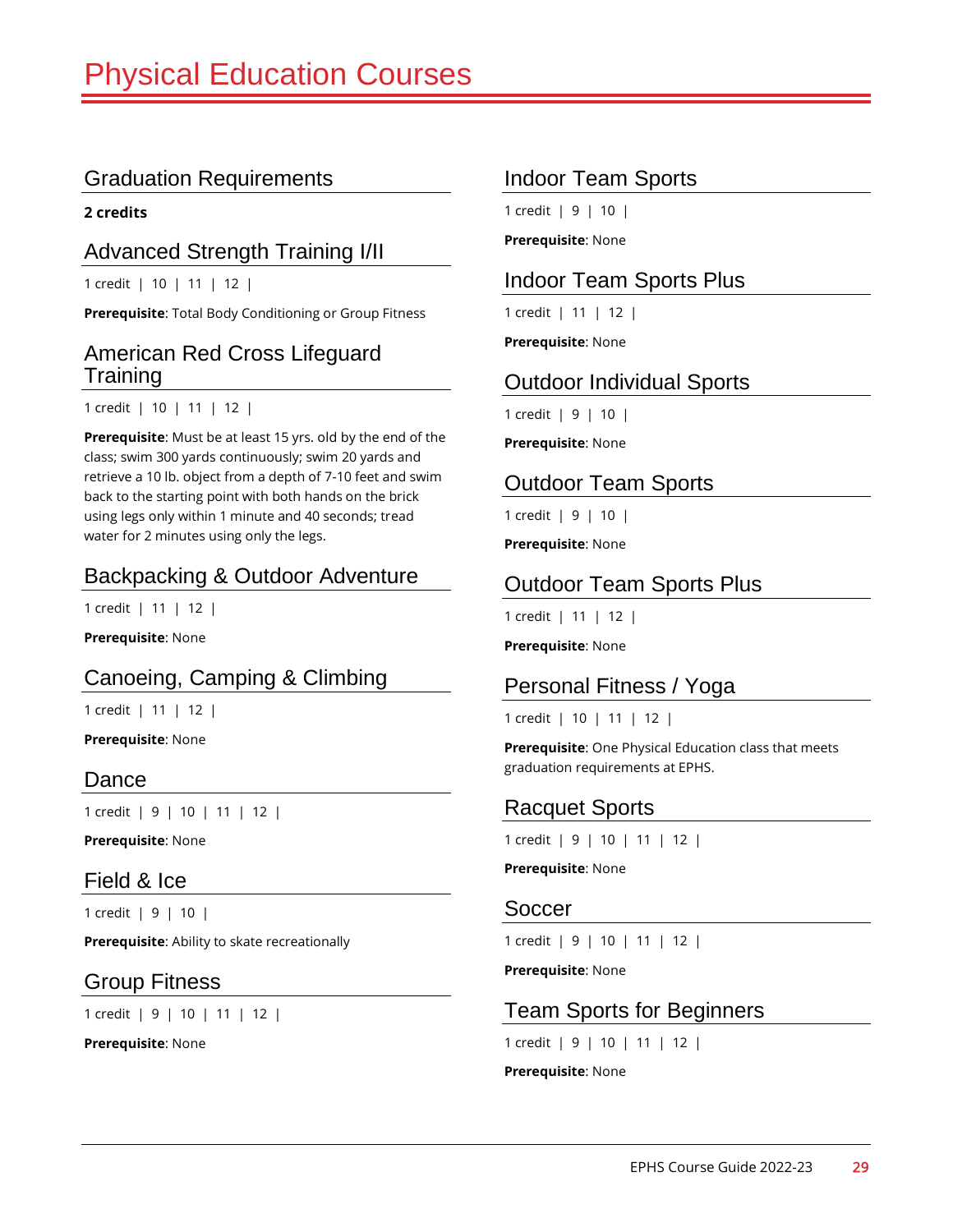# Total Body Conditioning

1 credit | 9 | 10 | 11 | 12 |

**Prerequisite**: None

Winter Individual Sports I

1 credit | 9 | 10 |

**Prerequisite**: None

#### Winter Individual Sports II NEW

1 credit | 9 | 10 |

**Prerequisite**: Winter Individual Sports I

# Course Descriptions

Course descriptions can be found on our Registration Hub.

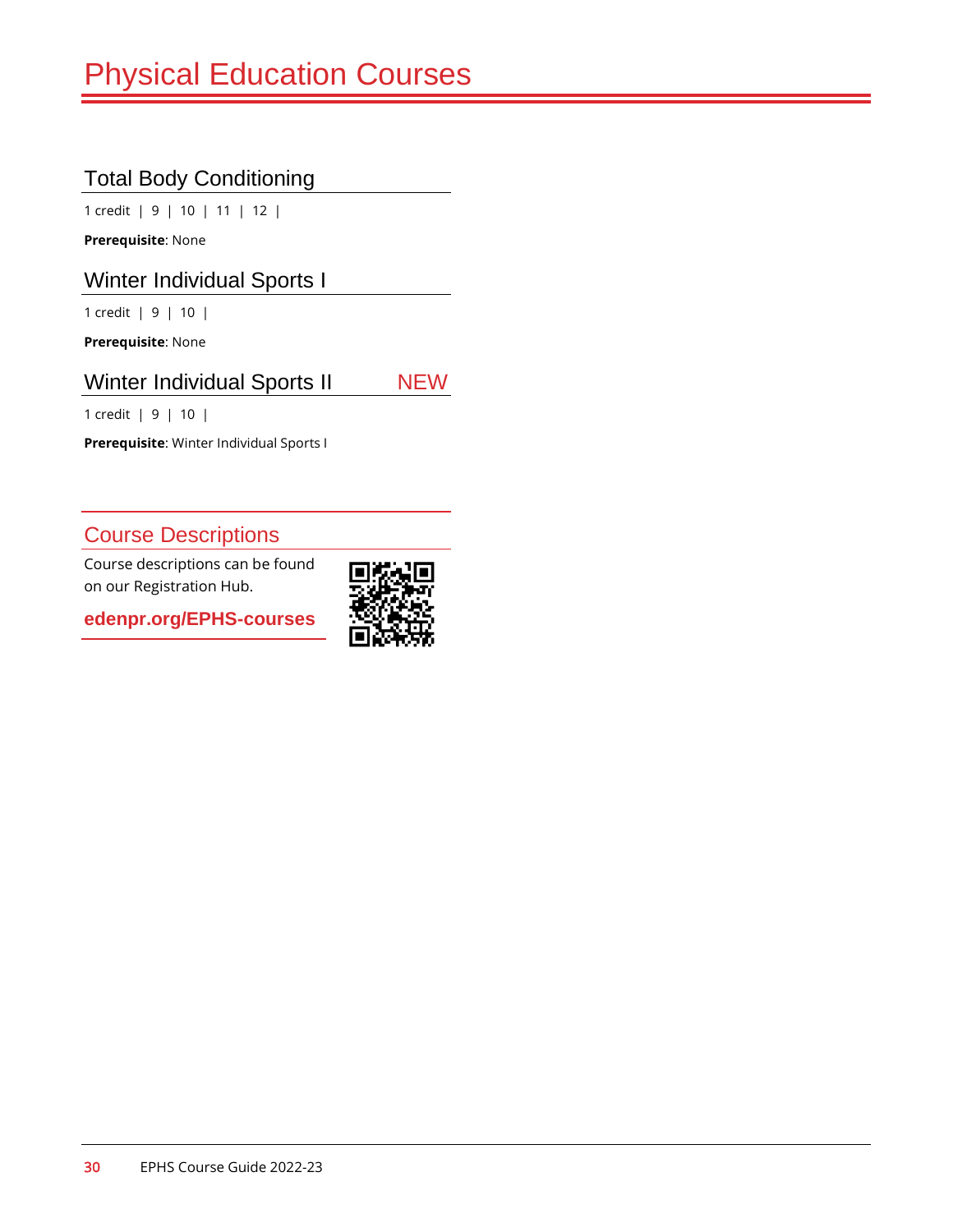#### **3 Science courses are required to graduate**

- Physical Science 9 A&B **or** Honors Physical Science 9 A&B **or** Basic Physical Science 9 A&B
- Biology A&B **or** Honors Biology A&B **or** Basic Biology A&B
- Chemistry A&B **or** Honors Chemistry A&B **or** Basic Chemistry A&B **or** Physics A&B **or** Honors Physics A&B

#### **Required State Assessments:**

- The Minnesota GRAD Science Exam

#### Advanced Study

#### **After completing prerequisites, the following courses are suggested for advanced study:**

- Advanced Biology: Anatomy/Physiology
- Advanced Biology: Botany/Horticulture
- AP Biology
- AP Chemistry
- AP Environmental Science
- AP Physics

#### Advanced Biology: Anatomy/Physiology

2 credits | 10 | 11 | 12 |

**Prerequisite**: Biology A&B and Algebra I **Note:** Students must register for BOTH terms A & B.

#### Advanced Biology: Botany/Horticulture

2 credits | 10 | 11 | 12 |

**Prerequisite**: Biology A&B **Note:** Students must register for BOTH terms A & B.

#### Basic Biology A&B

2 credits | 10 | 11 | 12 |

**Prerequisite**: Teacher recommendation **Note:** Students must register for BOTH terms A & B.

#### Basic Chemistry A&B

2 credits | 10 | 11 | 12 |

**Prerequisite**: Teacher recommendation **Note**: Students must register for both terms of the course.

#### Basic Physical Science 9 A&B

 $2$  credits  $\vert 9 \vert$ 

**Prerequisite**: Teacher recommendation **Note:** Students must register for BOTH terms A & B.

#### Biology A&B

2 credits | 10 | 11 | 12 |

**Prerequisite**: Any 9th grade Science **Note:** Students must register for BOTH terms A & B.

# Chemistry A&B

2 credits | 10 | 11 | 12 |

**Prerequisite**: Science 9 and Algebra I

**Note**: Students must register for BOTH terms A & B. Successful completion of Chemistry A is required for continuation in term B.

#### Chemistry Blended

2 credits | 10 | 11 | 12 |

**Prerequisite**: Science 9 and Algebra I

**Note**: Students must register for BOTH terms A & B. Successful completion of Chemistry A is required for continuation in term B.

#### Physical Science 9 A&B

2 credits  $\vert 9 \vert$ 

**Prerequisite**: None

**Note:** Students must register for BOTH terms A & B.

#### Physics A&B

2 credits | 10 | 11 | 12 |

**Prerequisite**: Science 9 and Geometry **Note:** Students must register for BOTH terms A & B.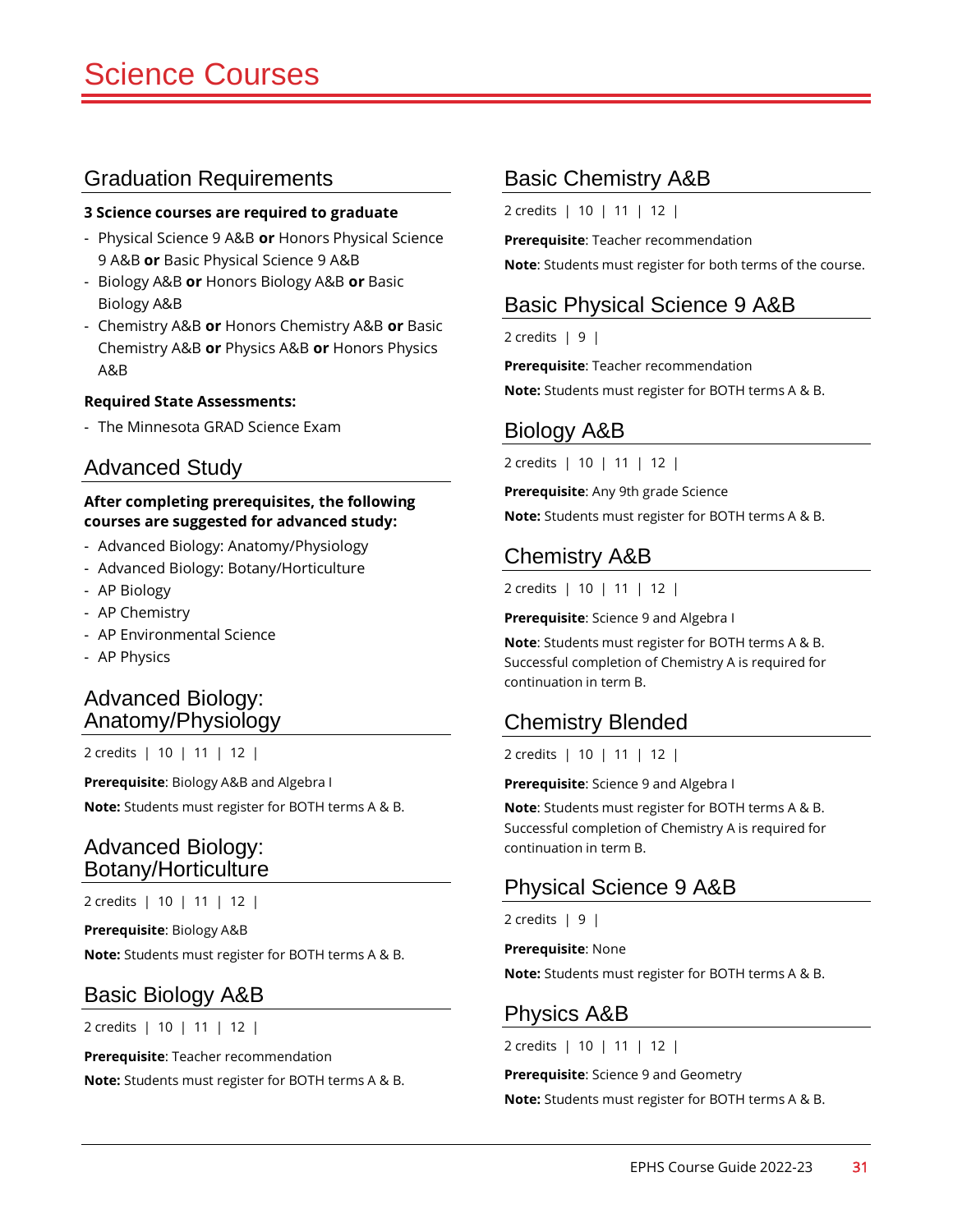#### Science Research and Design CAPSTONE

2 credits | 11 | 12 |

**Prerequisite**: None

# Honors

#### Honors Biology A&B

2 credits | 9 | 10 | 11 | 12 |

**Prerequisite**: Physical Science A&B or Honors Physical Science 9 A&B

**Note**: A "B+" average in Honors Physical Science 9 or an "A" average in Physical Science 9 is highly recommended. Students must register for BOTH terms A & B.

#### Honors Chemistry A&B

2 credits | 10 | 11 | 12 |

**Prerequisite**: Science 9 and Geometry

**Note**: Students must register for BOTH terms A & B. Successful completion of term A is required for continuation in term B.

#### Honors Physical Science 9 A&B

2 credits  $\vert 9 \vert$ 

**Prerequisite**: Algebra I

**Note**: An "A" average in Algebra I is highly recommended. Students must register for BOTH terms A & B.

#### Honors Physics A&B

2 credits | 10 | 11 | 12 |

**Prerequisite**: Science 9, Algebra II and enrollment in/or completion of Pre-Calculus

**Note**: A grade of "B" or better in Algebra II is suggested. This course is a prerequisite for the AP Physics course. Students must register for BOTH terms A & B.

# Advanced Placement

#### AP Biology A&B

2 credits | 11 | 12 |

**Prerequisite**: Biology (or Honors) A&B, AND Chemistry (or Honors) A&B

**Note**: If you took regular Biology, an "A" average in Biology is highly recommended. Students must register for BOTH terms A & B.

#### AP Chemistry A&B

2 credits | 11 | 12 |

**Prerequisite**: Chemistry A&B or Honors Chemistry A&B and Pre-Calculus

**Note**: An "A" average in Chemistry or a "B" average in Honors Chemistry is highly recommended.

**College Credit Available**

#### AP Environmental Science A&B

#### 2 credits | 10 | 11 | 12 |

**Prerequisite**: Two semesters of high school laboratory science, including life science and physical science, along with at least one year of algebra.

#### **College Credit Available**

# AP Physics I A&B

2 credits | 10 | 11 | 12 |

**Prerequisite**: Science 9, Honors Physics, Algebra II and enrollment in (or completion recommended) of Pre-Calculus

**Note**: A "B" or better in Pre-Calculus for the AP Physics 1 exam; Calculus suggested for the Physics C Mechanics exam

**College Credit Available**

#### Course Descriptions

Course descriptions can be found on our Registration Hub.

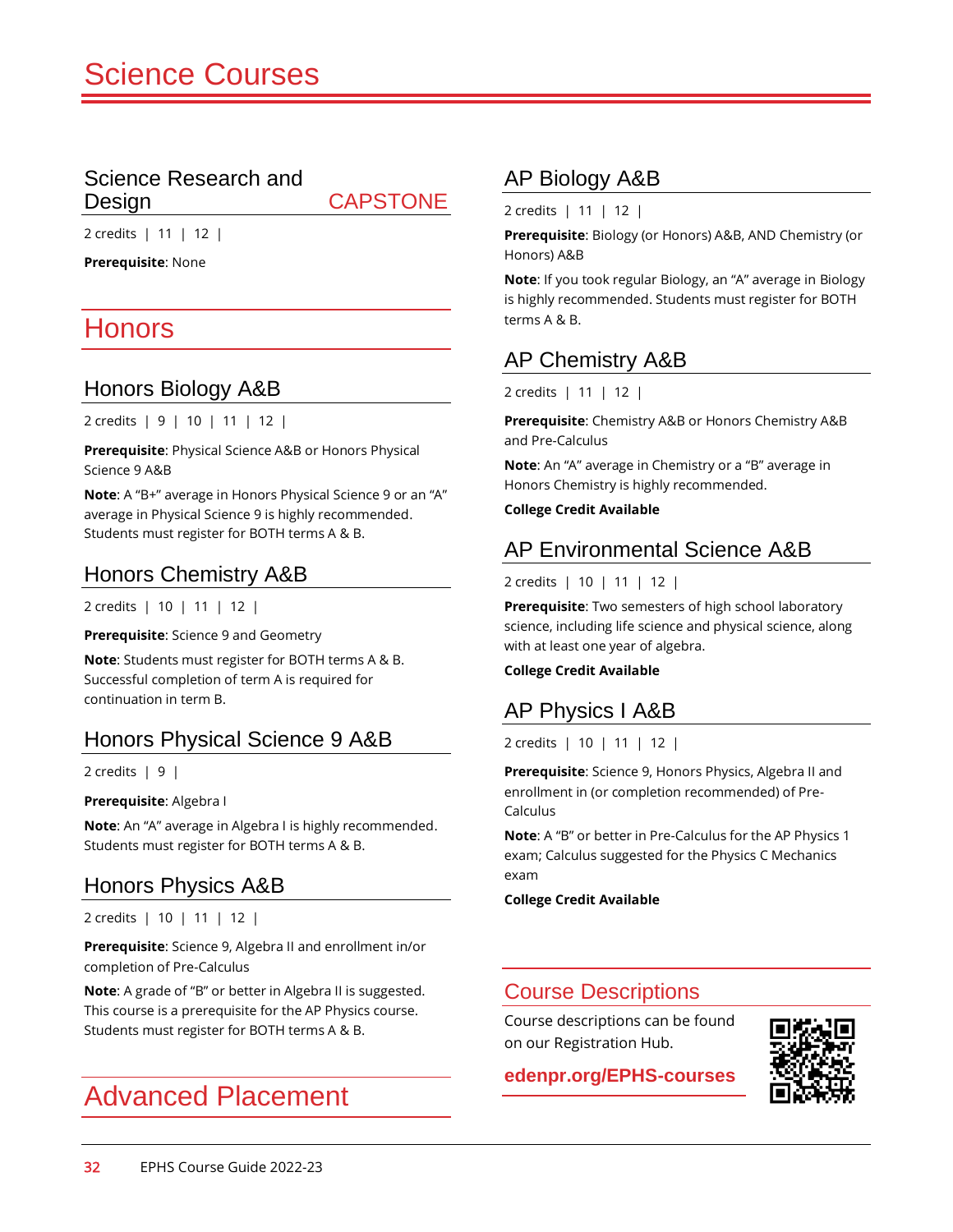#### **8 credits required**

#### **9 th grade**

- (Human Geography **AND** Democratic Foundations) **or** AP Human Geography

#### **10th grade**

- US History **or** AP US History

#### **11th/12th grades**

- World History I **AND** (World History II **or** AP Comparative Politics)
- (US Government **or** AP US Government) **AND** (Economics and Public Policy **or** AP Macroeconomics **or** AP Economics) plus Electives.

#### **Possible Advanced Schedule**

#### **9 th grade**

- AP Human Geography

#### **10th grade**

- AP US History plus Electives

#### **11th/12th grades**

- AP Comparative Politics, AP US Government, AP World History, Combined AP US Government/AP Comparative Politics

– AP US Government Block, AP Macroeconomics or AP Economics, plus Electives.

#### Democratic Foundations (formerly Civics 9)

#### 1 credit | 9 |

#### **Prerequisite**: None

**Note:** This course, in addition to Human Geography 9, fulfills the 9<sup>th</sup> grade graduation requirement for Social Studies.

#### Economics and Public Policy

1 credits | 11 | 12 |

#### **Prerequisite**: None

**Note**: This course fulfills the Economics graduation requirement for Social Studies.

### Human Geography 9

1 credit | 9 |

#### **Prerequisite**: None

**Note:** This course, in addition to Democratic Foundations, fulfills the 9th grade graduation requirement for Social Studies.

#### U.S. Government and Politics

1 credit | 11 | 12 |

#### **Prerequisite**: None

**Note**: This course fulfills the US Government graduation requirement for Social Studies.

# U.S. History 10 A&B

2 credits | 10 |

#### **Prerequisite**: None

**Note**: This course fulfills the US History graduation requirement for Social Studies,

#### World History I: Ancient to 1400 C.E.

1 credit | 11 | 12 |

#### **Prerequisite**: None

**Note:** This course fulfills the 1st half of the World History graduation requirement for Social Studies

# World History II: 1400 C.E. to Modern

1 credit | 11 | 12 |

#### **Prerequisite**: None

**Note:** This course fulfills the 2nd half of the World History graduation requirement for Social Studies.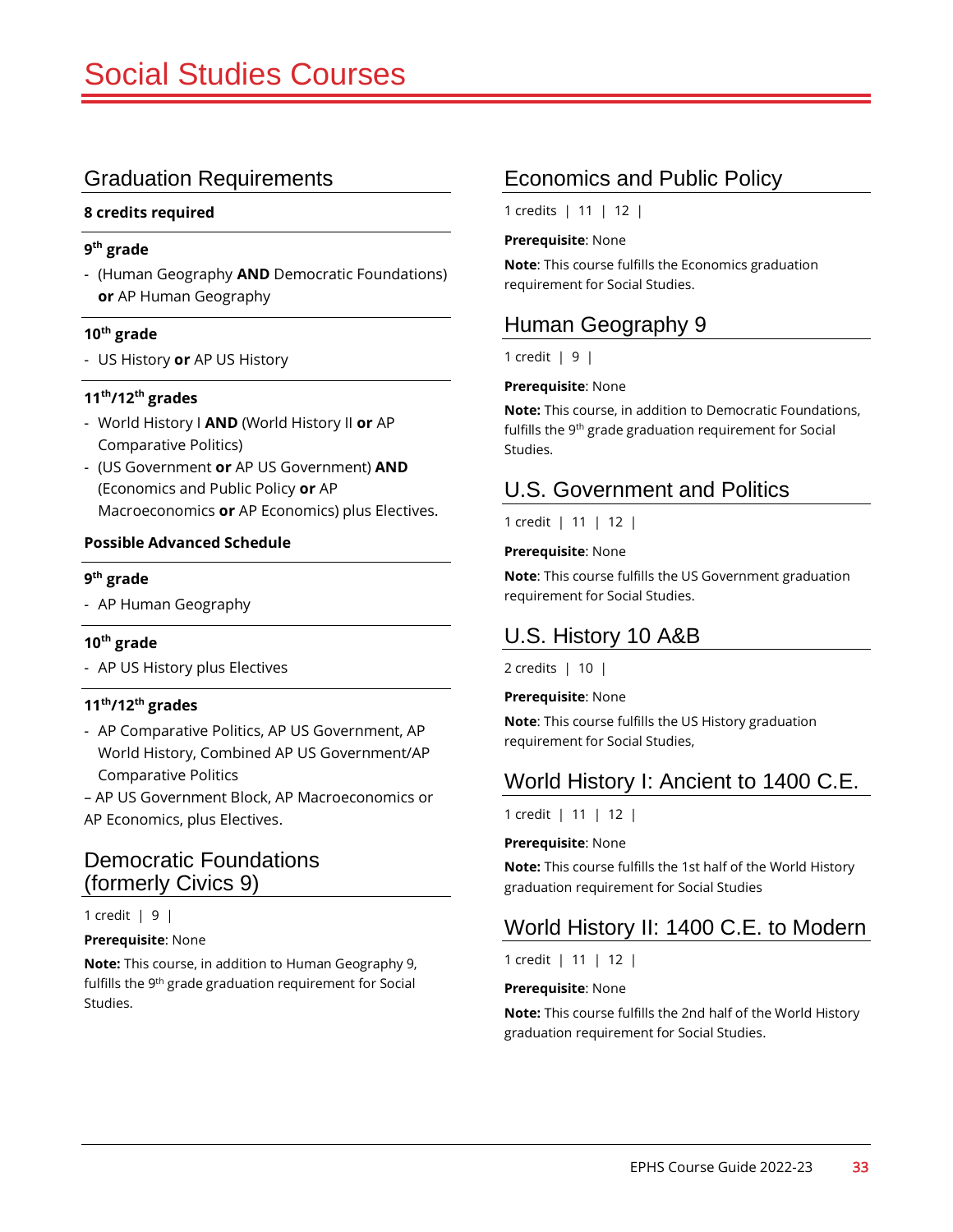# **Electives**

#### Adjudication Nation

1 credit | 11 | 12 |

**Prerequisite**: None

#### AP Psychology NEW

2 credits | 11 | 12 |

**Prerequisite**: None

**Note**: 2 Terms

**College Credit Available**

#### Assassination Fascination

1 credit | 10 | 11 | 12 |

**Prerequisite**: None

#### Psychology

1 credit | 11 | 12 |

**Prerequisite**: None

#### Social Dynamics of Sex & Gender

1 credit | 10 | 11 | 12 |

**Prerequisite**: None

#### Sociology

1 credit | 11 | 12 |

**Prerequisite**: None

#### The Civil War: A New Birth of Freedom

1 credit | 11 | 12 |

**Prerequisite**: None

#### The Middle East: Crisis and Conflict

1 credit | 10 | 11 | 12 |

**Prerequisite**: None

# Advanced Placement

#### AP Comparative Politics

1 credit | 11 | 12 |

#### **Prerequisite**: None

**Note:** This course fulfills the 2nd half of the World History graduation requirement for Social Studies

**College Credit Available**

# AP Economics

2 credits | 11 | 12 |

**Prerequisite**: Algebra II

**Note**: This course fulfills the Economics graduation requirement for Social Studies.

#### **College Credit Available**

### AP Human Geography

 $2$  credits  $\vert 9 \vert$ 

#### **Prerequisite**: None

**Note:** This course fulfills the 9th grade graduate requirement for social studies in its entirety and is to be taken in place of Human Geography 9 and Democratic Foundations.

#### AP Macroeconomics

1 credit | 11 | 12 |

**Prerequisite:** None

**Note**: This course fulfills the Economics graduation requirement for Social Studies

**College Credit Available**

#### AP Psychology NEW

2 credits | 11 | 12 |

**Prerequisite**: None **Note**: 2 Terms **College Credit Available**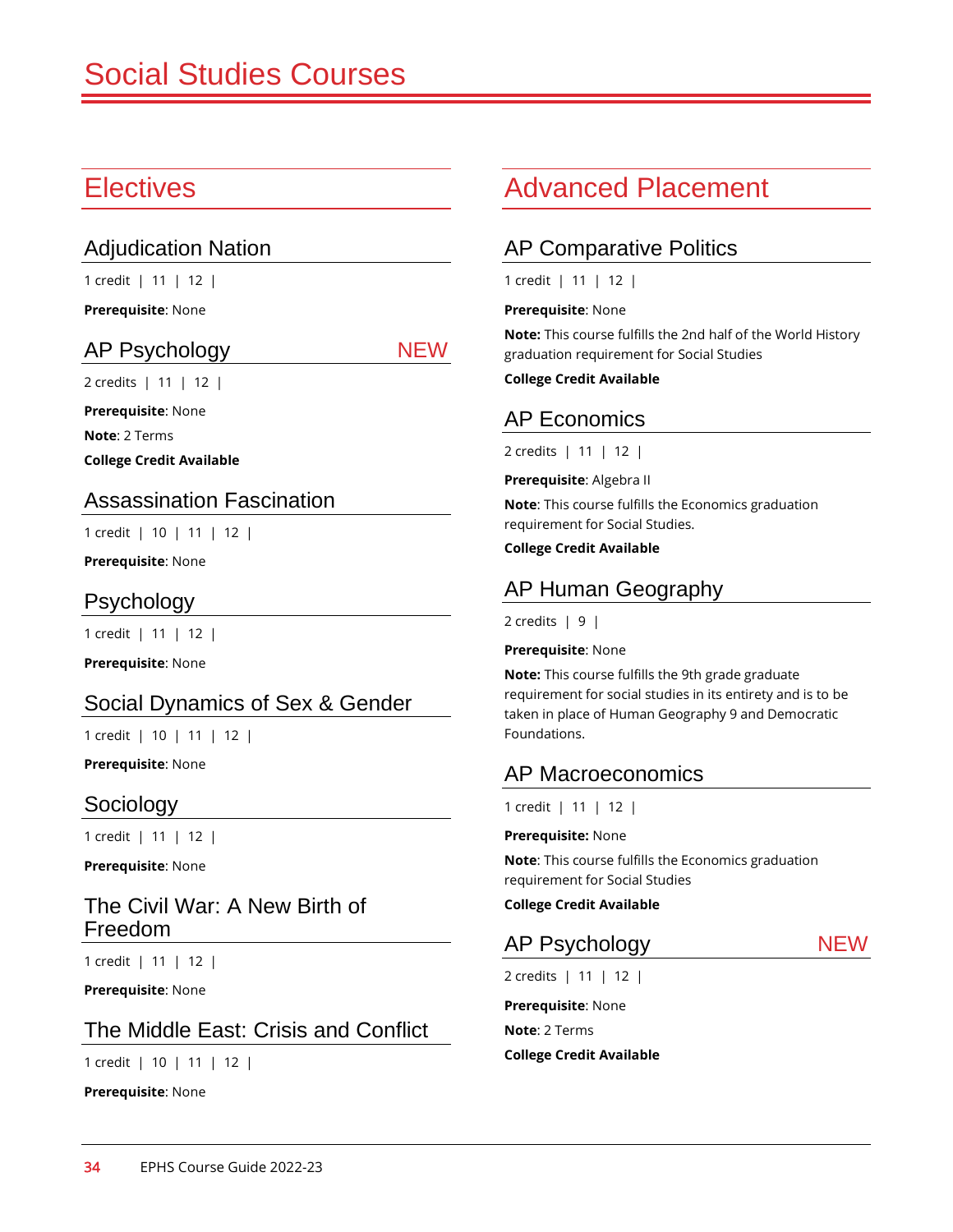# AP US Government

1 credit | 11 | 12 |

**Prerequisite**: None **Note:** This course fulfills the US Government graduation requirement for Social Studies

**College Credit Available**

# AP US History 10A/B/C (3 Terms)

3 credits | 10 |

**Prerequisite**: None

#### **This course fulfills the US History graduation requirement for Social Studies**

**Note:** An "A" in Democratic Foundations Civics and Human Geography or completions of AP Human Geography Is recommended. Additionally, students must possess exceptional academic skills, the ability to persist in the face of intense and enduring rigor, and possess a deep, genuine interest in U.S. History.

**College Credit Available**

#### AP World History Modern

2 credits | 11 | 12 |

**Prerequisite**: None **Note**: This is a two-term course that fulfills the entire graduation requirement for World History

**College Credit Available**

#### Combined AP US Government / Combined AP Comp Politics

2 credits | 11 | 12 |

**Prerequisite**: None

**Note:** This course fulfills the graduation requirements for both the 2<sup>nd</sup> half World History requirement and the U.S. Government requirement for Social Studies.

**College Credit Available**

### Course Descriptions

Course descriptions can be found on our Registration Hub.

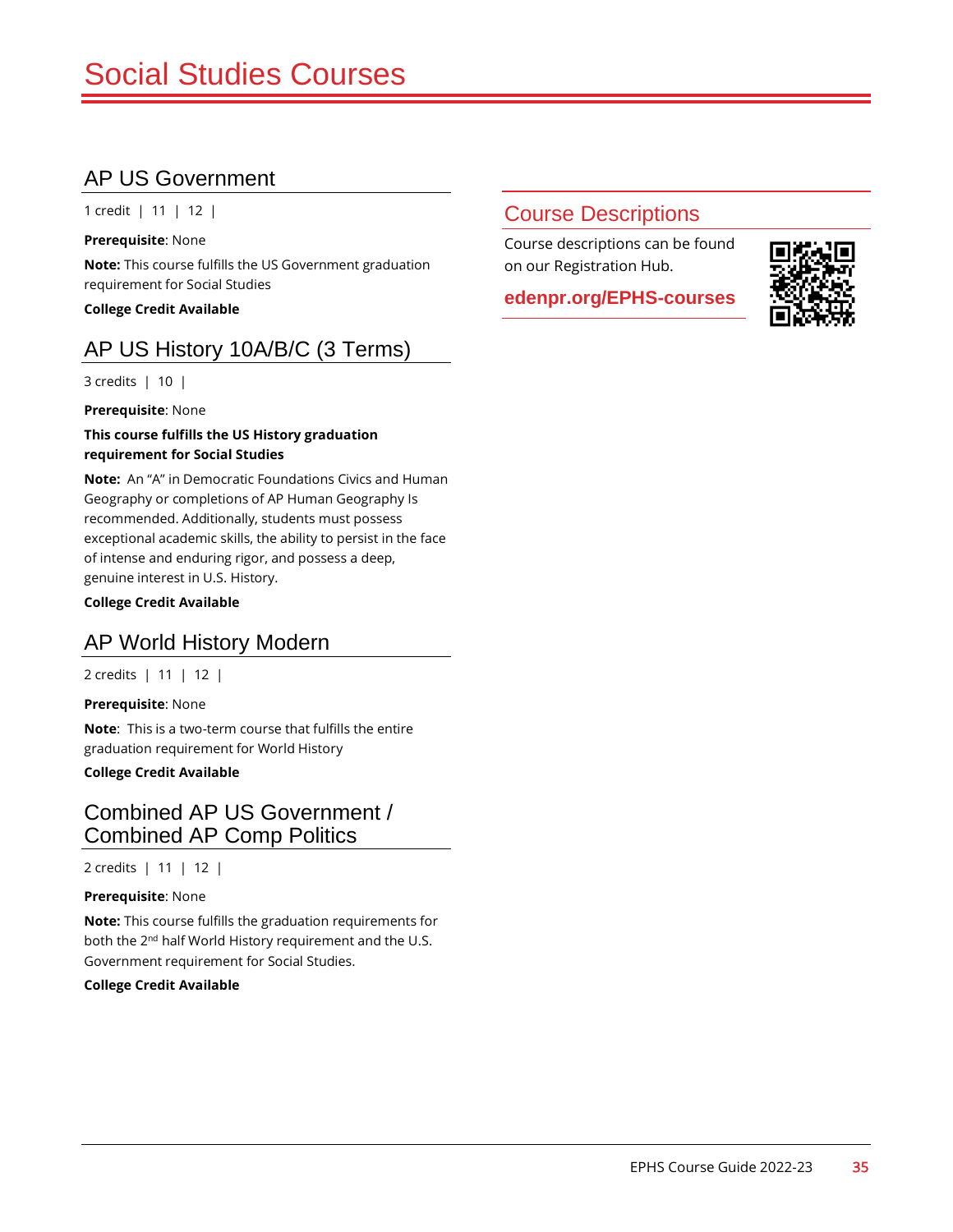# pecial Services Courses

### Academic Life Skills A,B,C,D

1 credit/term | 9 | 10 | 11 | 12 |

**Prerequisite**: Referral and qualifying placement

#### Algebra Essentials A, B, C, D – Skinny

0.5 credit/term | 10 | 11 | 12 |

**Prerequisite**: Referral and qualifying placement

#### Career Investigation A,B – Skinny

1 credit/term | 11 | 12 |

**Prerequisite**: Referral and qualifying placement

#### College and Career Readiness TRANSITION – Full or Skinny

1 credit | 10 | 11 | 12 |

**Prerequisite**: Referral and qualifying placement

#### Community Exploration 11/12 A, B – **Skinny**

1 credit/term | 11 | 12 |

**Prerequisite**: Referral and qualifying placement

#### Consumer Math & Literacy A,B,C,D

1 credit/term | 12 |

**Prerequisite**: Referral and qualifying placement

#### English Essentials 9-12 A, B, C, D – Skinny

2 credits | 9 | 10 | 11 | 12 |

**Prerequisite**: Referral and qualifying placement

#### General Math Essentials A, B, C, D – Skinny

0.5 credit/term | 9 | 10 | 11 | 12 |

**Prerequisite**: Referral and qualifying placement

#### Health 9/12 A,B – Skinny

1 credit/term | 9 | 12 |

**Prerequisite**: Referral and qualifying placement

# Home Living A,B,C,D – Full or Skinny

1 credit/term | 9 | 10 | 11 | 12 |

**Prerequisite**: Referral and qualifying placement

# Math & Literacy 9/10 A,B,C,D

1 credit/term | 9 | 10 |

**Prerequisite**: Referral and qualifying placement

### Math & Literacy 9-12 A,B,C,D

1 credit/term | 9 | 10 | 11 | 12 |

**Prerequisite**: Referral and qualifying placement

#### Pre Algebra Essentials A, B, C, D – **Skinny**

0.5 credit/term | 9 | 10 | 11 | 12 |

**Prerequisite**: Referral and qualifying placement

#### Project Success – Full or Skinny

1 credit | 9 | 10 |

**Prerequisite**: Referral and qualifying placement

#### Science 9/10 A,B

1 credit/term | 9 | 10 |

**Prerequisite**: Referral and qualifying placement

#### SLC Practice 9-10/ SLC Practice 11-12 – Skinny

0.5 credit/term | 9 | 10 | 11 | 12 |

**Prerequisite**: Referral and qualifying placement

#### Social Communication 9 A,B

1 credit/term | 9 |

**Prerequisite**: Referral and qualifying placement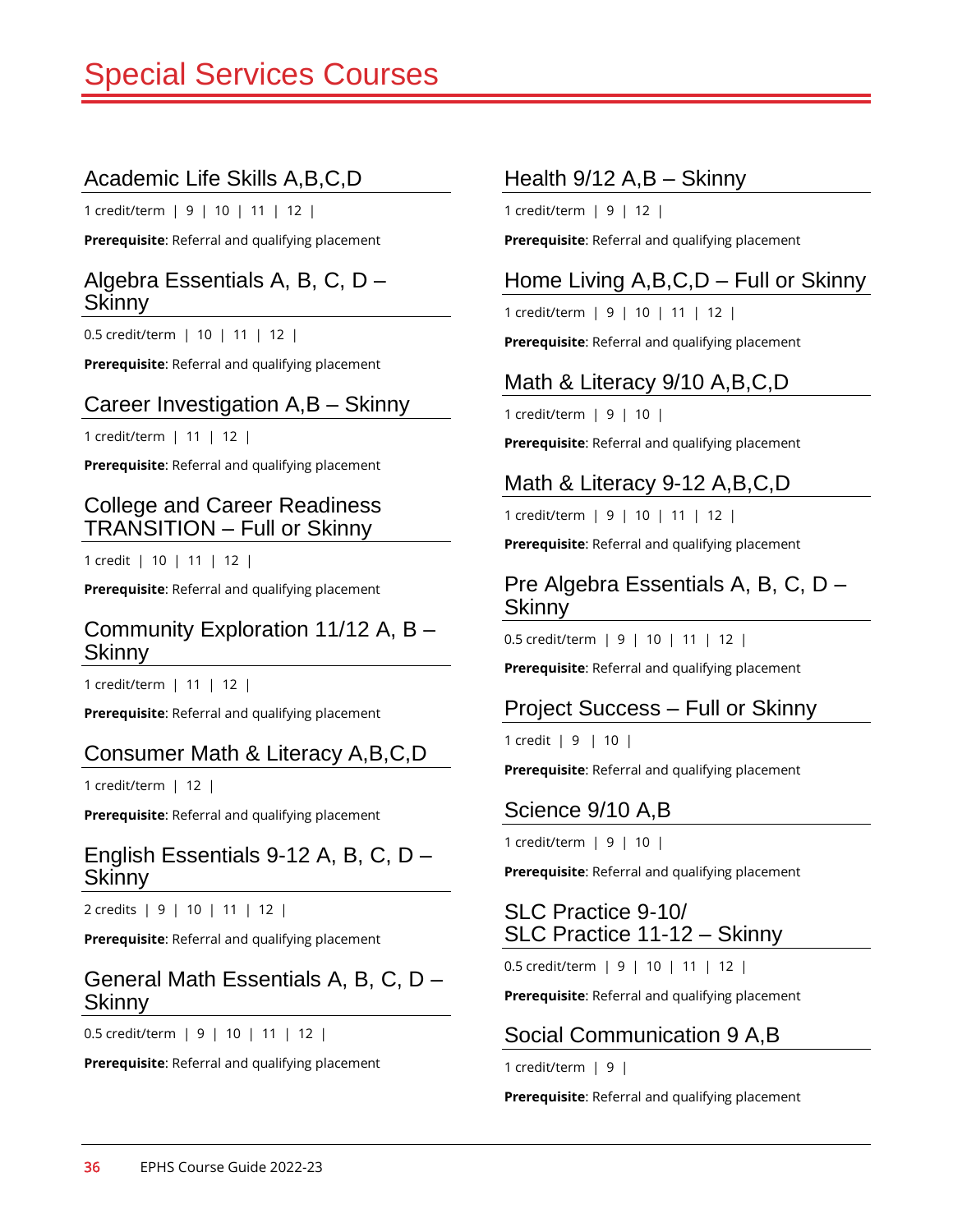# Special Services Courses

# Social Communication 12 A,B

1 credit/term | 12 |

**Prerequisite**: Referral and qualifying placement

#### Social Studies 9/10 A,B

1 credit/term | 9 | 10 |

**Prerequisite**: Referral and qualifying placement

#### Social Studies 11 A,B

1 credit/term | 11 |

**Prerequisite**: Referral and qualifying placement

### Social Studies 12 A,B

1 credit/term | 12 |

**Prerequisite**: Referral and qualifying placement

#### Social Understanding – Skinny

0.5 credit/term | 9 | 10 | 11 | 12 |

**Prerequisite**: Referral and qualifying placement

#### Study Skills – Skinny

0.5 credit/term | 9 | 10 | 11 | 12 |

**Prerequisite**: Referral and qualifying placement

# Transition Math & Literacy A,B,C,D

1 credit/term | 11 |

**Prerequisite**: Referral and qualifying placement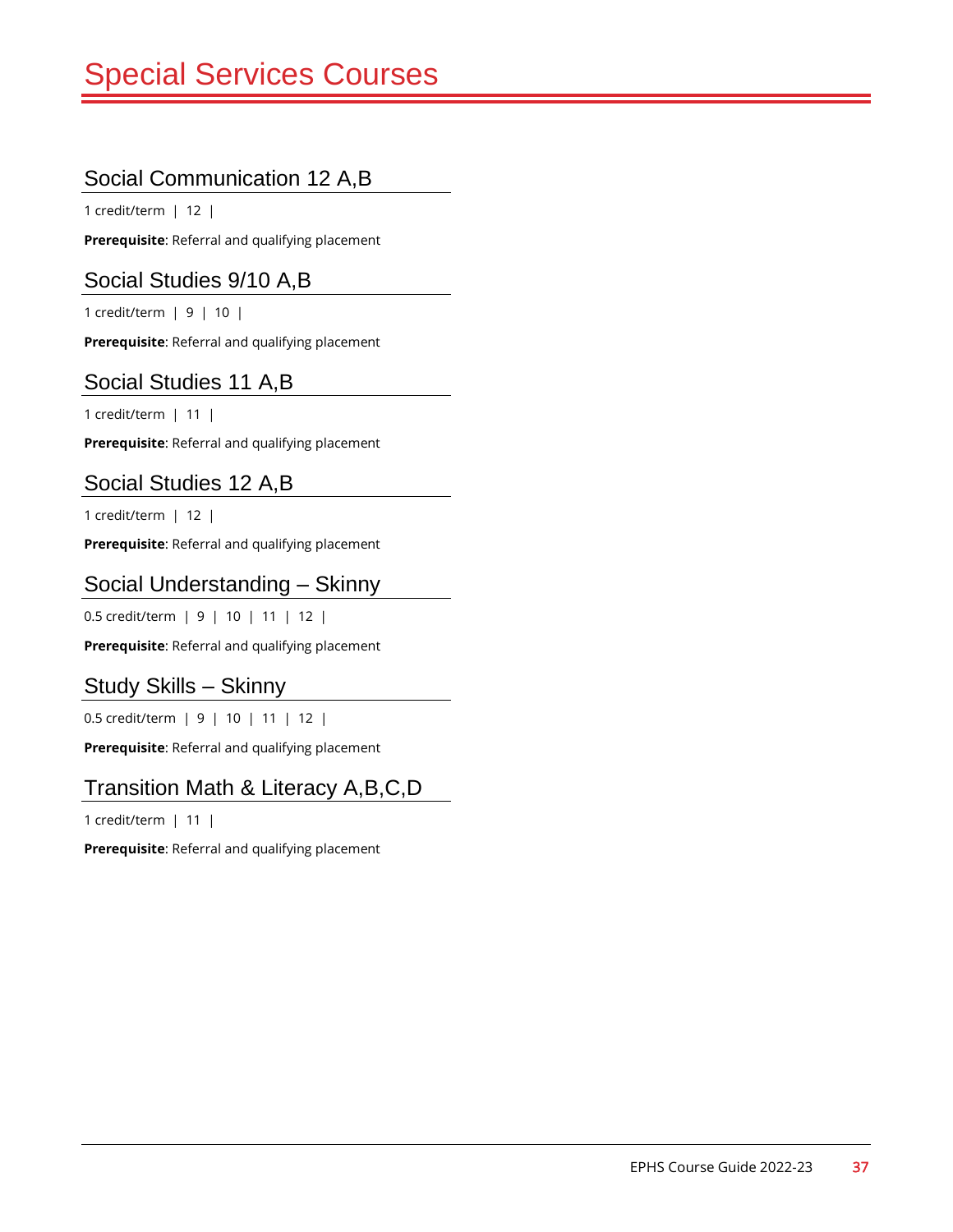#### **2 credits in Fine or Applied Arts**

#### The following courses help to fulfill the Fine or Applied Arts requirement.

- Advanced Woodcrafting
- Darkroom & Digital Photography
- Engineering Fabrication Metal Product Design
- Engineering Manufacturing Metal Work
- Graphic Technologies
- Introduction to Engineering Design A&B
- Research & Design
- Woodcrafting

#### Advanced Robotics and Automation

2 credits | 10 | 11 | 12 |

**Prerequisite**: None **Note:** This is a semester course

**College Credit Available**

# Advanced Woodcrafting CAPSTONE

2 credits | 10 | 11 | 12 |

**Prerequisite**: Woodcrafting

**Note**: Meets Applied Arts requirement. This is a semester course.

**Articulated College Credit Available**

#### Darkroom & Digital Photography

1 credit | 9 | 10 | 11 | 12 |

**Prerequisite**: None **Note:** Meets Fine Arts requirement

#### Engineering Fabrication – Metal Product Design

2 credits | 10 | 11 | 12 |

**Prerequisite**: Engineering Manufacturing-Metal Work

**Note:** Meets Applied Arts requirement. This is a semester course.

#### Engineering Manufacturing – Metal Work

1 credit | 9 | 10 | 11 | 12 |

**Prerequisite**: Research & Design

#### Graphic Technologies

1 credit | 9 | 10 | 11 | 12 |

**Prerequisite**: None

**Note:** Meets Fine Arts requirement

#### Introduction to Engineering Design A&B

2 credits | 9 | 10 | 11 | 12 |

#### **Prerequisite**: None

**Note**: Meets Applied Arts requirement. Must take A & B in the same school year.

#### **College Credit Available**

Principles of Engineering A&B CAPSTONE

2 credits | 10 | 11 | 12 |

**Prerequisite**: None

**Note**: Must take A & B in the same school year.

**College Credit Available**

#### Research & Design

1 credit | 9 | 10 | 11 | 12 |

**Prerequisite**: None **Note:** Meets Applied Arts requirement

#### Residential Architecture

1 credit | 9 | 10 | 11 | 12 |

**Prerequisite**: None

#### Robotics & Automation

1 credit | 9 | 10 | 11 | 12 |

**Prerequisite**: None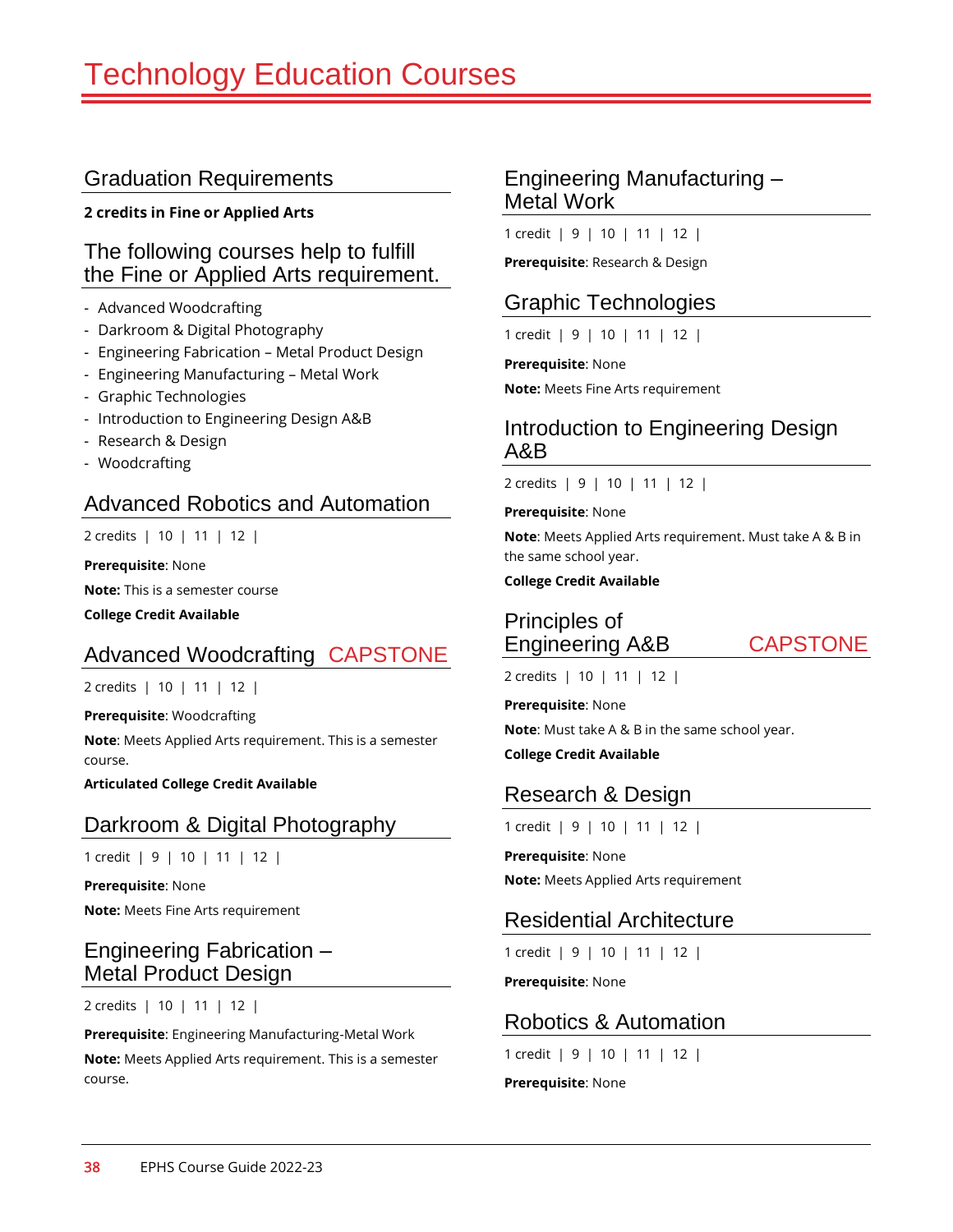# Woodcrafting

1 credit | 9 | 10 | 11 | 12 |

**Prerequisite**: None **Note:** Meets Applied Arts requirement

### Course Descriptions

Course descriptions can be found on our Registration Hub.

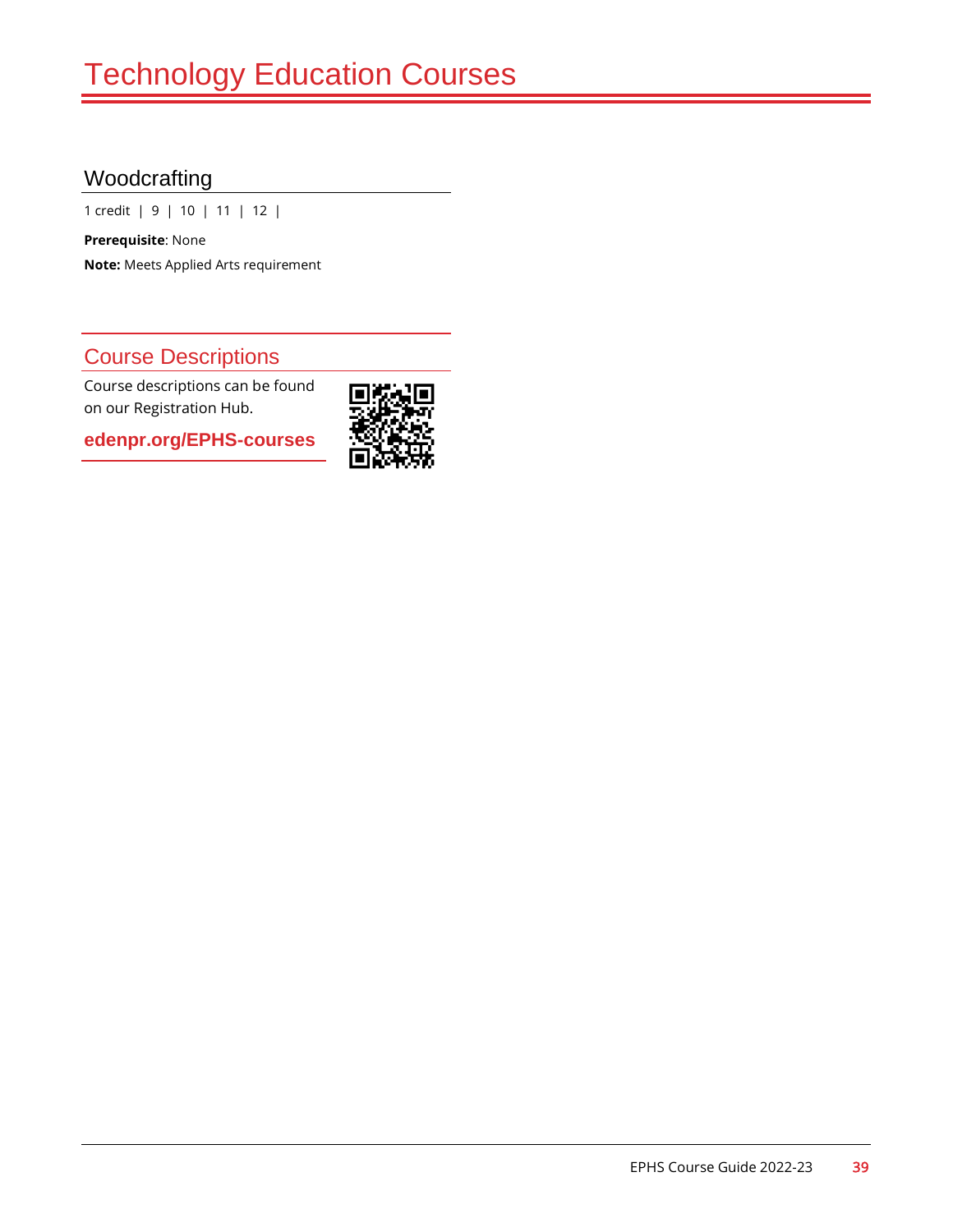#### **2 credits in Fine or Applied Arts**

The following courses help to fulfill the Fine or Applied Arts graduation requirement.

- Acting & Theatre Arts
- Advanced Acting
- Theatre Production

### Acting & Theatre Arts

1 credit | 10 | 11 | 12 |

**Prerequisite:** None

**Note:** This course meets a Fine Arts requirement

#### Advanced Acting

1 credit | 11 | 12 |

**Prerequisite**: Acting and Theatre Arts or Instructor Approval

**Note**: This course meets a Fine Arts requirement

#### Literature for the Stage A&B NEW

2 credits | 11 | 12 |

**Prerequisite**: English 9 and 10 or equivalent

**Note**: This course can be taken as an English 11 or English 12 course option. This course meets an English requirement.

### Public Speaking and Voice Acting

1 credit | 10 | 11 | 12 |

**Prerequisite**: None

#### Theatre Production NEW

1 credit | 9 | 10 | 11 | 12 |

**Prerequisite**: None

**Note**: This course meets a Fine Arts requirement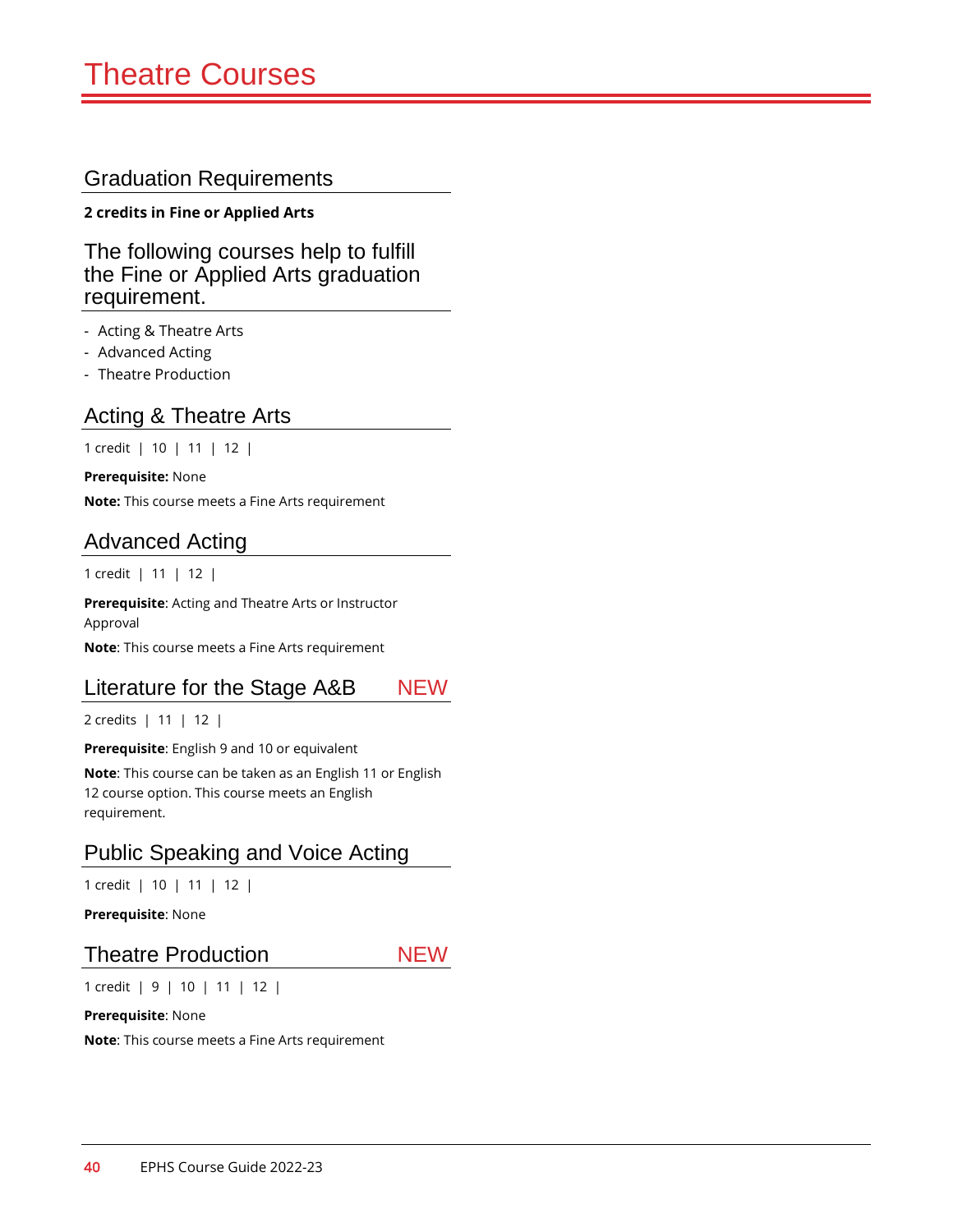**1 credit in Business or Work Experience**

Community Employment Experience NEW

1-2 credits/term | 10 | 11 | 12 |

**Prerequisite**: Community Employment Seminar

#### Community Employment Seminar NEW

1 credit | 10 | 11 | 12 |

**Prerequisite**: none

#### EPHS Employment Experience

1 credit/term | 10 | 11 | 12 |

**Prerequisite**: EPHS Employment Seminar

#### EPHS Employment Seminar

1 credit/term | 9 | 10 | 11 | 12 |

**Prerequisite**: Referral and qualifying placement

#### Functional Pre-Employment Skills – Skinny Option

0.5 credit/term | 9 | 10 | 11 | 12 |

**Prerequisite**: Referral and qualifying placement

#### Money Sense

1 credit | 10 | 11 | 12 |

**Prerequisite**: None

#### PAES Lab

1 credit/term | 10 | 11 | 12 |

**Prerequisite**: Referral and qualifying placement

#### Service Occupations

2 credits | 10 | 11 | 12 |

**Prerequisite**: Referral and qualifying placement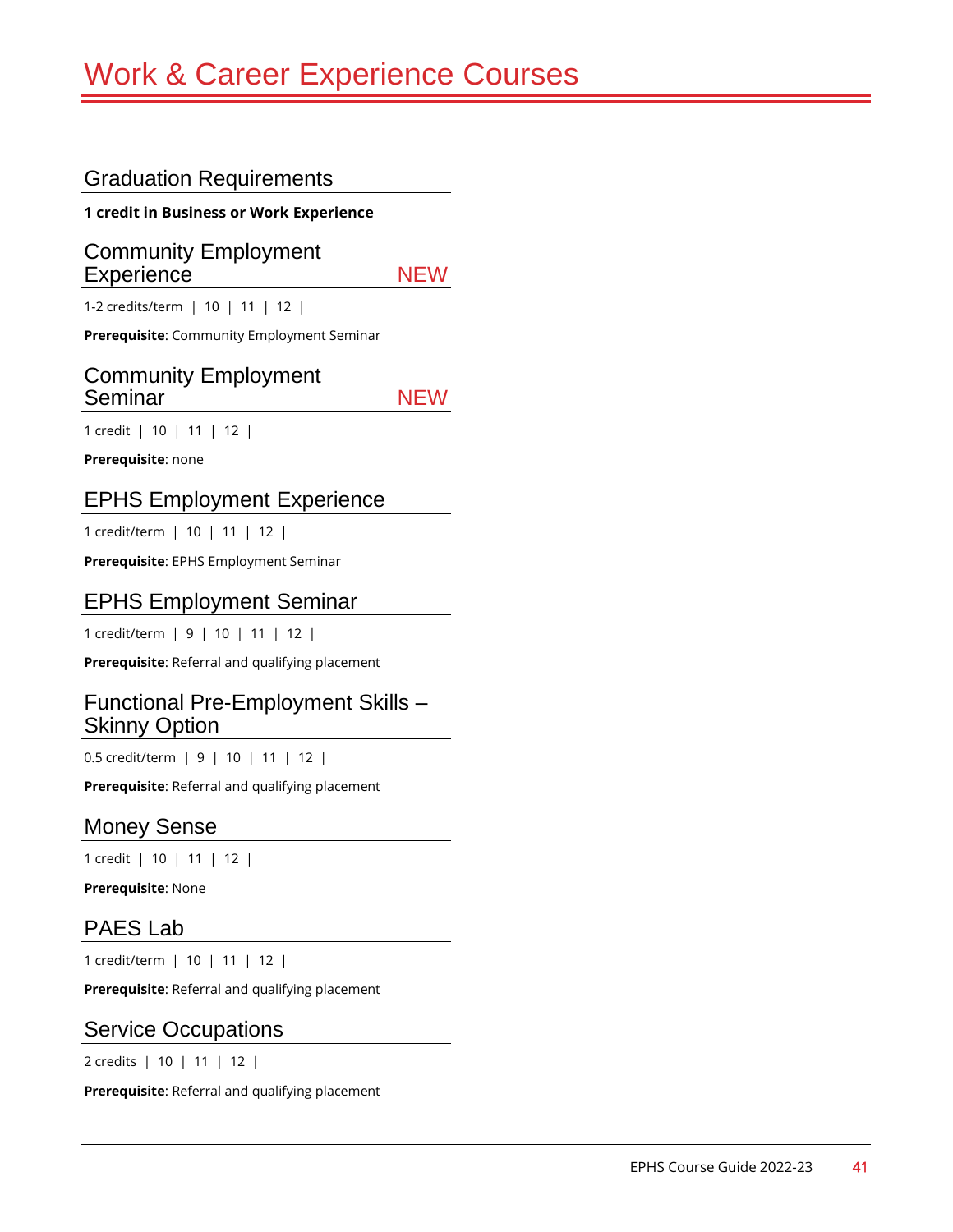# American Sign Language **Courses**

#### American Sign Language 1 A&B

2 credits | 9 | 10 | 11 | 12 |

**Prerequisite**: None **Note:** Students must register for both terms A and B.

American Sign Language 2 A&B

2 credits | 10 | 11 | 12 |

**Prerequisite**: American Sign Language 1 A&B - a grade of "C" or better is recommended

**Note:** Students must register for both terms A and B.

#### American Sign Language 3 A&B

2 credits | 11 | 12 |

**Prerequisite**: American Sign Language 2 A&B - a grade of "C" or better is recommended

**Note:** Students must register for both terms A and B.

# Chinese Courses

#### Chinese 1 A&B

2 credits | 9 | 10 | 11 | 12 |

**Prerequisite**: None

**Note:** Students must register for both terms A and B.

#### Chinese 2 A&B

2 credits | 9 | 10 | 11 | 12 |

**Prerequisite**: Chinese 1 A&B or two years of 7th & 8th grade language study (recommended grade of 75% or higher), or teacher recommendation

**Note:** Students must register for both terms A and B.

#### Chinese 3 A&B

2 credits | 9 | 10 | 11 | 12 |

**Prerequisite**: Chinese 2 A&B **Note:** Students must register for both terms A and B.

#### Chinese 4 A&B

2 credits | 10 | 11 | 12 |

**Prerequisite**: Chinese 3 A&B

#### Chinese 5 A&B

2 credits | 10 | 11 | 12 |

**Prerequisite**: Chinese 4 A&B

**Note:** Students must register for both terms A and B.

# French Courses

#### French 1 A&B

2 credits | 9 | 10 | 11 | 12 |

**Prerequisite**: None

**Note:** Students must register for both terms A and B.

#### French 2 A&B

2 credits | 9 | 10 | 11 | 12 |

**Prerequisite**: French 1 A&B or two years of 7th & 8th grade language study (recommended grade of 75% or higher), or teacher recommendation

**Note:** Students must register for both terms A and B.

#### French 3 A&B

2 credits | 9 | 10 | 11 | 12 |

**Prerequisite**: French 2 A&B

**Note:** Students must register for both terms A and B.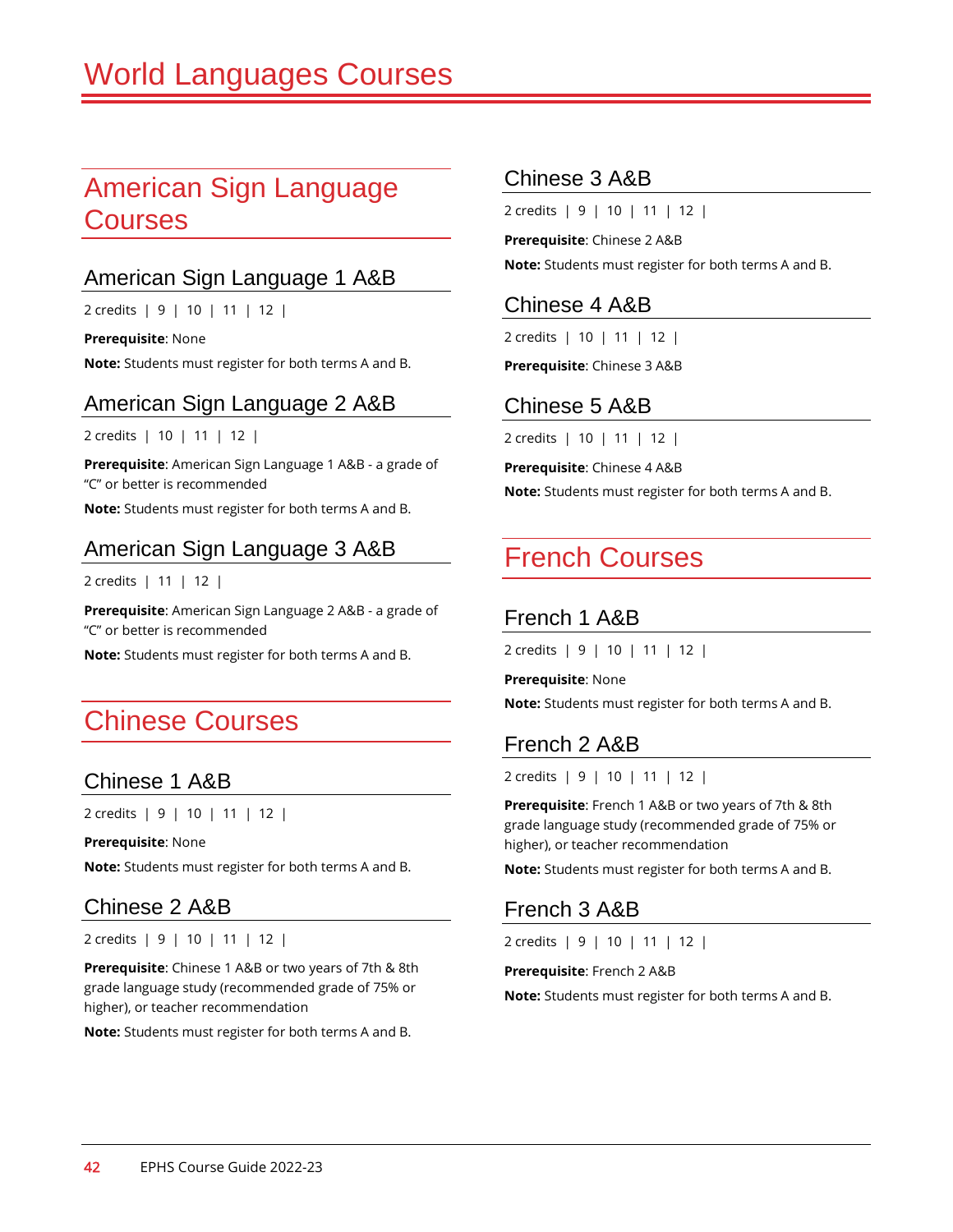### French 4 A&B

2 credits | 10 | 11 | 12 |

**Prerequisite**: French 3 A&B **Note:** Students must register for both terms A and B.

### French 5 / FREN 1003

2 credits | 11 | 12 |

**Prerequisite**: French 4 A&B

**Note:** Students must register for both terms A and B but will receive one semester grade.

**5 Univ of MN College Credits Available**

# French 6 / FREN 1004

2 credits | 11 | 12 |

**Prerequisite**: French 5 / FREN 1003

**Note:** Students must register for both terms A and B but will receive one semester grade.

**5 Univ of MN College Credits Available**

# German Courses

#### German 1 A&B

2 credits | 9 | 10 | 11 | 12 |

**Prerequisite**: None

**Note:** Students must register for both terms A and B.

#### German 2 A&B

2 credits | 9 | 10 | 11 | 12 |

**Prerequisite**: German 1 A&B or two years of 7th & 8th grade language study (recommended grade of 75% or higher), or teacher recommendation

**Note:** Students must register for both terms A and B.

#### German 3 A&B

2 credits | 9 | 10 | 11 | 12 |

**Prerequisite**: German 2 A&B

**Note:** Students must register for both terms A and B.

# German 4 / CIS 1003

2 credits | 10 | 11 | 12 |

**Prerequisite**: German 3 A&B

**Note:** Students must register for both terms A and B.

**College Credit Available**

#### German 5 / CIS 1004

2 credits | 11 | 12 |

**Prerequisite**: German 4 / CIS 1003 **College Credit Available**

# Spanish Courses

#### Advanced Composition and Communication for Heritage Spanish Speakers A and B

2 credits | 10 | 11 | 12 |

**Prerequisite**: Spanish spoken in the home

**Note:** Students must register for both terms A and B.

#### Advanced Spanish Immersion 3

2 credits  $\vert 9 \vert$ 

**Prerequisite**: Spanish Language Arts 8 AND Grade 8 teacher recommendation.

#### Advanced Spanish Immersion 4

2 credits | 10 |

**Prerequisite**: Advanced Spanish Immersion 3

#### Spanish 1 A&B

2 credits | 9 | 10 | 11 | 12 |

**Prerequisite**: None

**Note:** Students must register for both terms A and B.

Spanish 2 A&B

2 credits | 9 | 10 | 11 | 12 |